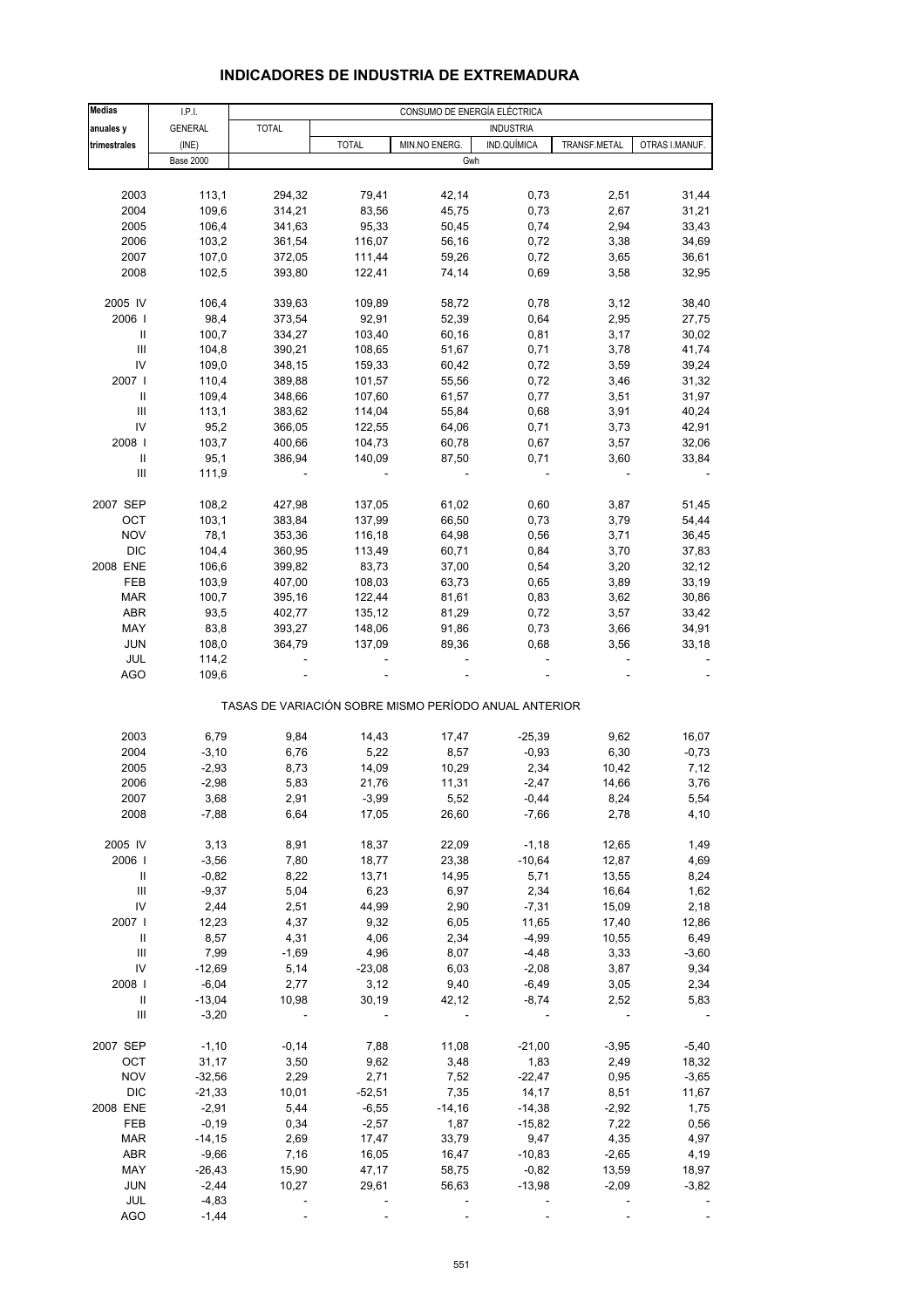# **INDICADORES DE CONSTRUCCIÓN DE EXTREMADURA. I**

| <b>Medias</b>                      |              | VISADOS: SUPERFICIE A CONSTRUIR |                                                       |                 |                          |                          | LICENCIAS: SUPERFICIE A CONSTRUIR |                          |           |
|------------------------------------|--------------|---------------------------------|-------------------------------------------------------|-----------------|--------------------------|--------------------------|-----------------------------------|--------------------------|-----------|
| anuales y                          | <b>TOTAL</b> | <b>EDIFICIOS</b>                | <b>SERVICIOS</b>                                      | <b>OTROS</b>    | <b>TOTAL</b>             |                          | <b>RESIDENCIAL</b>                |                          | NO RESID. |
|                                    |              |                                 |                                                       |                 |                          |                          |                                   |                          |           |
| trimestrales                       |              | <b>VIVIENDAS</b>                | <b>COMERCIALES</b>                                    | <b>DESTINOS</b> |                          | <b>TOTAL</b>             | <b>VIVIENDAS</b>                  | COLECTIVOS               |           |
|                                    |              | Metros cuadrados                |                                                       |                 |                          |                          | Miles de metros cuadrados         |                          |           |
|                                    |              |                                 |                                                       |                 |                          |                          |                                   |                          |           |
| 2003                               | 170.304      | 141.356                         | 13.585                                                | 15.363          | 93                       | 74                       | 72                                | $\overline{\mathbf{c}}$  | 19        |
| 2004                               | 202.141      | 173.231                         | 11.471                                                | 17.439          | 117                      | 92                       | 92                                | $\pmb{0}$                | 24        |
| 2005                               | 227.692      | 196.402                         | 13.885                                                | 17.406          | 140                      | 124                      | 123                               | 1                        | 16        |
| 2006                               | 282.934      | 229.978                         | 11.624                                                | 41.332          | 174                      | 143                      | 142                               | 1                        | 31        |
| 2007                               | 279.734      | 249.233                         | 8.823                                                 | 21.678          | 141                      | 117                      | 115                               | $\mathbf{1}$             | 25        |
| 2008                               | 141.769      | 120.176                         | 10.527                                                | 11.066          | 106                      | 75                       | 74                                | 1                        | 30        |
|                                    |              |                                 |                                                       |                 |                          |                          |                                   |                          |           |
| 2005 IV                            | 260.626      | 226.861                         | 12.132                                                | 21.633          | 151                      | 136                      | 136                               | 0                        | 15        |
| 2006                               | 253.948      | 212.225                         | 18.428                                                | 23.295          | 191                      | 144                      | 142                               | 2                        | 47        |
| Ш                                  | 269.790      | 176.944                         | 9.671                                                 | 83.175          | 135                      | 103                      | 103                               | 0                        | 32        |
|                                    |              |                                 |                                                       |                 |                          |                          |                                   |                          |           |
| $\ensuremath{\mathsf{III}}\xspace$ | 258.182      | 234.496                         | 4.884                                                 | 18.801          | 173                      | 147                      | 147                               | 0                        | 26        |
| ${\sf IV}$                         | 349.816      | 296.245                         | 13.514                                                | 40.058          | 197                      | 179                      | 178                               | 1                        | 19        |
| 2007                               | 287.846      | 245.204                         | 19.066                                                | 23.576          | 146                      | 117                      | 116                               | 0                        | 29        |
| Ш                                  | 289.625      | 258.447                         | 3.677                                                 | 27.501          | 124                      | 103                      | 103                               | 0                        | 21        |
| Ш                                  | 240.851      | 214.281                         | 3.435                                                 | 23.135          | 166                      | 143                      | 142                               | 1                        | 23        |
| IV                                 | 300.616      | 279.000                         | 9.115                                                 | 12.501          | 129                      | 104                      | 100                               | 3                        | 25        |
| 2008                               | 150.131      | 133.470                         | 8.513                                                 | 8.148           | 89                       | 55                       | 53                                | 1                        | 34        |
| $\mathbf{II}$                      | 130.518      | 108.640                         | 13.453                                                | 8.425           | 155                      | 137                      | 137                               | 0                        | 18        |
| $\ensuremath{\mathsf{III}}\xspace$ | 150.432      | 114.903                         | 7.787                                                 | 27.742          |                          |                          |                                   | ÷,                       |           |
|                                    |              |                                 |                                                       |                 |                          |                          |                                   |                          |           |
| 2007 AGO                           | 302.748      | 293.244                         | 1.688                                                 | 7.816           | 218                      | 190                      | 190                               | 0                        | 28        |
| SEP                                | 226.327      | 211.664                         | 4.827                                                 | 9.836           | 131                      | 106                      | 106                               | 0                        | 25        |
| OCT                                |              |                                 |                                                       | 17.999          | 223                      |                          | 188                               | $\overline{7}$           |           |
|                                    | 235.849      | 213.954                         | 3.896                                                 |                 |                          | 195                      |                                   |                          | 28        |
| <b>NOV</b>                         | 519.741      | 496.168                         | 13.528                                                | 10.045          | 92                       | 53                       | 53                                | 0                        | 39        |
| <b>DIC</b>                         | 146.258      | 126.879                         | 9.920                                                 | 9.459           | 71                       | 63                       | 60                                | 3                        | 8         |
| 2008 ENE                           | 139.915      | 121.512                         | 9.659                                                 | 8.744           | 45                       | 28                       | 28                                | 0                        | 17        |
| FEB                                | 107.002      | 91.738                          | 9.356                                                 | 5.908           | 132                      | 73                       | 73                                | 0                        | 59        |
| <b>MAR</b>                         | 203.476      | 187.160                         | 6.525                                                 | 9.791           | 90                       | 63                       | 59                                | 4                        | 27        |
| ABR                                | 131.266      | 119.068                         | 8.054                                                 | 4.144           | 155                      | 137                      | 137                               | 0                        | 18        |
| MAY                                | 147.200      | 108.554                         | 28.178                                                | 10.468          | ÷,                       |                          |                                   |                          |           |
| <b>JUN</b>                         | 113.089      | 98.299                          | 4.127                                                 | 10.663          |                          |                          |                                   |                          |           |
| JUL                                | 150.432      | 114.903                         | 7.787                                                 | 27.742          |                          |                          |                                   |                          |           |
|                                    |              |                                 | TASAS DE VARIACIÓN SOBRE MISMO PERÍODO ANUAL ANTERIOR |                 |                          |                          |                                   |                          |           |
|                                    |              |                                 |                                                       |                 |                          |                          |                                   |                          |           |
| 2003                               | $-2,33$      | $-3,95$                         | 7,76                                                  | 5,25            | $-24,22$                 | $-26, 13$                | $-25,54$                          | $-45,71$                 | $-15,67$  |
| 2004                               | 18,69        | 22,55                           | $-15,56$                                              | 13,51           | 25,83                    | 24,86                    | 27,14                             | $-78,95$                 | 29,65     |
| 2005                               | 12,64        | 13,38                           | 21,04                                                 | $-0,19$         | 20,31                    | 34,39                    | 34,24                             | 75,00                    | $-32,76$  |
| 2006                               | 24,26        | 17,10                           | $-16,28$                                              | 137,46          | 24,32                    | 15,69                    | 15,63                             | 28,57                    | 89,34     |
|                                    |              |                                 |                                                       |                 |                          |                          |                                   |                          | $-20,91$  |
| 2007                               | $-1,13$      | 8,37                            | $-24,10$                                              | $-47,55$        | $-18,99$                 | $-18,57$                 | $-18,96$                          | 55,56                    |           |
| 2008                               | $-48,47$     | $-48,98$                        | 2,31                                                  | $-62,21$        | $-19,62$                 | $-28,84$                 | $-29,62$                          | 300,00                   | 18,63     |
|                                    |              |                                 |                                                       |                 |                          |                          |                                   |                          |           |
| 2005 IV                            | 24,69        | 27,45                           | 24,09                                                 | 1,86            | 21,18                    | 21,43                    | 22,22                             | $-66,67$                 | 18,92     |
| 2006                               | 32,38        | 29,84                           | 14,88                                                 | 88,82           | 34,43                    | 13,65                    | 12,37                             | 500,00                   | 206,52    |
| Ш                                  | 28,40        | $-3,13$                         | $-33,01$                                              | 538,57          | $-0,74$                  | $-10,72$                 | $-10,20$                          |                          | 53,97     |
| Ш                                  | 4,03         | 10,28                           | $-62,22$                                              | $-16,91$        | 31,65                    | 25,64                    | 26,72                             | $\overline{\phantom{a}}$ | 79,55     |
| ${\sf IV}$                         | 34,22        | 30,58                           | 11,39                                                 | 85,17           | 30,97                    | 31,37                    | 30,96                             | 200,00                   | 27,27     |
| 2007                               | 13,35        | 15,54                           | 3,46                                                  | 1,20            | $-23,87$                 | $-19,17$                 | $-18,27$                          | $-83,33$                 | $-38,30$  |
| Ш                                  | 7,35         | 46,06                           | $-61,98$                                              | $-66,94$        | $-7,90$                  | 0,65                     | 0,65                              | $\overline{\phantom{a}}$ | $-35,05$  |
| $\ensuremath{\mathsf{III}}\xspace$ | $-6,71$      | $-8,62$                         | $-29,67$                                              | 23,05           | $-4,23$                  | $-2,95$                  | $-3,63$                           | $\sim$                   | $-11,39$  |
| ${\sf IV}$                         | $-14,06$     | $-5,82$                         | $-32,55$                                              | $-68,79$        | $-34,80$                 | $-41,98$                 | $-43,53$                          | 233,33                   | 33,93     |
| 2008                               | $-47,84$     | $-45,57$                        | $-55,35$                                              | $-65,44$        | $-38,90$                 | $-53,14$                 | $-54,15$                          | 300,00                   | 18,39     |
| Ш                                  | $-54,94$     | $-57,96$                        | 265,90                                                | $-69,37$        | 76,14                    | 87,67                    | 87,67                             |                          | 20,00     |
| Ш                                  | $-22,25$     | $-16,70$                        | 105,41                                                | $-46,40$        |                          |                          |                                   |                          |           |
|                                    |              |                                 |                                                       |                 |                          |                          |                                   |                          |           |
| 2007 AGO                           | 103,28       | 125,90                          | $-63,38$                                              | $-46,14$        | 54,61                    | 123,53                   | 123,53                            | $\overline{\phantom{a}}$ | $-50,00$  |
| SEP                                | $-49,24$     | $-47,11$                        | $-23,06$                                              | $-75,07$        | $-44,02$                 | $-52,68$                 | $-52,68$                          |                          | 150,00    |
| OCT                                | $-39,42$     | $-37,76$                        | $-76,28$                                              | $-38,17$        | 29,65                    | 34,48                    | 29,66                             |                          | 3,70      |
| <b>NOV</b>                         | 43,77        | 49,68                           | $-30,30$                                              | $-5,29$         | $-59,65$                 | $-75,23$                 | $-74,88$                          | $\blacksquare$           | 178,57    |
| <b>DIC</b>                         | $-51,02$     | $-40,56$                        | 110,84                                                | $-88,24$        | $-63,02$                 | $-64,41$                 | $-66, 10$                         |                          | $-46,67$  |
| 2008 ENE                           | $-15,35$     | $-9,18$                         | $-30,64$                                              | $-50,24$        | $-55,88$                 | $-69,57$                 | $-69,57$                          |                          | 70,00     |
| FEB                                | $-46,69$     |                                 | $-22,07$                                              |                 |                          |                          |                                   |                          |           |
|                                    |              | $-45,79$                        |                                                       | $-69,67$        | $-16,46$                 | $-35,40$                 | $-34,82$                          |                          | 31,11     |
| <b>MAR</b>                         | $-59,10$     | $-56,74$                        | $-79,13$                                              | -70,92          | $-49,15$                 | $-56,55$                 | $-59,31$                          |                          | $-15,63$  |
| ABR                                | $-57,12$     | $-59,85$                        | 184,90                                                | $-38,23$        | 76,14                    | 87,67                    | 87,67                             |                          | 20,00     |
| MAY                                | $-59,57$     | $-68,32$                        | 369,79                                                | $-32,25$        | $\overline{\phantom{a}}$ | $\overline{\phantom{a}}$ |                                   |                          |           |
| JUN                                | $-43,07$     | $-27,77$                        | 87,17                                                 | $-82,33$        |                          |                          |                                   |                          |           |
| JUL                                | $-22,25$     | $-16,70$                        | 105,41                                                | $-46,40$        |                          |                          |                                   |                          |           |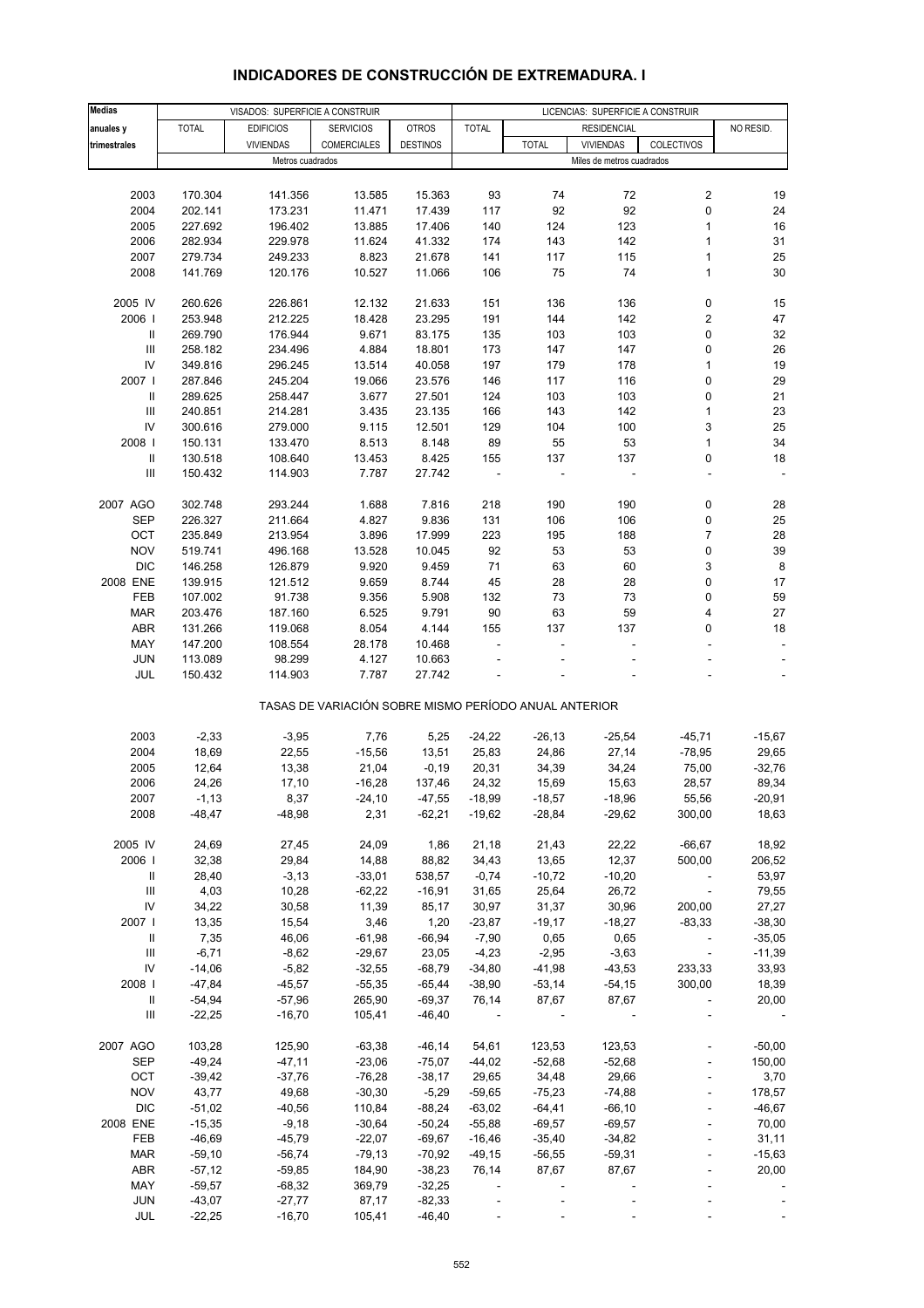| <b>Medias</b>                            |                      |                      |                      | VIVIENDAS VISADAS COLEGIO ARQUITECTOS TÉCNICOS        |                      |                   | LICENCIAS MUNIC.: Nº DE VIVIENDAS |                  |                   |  |
|------------------------------------------|----------------------|----------------------|----------------------|-------------------------------------------------------|----------------------|-------------------|-----------------------------------|------------------|-------------------|--|
| anuales y                                | <b>TOTAL</b>         |                      | OBRA NUEVA           |                                                       | Α                    | A                 | <b>OBRA</b>                       | REHABI-          | DEMO-             |  |
| trimestrales                             |                      | <b>TOTAL</b>         | EDIF.VIV.            | OTROS EDIF.                                           | AMPLIAR              | <b>REFORMAR</b>   | <b>NUEVA</b>                      | LITACIÓN         | <b>LICIÓN</b>     |  |
|                                          |                      |                      |                      |                                                       | Unidades             |                   |                                   |                  |                   |  |
|                                          |                      |                      |                      |                                                       |                      |                   |                                   |                  |                   |  |
| 2003                                     | 940                  | 818                  | 812                  | 6                                                     | 22                   | 100               | 405                               | 20               | 21                |  |
| 2004                                     | 1.112                | 936                  | 954                  | $\mathbf{1}$                                          | 25                   | 151               | 507                               | 22               | 20                |  |
| 2005                                     | 1.270                | 1.090                | 1.086                | 4                                                     | 22                   | 159               | 695                               | 27               | 20                |  |
| 2006                                     | 1.538                | 1.341                | 1.336                | 5                                                     | 20                   | 178               | 834                               | 33               | 27                |  |
| 2007                                     | 1.692                | 1.502                | 1.502                | 0                                                     | 18                   | 172               | 664                               | 33               | 19                |  |
| 2008                                     | 856                  | 665                  | 665                  | 0                                                     | 17                   | 174               | 390                               | 40               | 27                |  |
|                                          |                      |                      |                      |                                                       |                      |                   |                                   |                  |                   |  |
| 2005 IV                                  | 1.425                | 1.254                | 1.253                | 1                                                     | 24                   | 147               | 791                               | 26               | 28                |  |
| 2006  <br>$\mathbf{I}$                   | 1.388<br>1.255       | 1.216<br>1.044       | 1.201<br>1.040       | 15<br>4                                               | 20<br>18             | 152<br>193        | 799<br>602                        | 26<br>23         | 28<br>20          |  |
| $\ensuremath{\mathsf{III}}\xspace$       | 1.528                | 1.297                | 1.297                | 0                                                     | 23                   | 208               | 886                               | 42               | 19                |  |
| IV                                       | 1.981                | 1.806                | 1.805                | 0                                                     | 18                   | 158               | 1.048                             | 42               | 39                |  |
| 2007 l                                   | 1.600                | 1.445                | 1.445                | 0                                                     | 15                   | 139               | 686                               | 33               | 18                |  |
| $\mathbf{I}$                             | 1.704                | 1.537                | 1.537                | 0                                                     | 22                   | 145               | 566                               | 40               | 20                |  |
| $\ensuremath{\mathsf{III}}\xspace$       | 1.513                | 1.293                | 1.293                | 0                                                     | 20                   | 201               | 817                               | 30               | 19                |  |
| IV                                       | 1.950                | 1.732                | 1.732                | 0                                                     | 16                   | 202               | 587                               | 28               | 18                |  |
| 2008                                     | 894                  | 734                  | 734                  | 0                                                     | 17                   | 143               | 281                               | 35               | 24                |  |
| $\sf II$                                 | 794                  | 590                  | 590                  | 0                                                     | 18                   | 187               | 719                               | 53               | 36                |  |
| Ш                                        | 926                  | 683                  | 683                  | 0                                                     | 15                   | 228               |                                   |                  |                   |  |
|                                          |                      |                      |                      |                                                       |                      |                   |                                   |                  |                   |  |
| 2007 AGO                                 | 2.049                | 1.793                | 1.793                | 0                                                     | 20                   | 236               | 1.116                             | 36               | 22                |  |
| <b>SEP</b>                               | 1.517                | 1.290                | 1.290                | 0                                                     | 29                   | 198               | 567                               | 31               | 17                |  |
| OCT                                      | 1.498                | 1.271                | 1.271                | 0                                                     | 15                   | 212               | 1.106                             | 19               | 30                |  |
| <b>NOV</b><br><b>DIC</b>                 | 3.358                | 3.117                | 3.117                | 0                                                     | 20<br>14             | 221               | 303                               | 26               | 11                |  |
| 2008 ENE                                 | 993<br>806           | 807<br>662           | 807<br>661           | 0<br>$\mathbf 1$                                      | 20                   | 172<br>124        | 353<br>169                        | 39<br>18         | 14<br>14          |  |
| FEB                                      | 640                  | 472                  | 472                  | 0                                                     | 17                   | 151               | 327                               | 47               | 28                |  |
| <b>MAR</b>                               | 1.235                | 1.068                | 1.068                | 0                                                     | 13                   | 154               | 346                               | 41               | 31                |  |
| ABR                                      | 836                  | 630                  | 630                  | 0                                                     | 16                   | 190               | 719                               | 53               | 36                |  |
| MAY                                      | 803                  | 603                  | 603                  | 0                                                     | 21                   | 179               | Ĭ.                                | ÷,               |                   |  |
| <b>JUN</b>                               | 744                  | 537                  | 537                  | 0                                                     | 16                   | 191               |                                   |                  |                   |  |
| JUL                                      | 926                  | 683                  | 683                  | 0                                                     | 15                   | 228               |                                   |                  |                   |  |
|                                          |                      |                      |                      | TASAS DE VARIACIÓN SOBRE MISMO PERÍODO ANUAL ANTERIOR |                      |                   |                                   |                  |                   |  |
| 2003                                     | 3,53                 | 0,58                 | 0,52                 | 10,77                                                 | 6,85                 | 34,87             | $-24,85$                          | 5,38             | $-9,57$           |  |
| 2004                                     | 18,36                | 14,47                | 17,60                | $-81,94$                                              | 13,58                | 51,21             | 25,25                             | 13,62            | $-8,24$           |  |
| 2005                                     | 14,24                | 16,41                | 13,73                | 269,23                                                | $-10,96$             | 4,96              | 37,13                             | 20,22            | 3,85              |  |
| 2006                                     | 21,07                | 23,06                | 23,07                | 20,83                                                 | $-11,57$             | 11,98             | 19,95                             | 24,92            | 31,69             |  |
| 2007                                     | 10,00                | 12,01                | 12,41                |                                                       | $-7,17$              | $-3,28$           | $-20,35$                          | $-2,00$          | -29,69            |  |
| 2008                                     | $-44,98$             | $-52,22$             | $-52,23$             |                                                       | $-3,28$              | 19,08             | $-35,66$                          | $-5,36$          | 78,69             |  |
|                                          |                      |                      |                      |                                                       |                      |                   |                                   |                  |                   |  |
| 2005 IV                                  | 22,99                | 37,25                | 26,40                | 50,00                                                 | $-27,27$             | $-30,66$          | 26,61                             | 33,90            | 39,34             |  |
| 2006                                     | 31,99                | 34,08                | 34,00                | 40,63                                                 | 27,08                | 17,88             | 9,10                              | 16,42            | 104,88            |  |
| Ш                                        | 4,44                 | 5,20                 | 5,12                 | 33,33                                                 | $-22,86$             | 3,77              | 12,04                             | $-17,65$         | 32,61             |  |
| $\ensuremath{\mathsf{III}}\xspace$<br>IV | 8,88                 | 7,69                 | 7,81                 | $\blacksquare$                                        | $-12,82$             | 20,42             | 23,17                             | 41,11            | $-19,72$          |  |
| 2007 l                                   | 39,04<br>15,30       | 43,99<br>18,89       | 44,08<br>20,38       | $-66,67$                                              | $-25,00$<br>$-24,59$ | 7,26<br>$-8,13$   | 32,43<br>$-14,18$                 | 59,49<br>26,92   | 38,82<br>$-35,71$ |  |
| Ш                                        | 35,80                | 47,18                | 47,74                |                                                       | 22,22                | $-24,57$          | $-5,98$                           | 71,43            | $-3,28$           |  |
| $\ensuremath{\mathsf{III}}\xspace$       | $-0,98$              | $-0,33$              | $-0,33$              |                                                       | $-13,24$             | $-3,68$           | $-7,75$                           | $-29,13$         | 0,00              |  |
| IV                                       | $-1,60$              | $-4,10$              | $-4,08$              |                                                       | $-9,26$              | 27,91             | $-43,96$                          | $-33,33$         | $-53,39$          |  |
| 2008                                     | $-44, 15$            | $-49,22$             | $-49,24$             |                                                       | 8,70                 | 2,63              | $-59,07$                          | 7,07             | 35,19             |  |
| Ш                                        | $-53,39$             | $-61,61$             | $-61,61$             |                                                       | $-19,70$             | 28,44             | 94,85                             | $-23,19$         | 414,29            |  |
| Ш                                        | $-4,93$              | $-14,20$             | $-14,20$             | $\blacksquare$                                        | 50,00                | 35,71             |                                   |                  |                   |  |
|                                          |                      |                      |                      |                                                       |                      |                   |                                   |                  |                   |  |
| 2007 AGO                                 | 125,91               | 129,58               | 129,58               |                                                       | $-25,93$             | 138,38            | 143,67                            | $-18,18$         | 214,29            |  |
| <b>SEP</b>                               | $-36,71$             | $-38,31$             | $-38,31$             |                                                       | $-12,12$             | $-27,47$          | $-57,81$                          | 3,33             | $-43,33$          |  |
| OCT                                      | $-35,96$             | $-40,05$             | $-40,05$             |                                                       | $-57,14$             | 15,22             | 40,71                             | $-61,22$         | $-23,08$          |  |
| <b>NOV</b>                               | 56,04                | 57,66                | 57,66                |                                                       | 150,00               | 32,34             | $-77,46$                          | $-42,22$         | $-78,00$          |  |
| <b>DIC</b>                               | $-31,66$             | $-38,86$             | $-38,82$             |                                                       | 27,27                | 40,98             | $-65,19$                          | 21,88            | $-51,72$          |  |
| 2008 ENE                                 | $-10,14$             | $-16,73$             | $-16,86$             |                                                       | 81,82                | 36,26             | $-71,16$                          | $-40,00$         | $-6,67$           |  |
| FEB                                      | $-39,16$             | $-48,81$             | $-48,81$             | $\overline{a}$                                        | 54,55                | 26,89             | $-53,02$                          | 67,86            | $-3,45$           |  |
| <b>MAR</b><br>ABR                        | $-56,68$<br>$-55,98$ | $-59,22$<br>$-64,45$ | $-59,22$<br>$-64,45$ |                                                       | $-45,83$<br>$-11,11$ | $-25,96$<br>74,31 | $-55,35$<br>94,85                 | 0,00<br>$-23,19$ | 210,00<br>414,29  |  |
| MAY                                      | $-63,93$             | $-70,41$             | $-70,41$             |                                                       | $-44,74$             | 19,33             | ÷,                                |                  |                   |  |
| <b>JUN</b>                               | $-24,70$             | $-32,96$             | $-32,96$             |                                                       | 60,00                | 7,91              |                                   |                  |                   |  |
| JUL                                      | $-4,93$              | $-14,20$             | $-14,20$             |                                                       | 50,00                | 35,71             |                                   |                  |                   |  |
|                                          |                      |                      |                      |                                                       |                      |                   |                                   |                  |                   |  |

# **INDICADORES DE CONSTRUCCIÓN DE EXTREMADURA. II**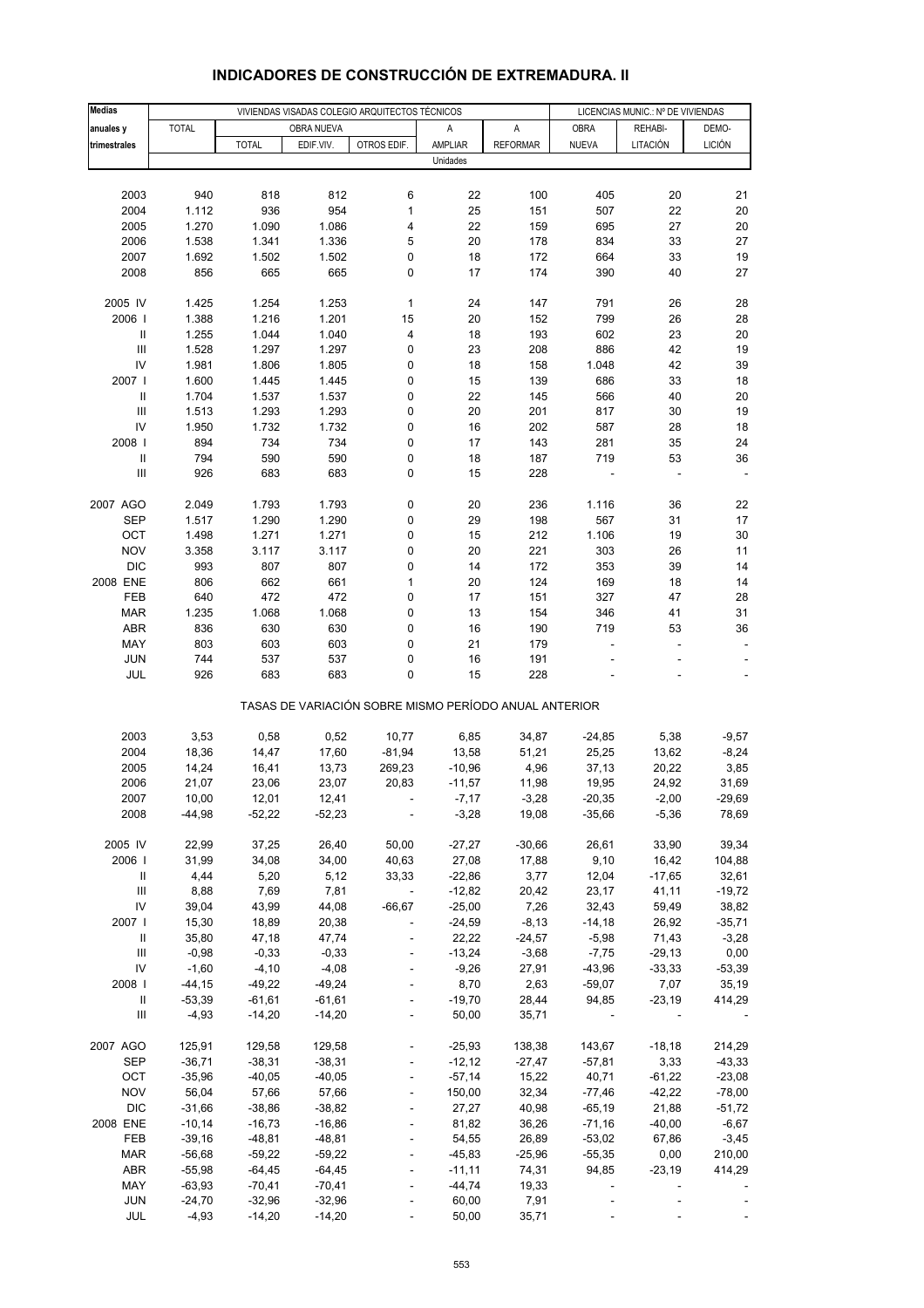| <b>Medias</b>                      |                          |                   | VIVIENDAS (2) |              |                   |               |                | PROYECTOS VISADOS                                     |                          | CERTIFICAC.  | LIQUIDACIÓN      |
|------------------------------------|--------------------------|-------------------|---------------|--------------|-------------------|---------------|----------------|-------------------------------------------------------|--------------------------|--------------|------------------|
|                                    |                          | <b>INICIADAS</b>  |               |              | <b>TERMINADAS</b> |               |                | POR EL COLEGIO DE ARQUITECTOS                         |                          | FIN DE OBRA  | <b>EJECUCIÓN</b> |
| anuales y<br>trimestrales          | <b>TOTAL</b>             | <b>PROTEGIDAS</b> | <b>LIBRES</b> | <b>TOTAL</b> | <b>PROTEGIDAS</b> | <b>LIBRES</b> | <b>TOTAL</b>   | <b>PROTEGIDOS</b>                                     | <b>LIBRES</b>            | Nº VIVIENDAS | MAT. OBRA        |
|                                    |                          |                   |               |              | Unidades          |               |                |                                                       |                          | Unidades     | Miles $\epsilon$ |
|                                    |                          |                   |               |              |                   |               |                |                                                       |                          |              |                  |
| 2003                               | 877                      | 182               | 696           | 1.005        | 200               | 806           | 991            | 215                                                   |                          |              |                  |
| 2004                               | 759                      | 27                | 732           | 690          | 37                | 652           | 997            | 178                                                   | 775<br>819               | 285<br>372   | 14.797           |
| 2005                               | 859                      | 84                | 774           | 868          | 160               | 708           | 1.224          | 216                                                   | 1.008                    | 401          | 21.266<br>22.394 |
| 2006                               | 954                      | 73                | 882           | 756          | 121               |               |                | 233                                                   |                          | 369          | 20.502           |
| 2007                               | 1.263                    | 104               | 1.160         | 1.117        | 207               | 635<br>910    | 1.787<br>1.127 | 134                                                   | 1.554<br>993             | 444          | 31.269           |
| 2008                               | 1.085                    | 37                | 1.048         | 1.011        | 193               | 817           | 795            | 122                                                   | 673                      | 688          | 42.035           |
|                                    |                          |                   |               |              |                   |               |                |                                                       |                          |              |                  |
| 2005 IV                            | 1.052                    | 136               | 916           | 809          | 170               | 639           | 1.058          | 171                                                   | 887                      | 303          | 18.054           |
| 2006                               | 757                      | 53                | 704           | 641          | 87                | 555           | 1.534          | 178                                                   | 1.356                    | 269          | 15.834           |
| $\, \parallel$                     | 1.215                    | 102               | 1.113         | 821          | 124               | 697           | 1.383          | 329                                                   | 1.054                    | 487          | 25.990           |
| $\ensuremath{\mathsf{III}}\xspace$ | 894                      | 26                | 867           | 856          | 140               | 716           | 2.554          | 216                                                   | 2.339                    | 360          | 19.928           |
| ${\sf IV}$                         | 951                      | 109               | 842           | 705          | 132               | 573           | 1.676          | 209                                                   | 1.467                    | 361          | 20.254           |
| 2007                               | 1.728                    | 210               | 1.518         | 1.021        | 236               | 785           | 1.247          | 129                                                   | 1.118                    | 516          | 29.555           |
| $\mathbf{II}$                      | 970                      | 117               | 853           | 1.089        | 286               | 803           | 1.111          | 71                                                    | 1.040                    | 433          | 27.131           |
| $\ensuremath{\mathsf{III}}\xspace$ | 1.235                    | 49                | 1.186         | 1.156        | 130               | 1.026         | 1.428          | 240                                                   | 1.187                    | 332          | 37.628           |
| ${\sf IV}$                         | 1.121                    | 39                | 1.082         | 1.202        | 177               | 1.025         | 724            | 96                                                    | 628                      | 496          | 30.761           |
| 2008                               | 1.518                    | 18                | 1.501         | 1.153        | 223               | 930           | 720            | 83                                                    | 637                      | 696          | 43.145           |
| $\ensuremath{\mathsf{II}}$         | 651                      | 56                | 596           | 868          | 164               | 704           | 869            | 161                                                   | 708                      | 643          | 37.942           |
| Ш                                  | $\overline{\phantom{a}}$ | ÷,                | ÷,            |              |                   |               | ÷,             | $\overline{a}$                                        | ÷,                       | 802          | 50.985           |
|                                    |                          |                   |               |              |                   |               |                |                                                       |                          |              |                  |
| 2007 AGO                           | 1.261                    | 35                | 1.226         | 874          | 79                | 795           | 1.526          | 440                                                   | 1.086                    | 247          | 16.741           |
| <b>SEP</b>                         | 1.155                    | 30                | 1.125         | 1.050        | 116               | 934           | 892            | 105                                                   | 787                      | 400          | 29.008           |
| OCT                                | 744                      | 40                | 704           | 1.275        | 306               | 969           | 929            | 78                                                    | 851                      |              | 47.444           |
| <b>NOV</b>                         |                          |                   |               | 1.309        |                   |               |                | 44                                                    | 474                      | 875          |                  |
|                                    | 1.615                    | 43                | 1.572         |              | 120               | 1.189         | 518            |                                                       |                          | 290          | 24.572           |
| <b>DIC</b>                         | 1.004                    | 33                | 971           | 1.022        | 106               | 916           | 724            | 165                                                   | 559                      | 324          | 20.268           |
| 2008 ENE                           | 1.073                    | 15                | 1.058         | 698          | 84                | 614           | 724            | 160                                                   | 564                      | 913          | 56.707           |
| FEB                                | 2.519                    | 24                | 2.495         | 1.472        | 412               | 1.060         | 635            | 30                                                    | 605                      | 560          | 33.553           |
| <b>MAR</b>                         | 963                      | 14                | 949           | 1.290        | 173               | 1.117         | 801            | 59                                                    | 742                      | 615          | 39.176           |
| ABR                                | 532                      | 29                | 503           | 475          | 84                | 391           | 830            | 175                                                   | 655                      | 728          | 43.777           |
| MAY                                | 679                      | 34                | 645           | 1.067        | 244               | 823           | 689            | 233                                                   | 456                      | 676          | 40.989           |
| JUN                                | 743                      | 104               | 639           | 1.061        | 163               | 898           | 1.089          | 75                                                    | 1.014                    | 525          | 29.061           |
| JUL                                | $\overline{\phantom{a}}$ |                   |               |              |                   |               |                | $\overline{a}$                                        |                          | 802          | 50.985           |
|                                    |                          |                   |               |              |                   |               |                | TASAS DE VARIACIÓN SOBRE MISMO PERÍODO ANUAL ANTERIOR |                          |              |                  |
|                                    |                          |                   |               |              |                   |               |                |                                                       |                          |              |                  |
| 2003                               | $-14,57$                 | 6,14              | $-18,71$      | 30,45        | 11,80             | 36,07         | $-24,41$       | $-45,56$                                              | $-15,27$                 | 39,80        | 49,98            |
| 2004                               | $-13,46$                 | $-84,89$          | 5,18          | $-31,42$     | $-81,27$          | $-19,06$      | 0,58           | $-17,45$                                              | 5,59                     | 30,70        | 43,72            |
| 2005                               | 13,13                    | 207,29            | 5,85          | 25,85        | 326,28            | 8,61          | 22,79          | 21,23                                                 | 23,13                    | 7,87         | 5,30             |
| 2006                               | 11,12                    | $-13,95$          | 13,85         | $-12,90$     | $-24,29$          | $-10,33$      | 46,01          | 8,08                                                  | 54,12                    | $-7,92$      | $-8,45$          |
| 2007                               | 32,41                    | 43,22             | 31,52         | 47,78        | 71,77             | 43,22         | $-36,91$       | $-42,53$                                              | $-36,06$                 | 20,28        | 52,52            |
| 2008                               | $-19,57$                 | $-77,60$          | $-11,56$      | $-4,23$      | $-26,02$          | 2,94          | $-32,60$       | 22,20                                                 | $-37,67$                 | 50,83        | 24,05            |
| 2005 IV                            | 15,86                    | 123,50            | 8,11          | 35,06        | 864,15            | 9,86          | 16,01          | $-7,89$                                               | 22,13                    | $-23,85$     | $-24,60$         |
| 2006                               | 9,98                     | 50,48             | 7,81          | $-19,36$     | $-55,48$          | $-7,66$       | 33,59          | $-13,61$                                              | 43,90                    | $-35,97$     | $-31,85$         |
|                                    |                          |                   |               |              |                   |               |                |                                                       |                          |              |                  |
| Ш                                  | 45,09                    | 0,99              | 51,13         | $-11,78$     | 18,04             | $-15,59$      | 4,98           | 18,04                                                 | 1,48                     | $-0,88$      | 3,79             |
| Ш<br>${\sf IV}$                    | 4,32                     | $-59,28$          | 9,51          | $-8,58$      | $-16,50$          | $-6,85$       | 86,22          | 4,52                                                  | 100,69                   | $-7,37$      | $-14,28$         |
|                                    | $-9,63$                  | $-20,05$          | $-8,08$       | $-12,81$     | $-22,50$          | $-10,23$      | 58,41          | 22,18                                                 | 65,41                    | 18,90        | 12,19            |
| 2007                               | 128,27                   | 299,37            | 115,48        | 59,25        | 172,69            | 41,53         | $-18,69$       | $-27,58$                                              | $-17,53$                 | 91,58        | 86,65            |
| Ш                                  | $-20,21$                 | 14,71             | $-23,41$      | 32,64        | 130,29            | 15,22         | $-19,67$       | $-78,44$                                              | $-1,30$                  | $-11,16$     | 4,39             |
| Ш                                  | 38,19                    | 87,34             | 36,70         | 35,06        | $-7,38$           | 43,36         | $-44, 11$      | 11,44                                                 | $-49,23$                 | $-7,86$      | 88,83            |
| ${\sf IV}$                         | 17,92                    | $-64,53$          | 28,59         | 70,42        | 34,34             | 78,72         | $-56,82$       | $-54,30$                                              | $-57,18$                 | 37,62        | 51,88            |
| 2008                               | $-12,13$                 | $-91,60$          | $-1,12$       | 12,92        | $-5,64$           | 18,51         | $-42,26$       | $-35,49$                                              | $-43,04$                 | 34,88        | 45,98            |
| Ш                                  | $-32,83$                 | $-52,42$          | $-30,14$      | $-20,32$     | $-42,84$          | $-12,29$      | $-21,75$       | 126,76                                                | $-31,89$                 | 48,61        | 39,85            |
| Ш                                  |                          |                   |               |              |                   |               |                |                                                       | $\overline{\phantom{a}}$ | 129,80       | $-24,06$         |
| 2007 AGO                           | 25,10                    | $-10,26$          | 26,52         | 4,42         | $-51,53$          | 17,95         | $-34,79$       | 65,41                                                 | $-47,64$                 | $-5,36$      | 0,90             |
| <b>SEP</b>                         | 15,62                    | 130,77            | 14,10         | 76,17        | 2,65              | 93,37         | $-74,97$       | $-58,33$                                              | $-76,24$                 | $-21,88$     | 7,15             |
| OCT                                | $-28,39$                 | $-68,25$          | $-22,89$      | 78,07        | 130,08            | 66,21         | $-36,50$       | $-73,74$                                              | $-27,02$                 | 101,15       | 112,59           |
| <b>NOV</b>                         | 133,72                   | 126,32            | 133,93        | 68,69        | 42,86             | 71,82         | $-77,39$       | $-4,35$                                               | -78,89                   | $-11,04$     | 15,70            |
| <b>DIC</b>                         | $-10,52$                 | $-81,87$          | 3,30          | 63,78        | $-40,78$          | 105,84        | $-43,17$       | $-42,11$                                              | $-43,48$                 | 0,93         | 17,78            |
| 2008 ENE                           | $-41,37$                 | $-64,29$          | $-40,83$      | 30,96        | $-61,99$          | 96,79         | $-8,01$        | 102,53                                                | $-20,34$                 | 186,21       | 164,47           |
| FEB                                | 26,20                    | -93,44            | 53,07         | 16,27        | 51,47             | 6,64          | $-17,96$       | $-55,22$                                              | $-14,43$                 | 12,68        | 11,62            |
| <b>MAR</b>                         | $-29,09$                 | $-93,72$          | $-16,39$      | 1,98         | $-19,91$          | 6,48          | $-63,26$       | $-75,42$                                              | $-61,75$                 | $-15,98$     | 5,42             |
| ABR                                | $-31,62$                 | $-77,86$          | $-22,26$      | $-63,38$     | $-71,23$          | $-61,09$      | $-6,21$        | $\sim$                                                | $-24,89$                 | 38,14        | 42,25            |
| MAY                                | $-2,58$                  | $-42,37$          | 1,10          | $-3,00$      | $-23,51$          | 5,38          | $-38,59$       | 55,33                                                 | $-53,09$                 | 68,16        | 57,88            |
| JUN                                | $-48,19$                 | $-35,40$          | $-49,80$      | 21,95        | $-34,27$          | 44,37         | $-17,87$       | 50,00                                                 | $-20,53$                 | 42,28        | 17,87            |
| JUL                                |                          |                   |               |              |                   |               |                |                                                       |                          | 129,80       | $-24,06$         |

## **INDICADORES DE CONSTRUCCIÓN DE EXTREMADURA. III**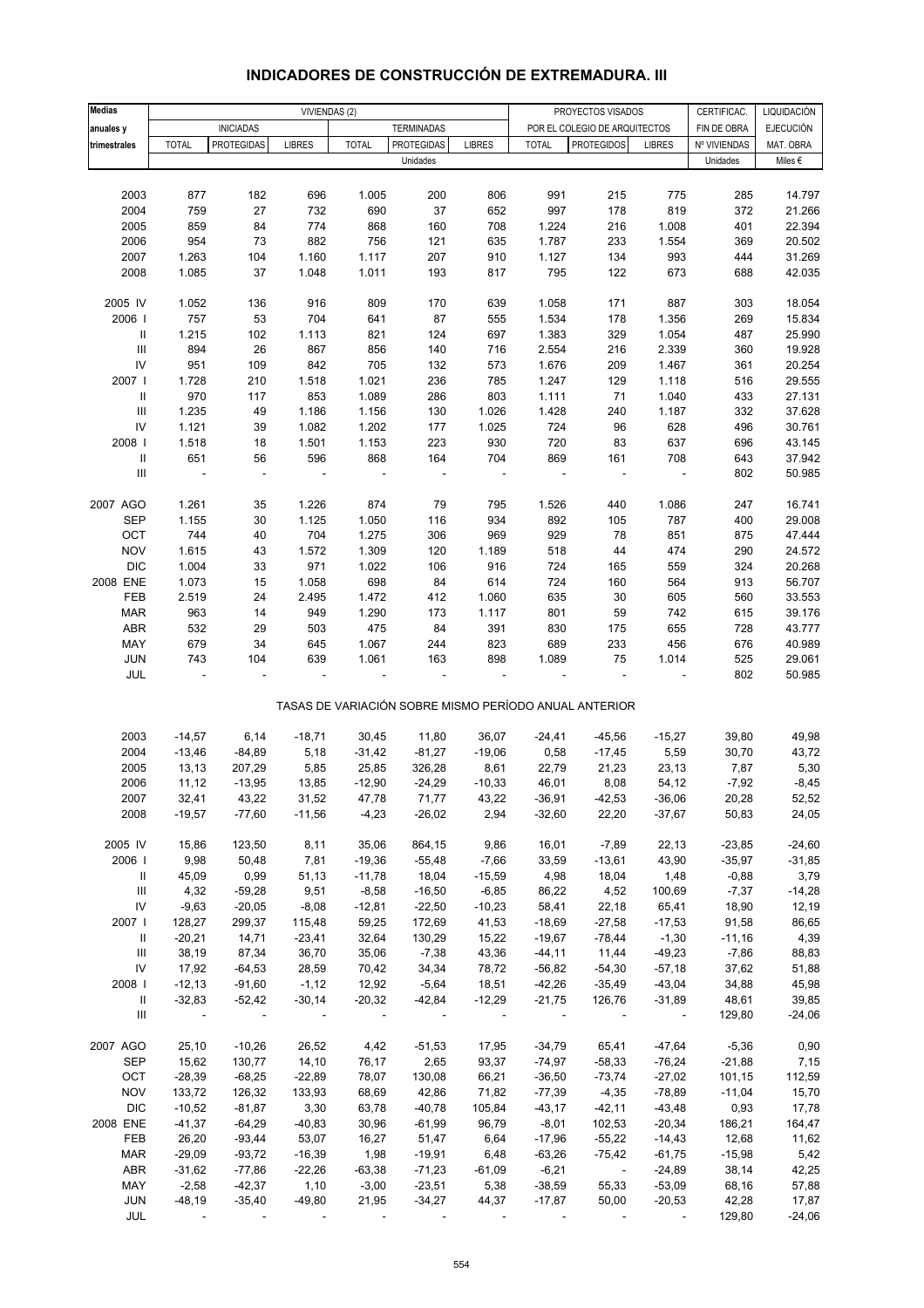| <b>Medias</b>                           |                      | LICITACIÓN OFICIAL (SEOPAN) |                      |                                                       | LICITACIÓN OFICIAL (FOMENTO) (3) |                  | CONSUMO          |
|-----------------------------------------|----------------------|-----------------------------|----------------------|-------------------------------------------------------|----------------------------------|------------------|------------------|
| anuales y                               | <b>TOTAL</b>         | <b>EDIFICACIÓN</b>          | <b>OBRA CIVIL</b>    | <b>TOTAL</b>                                          | <b>EDIFICACIÓN</b>               | INGENIERÍA       | E.ELECTRICA      |
| trimestrales                            |                      |                             |                      |                                                       |                                  | <b>CIVIL</b>     | CONSTRUC.        |
|                                         |                      |                             |                      | Miles $\epsilon$                                      |                                  |                  | Gwh              |
|                                         |                      |                             |                      |                                                       |                                  |                  |                  |
| 2003                                    | 56.800,4             | 14.170,4                    | 42.630,0             | 41.312                                                | 13.758                           | 27.554           | 1,214            |
| 2004                                    | 35.058,1             | 8.222,8                     | 26.835,4             | 34.475                                                | 7.450                            | 27.025           | 1,465            |
| 2005                                    | 40.994,6             | 11.209,1                    | 29.785,5             | 37.583                                                | 9.181                            | 28.402           | 1,594            |
| 2006                                    | 86.791,8             | 29.567,3                    | 57.224,5             | 66.206                                                | 20.444                           | 48.239           | 1,633            |
| 2007                                    | 72.767,9             | 17.533,8                    | 55.234,2             | 68.315                                                | 15.577                           | 52.738           | 1,807            |
| 2008                                    | 58.419,9             | 11.249,1                    | 47.170,8             | 96.905                                                | 12.546                           | 84.358           | 1,849            |
| 2005 IV                                 | 56.062,7             | 15.620,3                    | 40.442,3             | 52.343                                                | 10.754                           | 41.589           | 1,515            |
| 2006                                    | 41.988,3             | 10.495,3                    | 31.493,0             | 43.173                                                | 10.927                           | 32.246           | 1,764            |
| Ш                                       | 92.534,7             | 24.076,7                    | 68.458,0             | 68.072                                                | 18.014                           | 59.964           | 1,543            |
| $\ensuremath{\mathsf{III}}\xspace$      | 99.931,7             | 23.556,0                    | 76.375,7             | 57.712                                                | 18.615                           | 39.097           | 1,506            |
| IV                                      | 112.712,3            | 60.141,0                    | 52.571,3             | 95.866                                                | 34.218                           | 61.648           | 1,720            |
| 2007 l                                  | 85.499,0             | 19.380,3                    | 66.118,7             | 51.450                                                | 20.098                           | 31.352           | 2,146            |
| Ш                                       | 123.025,3            | 28.263,3                    | 94.762,0             | 134.630                                               | 28.072                           | 106.558          | 1,757            |
| $\ensuremath{\mathsf{III}}\xspace$      | 58.655,3             | 15.267,3                    | 43.388,0             | 66.107                                                | 10.060                           | 56.047           | 1,649            |
| IV                                      | 23.892,0             | 7.224,0                     | 16.668,0             | 21.074                                                | 4.078                            | 16.996           | 1,674            |
| 2008  <br>$\ensuremath{\mathsf{II}}$    | 82.659,3<br>35.745,3 | 9.699,7<br>15.881,3         | 72.959,7<br>19.864,0 | 100.142<br>59.950                                     | 10.225<br>16.934                 | 89.917<br>43.016 | 2,002<br>1,696   |
| $\ensuremath{\mathsf{III}}\xspace$      | 56.072,5             | 6.625,0                     | 49.447,5             | 198.055                                               | 6.346                            | 191.709          |                  |
|                                         |                      |                             |                      |                                                       |                                  |                  |                  |
| 2007 SEP                                | 12.155,0             | 3.823,0                     | 8.332,0              | 22.693                                                | 2.112                            | 20.581           | 1,635            |
| OCT                                     | 28.633,0             | 4.469,0                     | 24.164,0             | 31.975                                                | 4.536                            | 27.439           | 1,511            |
| <b>NOV</b>                              | 16.751,0             | 6.636,0                     | 10.115,0             | 15.944                                                | 4.897                            | 11.047           | 1,773            |
| <b>DIC</b>                              | 26.292,0             | 10.567,0                    | 15.725,0             | 15.302                                                | 2.800                            | 12.502           | 1,738            |
| 2008 ENE                                | 49.753,0             | 6.398,0                     | 43.355,0             | 56.090                                                | 5.171                            | 50.919           | 1,983            |
| FEB                                     | 80.584,0             | 3.276,0                     | 77.308,0             | 75.736                                                | 7.676                            | 68.060           | 2,119            |
| MAR                                     | 117.641,0            | 19.425,0                    | 98.216,0             | 168.601                                               | 17.829                           | 150.772          | 1,903            |
| <b>ABR</b>                              | 80.690,0             | 34.520,0                    | 46.170,0             | 147.195                                               | 37.832                           | 109.362          | 1,759            |
| MAY<br><b>JUN</b>                       | 14.651,0<br>11.895,0 | 5.431,0<br>7.693,0          | 9.220,0<br>4.202,0   | 21.989<br>10.666                                      | 6.603<br>6.366                   | 15.386<br>4.300  | 1,809<br>1,521   |
| JUL                                     | 93.934,0             | 4.498,0                     | 89.436,0             | 198.055                                               | 6.346                            | 191.709          |                  |
| AGO                                     | 18.211,0             | 8.752,0                     | 9.459,0              |                                                       |                                  |                  |                  |
|                                         |                      |                             |                      |                                                       |                                  |                  |                  |
|                                         |                      |                             |                      | TASAS DE VARIACIÓN SOBRE MISMO PERÍODO ANUAL ANTERIOR |                                  |                  |                  |
|                                         |                      |                             |                      |                                                       |                                  |                  |                  |
| 2003                                    | $-13,39$             | 119,37                      | $-27,89$             | $-39,27$                                              | 70,45                            | $-54,04$         | 1,02             |
| 2004                                    | $-38,28$             | $-41,97$                    | $-37,05$             | $-16,55$                                              | $-45,85$                         | $-1,92$          | 20,70            |
| 2005                                    | 16,93                | 36,32                       | 10,99                | 9,01                                                  | 23,23<br>122,68                  | 5,10<br>69,84    | 8,78             |
| 2006<br>2007                            | 111,72               | 163,78                      | 92,12                | 76,16                                                 |                                  |                  | 2,47             |
| 2008                                    | -16,16<br>$-40,79$   | -40,70<br>$-51,33$          | -3,48<br>$-37,57$    | 3,19<br>$-3,28$                                       | -23,81<br>$-47,78$               | 9,33<br>10,76    | 10,62<br>$-5,25$ |
|                                         |                      |                             |                      |                                                       |                                  |                  |                  |
| 2005 IV                                 | 80,66                | 22,07                       | 121,77               | 58,24                                                 | $-7,67$                          | 94,06            | 4,92             |
| 2006                                    | 390,71               | 293,23                      | 434,90               | 356,40                                                | 388,45                           | 346,46           | $-5,31$          |
| Ш                                       | 187,10               | 114,51                      | 225,89               | 103,54                                                | 65,94                            | 165,47           | 4,77             |
| $\ensuremath{\mathsf{III}}\xspace$      | 48,87                | 53,73                       | 47,43                | 4,77                                                  | 44,57                            | $-7,37$          | $-1,20$          |
| IV                                      | 101,05               | 285,02                      | 29,99                | 83,15                                                 | 218,19                           | 48,23            | 13,48            |
| 2007 l                                  | 103,63               | 84,66                       | 109,95               | 19,17                                                 | 83,93                            | $-2,77$          | 21,66            |
| Ш<br>$\ensuremath{\mathsf{III}}\xspace$ | 32,95<br>$-41,30$    | 17,39<br>$-35,19$           | 38,42<br>$-43,19$    | 97,77<br>14,55                                        | 55,83<br>$-45,96$                | 77,70<br>43,35   | 13,84<br>9,54    |
| IV                                      | $-78,80$             | $-87,99$                    | $-68,29$             | $-78,02$                                              | $-88,08$                         | $-72,43$         | $-2,66$          |
| 2008                                    | $-3,32$              | $-49,95$                    | 10,35                | 94,64                                                 | $-49,12$                         | 186,80           | $-6,73$          |
| Ш                                       | $-70,94$             | $-43,81$                    | $-79,04$             | $-55,47$                                              | $-39,68$                         | $-59,63$         | $-3,45$          |
| Ш                                       | $-31,54$             | $-68,44$                    | $-18,83$             | 38,43                                                 | $-73,18$                         | 60,54            |                  |
|                                         |                      |                             |                      |                                                       |                                  |                  |                  |
| 2007 SEP                                | $-91,57$             | $-87,18$                    | -92,72               | $-67,05$                                              | $-91,20$                         | $-54,14$         | 11,38            |
| OCT                                     | $-80,76$             | $-94,00$                    | $-67,50$             | $-78,27$                                              | $-93,96$                         | $-61,91$         | $-1,50$          |
| <b>NOV</b>                              | $-36,09$             | $-45,19$                    | $-28,27$             | $-60,53$                                              | $-75,33$                         | $-46,24$         | 5,04             |
| <b>DIC</b>                              | $-83,88$             | $-88,74$                    | $-77,29$             | $-84,71$                                              | $-63,74$                         | $-86,46$         | $-10,27$         |
| 2008 ENE<br>FEB                         | $-51,25$<br>31,67    | $-28,07$<br>$-84,24$        | $-53,46$<br>91,28    | 38,37<br>86,84                                        | $-74,11$<br>$-61,57$             | 147,62<br>230,98 | $-5,26$<br>9,34  |
| <b>MAR</b>                              | 26,16                | $-31,75$                    | 51,60                | 130,08                                                | $-12,38$                         | 184,86           | $-20,94$         |
| ABR                                     | $-48,63$             | 4,83                        | $-62,81$             | $-10,29$                                              | 28,54                            | $-18,78$         | $-6,24$          |
| MAY                                     | $-83,34$             | $-87,83$                    | $-78,72$             | $-82,02$                                              | $-86,39$                         | $-79,15$         | 0,28             |
| <b>JUN</b>                              | $-90,41$             | 6,27                        | $-96,40$             | $-90,92$                                              | 1,74                             | $-96, 13$        | $-4,40$          |
| JUL                                     | $-27,08$             | $-87,43$                    | $-3,87$              | 38,43                                                 | $-73,18$                         | 60,54            |                  |

## **INDICADORES DE CONSTRUCCIÓN DE EXTREMADURA. IV**

AGO -47,97 40,98 -67,15 ----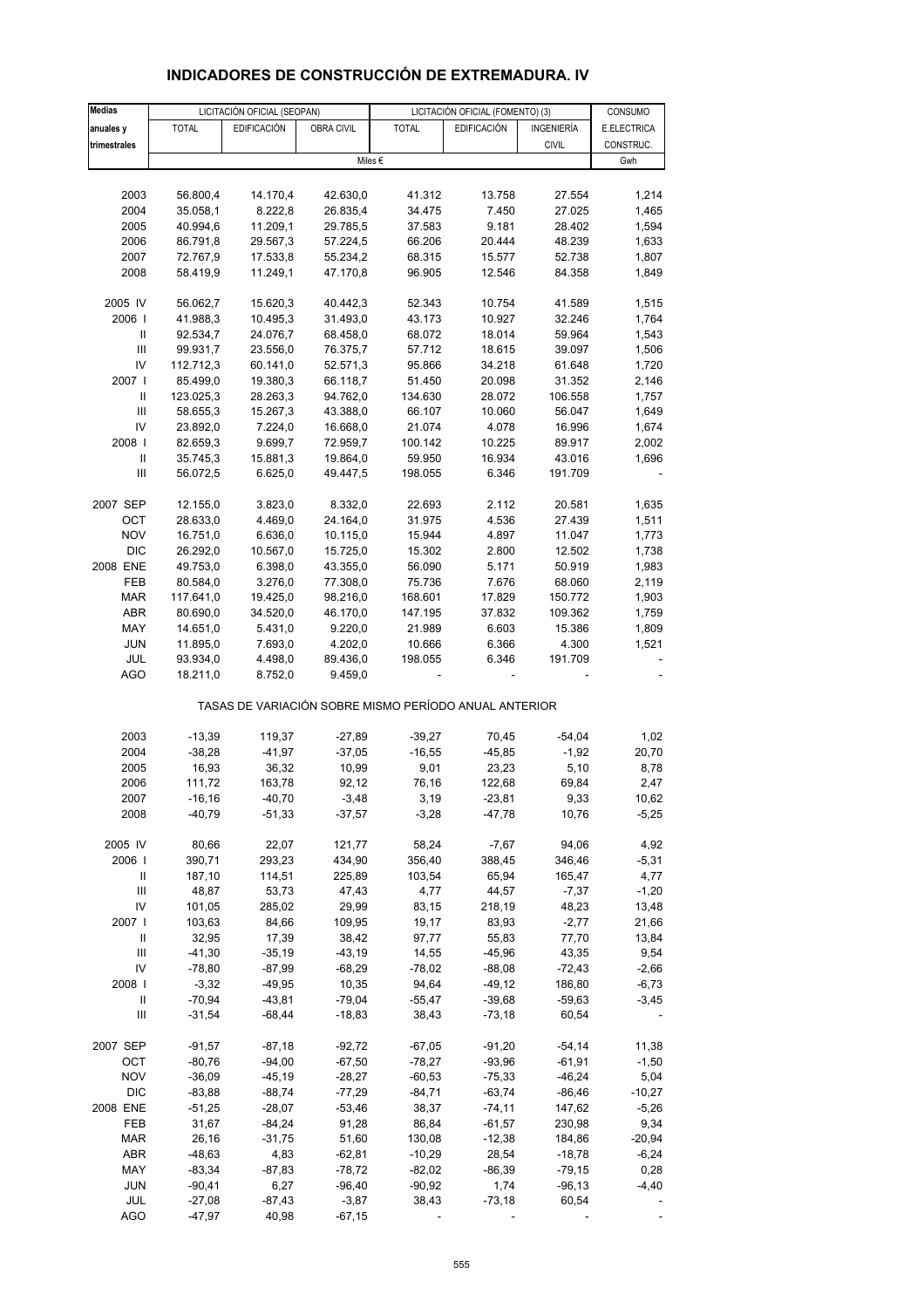| <b>Medias</b>        | ESTABLECIMIENTOS HOTELEROS |                    |                                                       |                    |                          |                    |                  |  |  |
|----------------------|----------------------------|--------------------|-------------------------------------------------------|--------------------|--------------------------|--------------------|------------------|--|--|
| anuales y            |                            | NÚMERO DE VIAJEROS |                                                       |                    | NÚMERO DE PERNOCTACIONES |                    | <b>GRADO DE</b>  |  |  |
| trimestrales         | <b>TOTAL</b>               | <b>ESPAÑOLES</b>   | <b>EXTRANJEROS</b>                                    | <b>TOTAL</b>       | <b>ESPAÑOLES</b>         | <b>EXTRANJEROS</b> | <b>OCUPACIÓN</b> |  |  |
|                      |                            |                    | Unidades                                              |                    |                          |                    | $\%$             |  |  |
|                      |                            |                    |                                                       |                    |                          |                    |                  |  |  |
| 2003                 | 84.763                     | 73.059             | 11.707                                                | 146.101            | 128.658                  | 17.328             | 30,96            |  |  |
| 2004                 | 87.513                     | 76.268             | 11.247                                                | 153.292            | 135.433                  | 17.743             | 31,48            |  |  |
| 2005                 | 85.465                     | 75.778             | 9.687                                                 | 150.563            | 134.732                  | 15.696             | 30,61            |  |  |
| 2006<br>2007         | 92.755                     | 81.320             | 11.435                                                | 167.936            | 149.861                  | 18.076             | 33,51            |  |  |
| 2008                 | 97.358<br>97.682           | 84.800<br>85.639   | 12.558<br>12.043                                      | 174.528<br>180.063 | 153.536<br>158.154       | 20.992<br>21.909   | 34,58<br>34,55   |  |  |
|                      |                            |                    |                                                       |                    |                          |                    |                  |  |  |
| 2005 IV              | 83.255                     | 74.699             | 8.556                                                 | 144.102            | 129.912                  | 14.190             | 29,09            |  |  |
| 2006                 | 74.751                     | 66.877             | 7.874                                                 | 125.626            | 112.145                  | 13.481             | 26,30            |  |  |
| Ш                    | 107.298                    | 91.671             | 15.627                                                | 196.220            | 171.959                  | 24.260             | 39,11            |  |  |
| $\mathbf{III}$<br>IV | 101.486<br>87.483          | 88.859             | 12.627<br>9.610                                       | 190.802<br>159.096 | 171.414                  | 19.388<br>15.172   | 36,82<br>31,81   |  |  |
| 2007 l               | 78.564                     | 77.874<br>69.512   | 9.052                                                 | 125.012            | 143.924<br>109.642       | 15.371             | 26,82            |  |  |
| Ш                    | 109.502                    | 93.506             | 15.996                                                | 201.734            | 175.604                  | 26.131             | 39,71            |  |  |
| $\mathbf{III}$       | 108.590                    | 95.034             | 13.556                                                | 199.443            | 177.062                  | 22.382             | 38,37            |  |  |
| IV                   | 92.775                     | 81.149             | 11.627                                                | 171.924            | 151.838                  | 20.086             | 33,43            |  |  |
| 2008                 | 83.487                     | 74.821             | 8.666                                                 | 151.565            | 135.721                  | 15.844             | 30,36            |  |  |
| Ш                    | 103.610                    | 88.662             | 14.948                                                | 191.994            | 165.738                  | 26.255             | 36,55            |  |  |
| Ш                    | 110.080                    | 97.331             | 12.749                                                | 204.915            | 180.428                  | 24.487             | 37,86            |  |  |
| 2007 SEP             | 107.430                    | 93.127             | 14.303                                                | 204.617            | 179.687                  | 24.930             | 39,92            |  |  |
| OCT                  | 108.772                    | 92.505             | 16.267                                                | 210.164            | 182.919                  | 27.245             | 39,87            |  |  |
| <b>NOV</b>           | 94.972                     | 84.423             | 10.549                                                | 173.086            | 155.156                  | 17.930             | 34,22            |  |  |
| <b>DIC</b>           | 74.582                     | 66.518             | 8.064                                                 | 132.521            | 117.438                  | 15.083             | 26,21            |  |  |
| 2008 ENE             | 62.328                     | 55.670             | 6.658                                                 | 111.271            | 99.290                   | 11.981             | 23,14            |  |  |
| FEB                  | 75.316                     | 67.183             | 8.133                                                 | 131.174            | 116.993                  | 14.181             | 27,66            |  |  |
| <b>MAR</b>           | 112.818                    | 101.610            | 11.208                                                | 212.250            | 190.880                  | 21.370             | 40,27            |  |  |
| <b>ABR</b>           | 99.813                     | 84.179             | 15.634                                                | 181.342            | 153.089                  | 28.253             | 35,65            |  |  |
| MAY                  | 112.071                    | 95.926             | 16.145                                                | 209.771            | 180.849                  | 28.922             | 38,66            |  |  |
| <b>JUN</b>           | 98.947                     | 85.882             | 13.065                                                | 184.868            | 163.277                  | 21.591             | 35,34            |  |  |
| JUL                  | 102.921                    | 91.510             | 11.411                                                | 187.564            | 164.266                  | 23.298             | 34,87            |  |  |
| <b>AGO</b>           | 117.238                    | 103.151            | 14.087                                                | 222.265            | 196.589                  | 25.676             | 40,84            |  |  |
|                      |                            |                    | TASAS DE VARIACIÓN SOBRE MISMO PERÍODO ANUAL ANTERIOR |                    |                          |                    |                  |  |  |
| 2003                 | 0,36                       | 2,01               | $-8,83$                                               | 1,65               | 3,12                     | $-7,93$            | $-4, 14$         |  |  |
| 2004                 | 3,24                       | 4,39               | $-3,93$                                               | 4,92               | 5,27                     | 2,39               | 1,69             |  |  |
| 2005                 | $-2,34$                    | $-0,64$            | $-13,87$                                              | $-1,78$            | $-0,52$                  | $-11,54$           | $-2,77$          |  |  |
| 2006                 | 8,53                       | 7,31               | 18,04                                                 | 11,54              | 11,23                    | 15,16              | 9,47             |  |  |
| 2007                 | 4,96                       | 4,28               | 9,82                                                  | 3,93               | 2,45                     | 16,14              | 3,20             |  |  |
| 2008                 | $-0,14$                    | 0,60               | $-5,09$                                               | 4,84               | 4,80                     | 5,13               | 0,60             |  |  |
| 2005 IV              | $-1,14$                    | 0,07               | $-10,69$                                              | $-2,89$            | $-2,44$                  | $-6,80$            | $-5,06$          |  |  |
| 2006                 | 4,60                       | 3,16               | 18,66                                                 | 4,83               | 3,67                     | 21,27              | 2,57             |  |  |
| Ш                    | 15,92                      | 14,16              | 27,48                                                 | 19,45              | 18,26                    | 28,57              | 17,66            |  |  |
| $\mathbf{III}$       | 7,31                       | 6,70               | 11,78                                                 | 9,63               | 10,28                    | 4,20               | 6,81             |  |  |
| IV                   | 5,08                       | 4,25               | 12,32                                                 | 10,41              | 10,79                    | 6,92               | 9,35             |  |  |
| 2007 l               | 5,10                       | 3,94               | 14,96                                                 | $-0,49$            | $-2,23$                  | 14,01              | 1,98             |  |  |
| Ш                    | 2,05                       | 2,00               | 2,36                                                  | 2,81               | 2,12                     | 7,71               | 1,53             |  |  |
| $\mathbf{III}$       | 7,00                       | 6,95               | 7,36                                                  | 4,53               | 3,29                     | 15,44              | 4,22             |  |  |
| IV<br>2008           | 6,05<br>6,27               | 4,21<br>7,64       | 20,99<br>$-4,26$                                      | 8,06<br>21,24      | 5,50<br>23,79            | 32,39<br>3,08      | 5,09<br>13,17    |  |  |
| Ш                    | $-5,38$                    | $-5,18$            | $-6,55$                                               | $-4,83$            | $-5,62$                  | 0,48               | $-7,95$          |  |  |
| $\mathsf{III}$       | 0,83                       | 1,40               | $-3,29$                                               | 4,09               | 2,66                     | 16,01              | 0,68             |  |  |
|                      |                            |                    |                                                       |                    |                          |                    |                  |  |  |
| 2007 SEP             | 1,37                       | 0,75               | 5,56                                                  | 2,50               | 0,50                     | 19,64              | 1,68             |  |  |
| OCT<br><b>NOV</b>    | 7,51<br>21,71              | 5,00<br>19,70      | 24,43<br>40,54                                        | 10,63<br>21,58     | 7,46                     | 37,95<br>34,96     | 8,22<br>18,74    |  |  |
| <b>DIC</b>           | $-10,40$                   | $-11,30$           | $-2,25$                                               | $-8,58$            | 20,20<br>$-11,35$        | 20,85              | $-11,99$         |  |  |
| 2008 ENE             | 2,19                       | 4,87               | $-15,80$                                              | 17,05              | 21,23                    | $-8,95$            | 11,95            |  |  |
| FEB                  | 4,25                       | 5,68               | $-6,22$                                               | 16,76              | 19,48                    | $-1,70$            | 5,25             |  |  |
| <b>MAR</b>           | 10,11                      | 10,59              | 5,98                                                  | 26,61              | 28,01                    | 15,35              | 20,14            |  |  |
| ABR                  | $-24,90$                   | $-27,56$           | $-6,37$                                               | $-27,94$           | $-31,35$                 | $-1,41$            | $-28,49$         |  |  |
| MAY                  | 10,78                      | 15,49              | $-10,85$                                              | 12,97              | 15,18                    | 0,85               | 8,41             |  |  |
| JUN                  | 4,78                       | 5,70               | $-0,88$                                               | 10,14              | 11,23                    | 2,54               | 5,15             |  |  |
| JUL                  | 7,07                       | 8,58               | $-3,71$                                               | 11,95              | 10,54                    | 22,96              | 7,09             |  |  |
| <b>AGO</b>           | $-4,07$                    | $-4,22$            | $-2,95$                                               | $-1,73$            | $-3,11$                  | 10,35              | $-4,22$          |  |  |

## **INDICADORES DE SERVICIOS DE EXTREMADURA. I**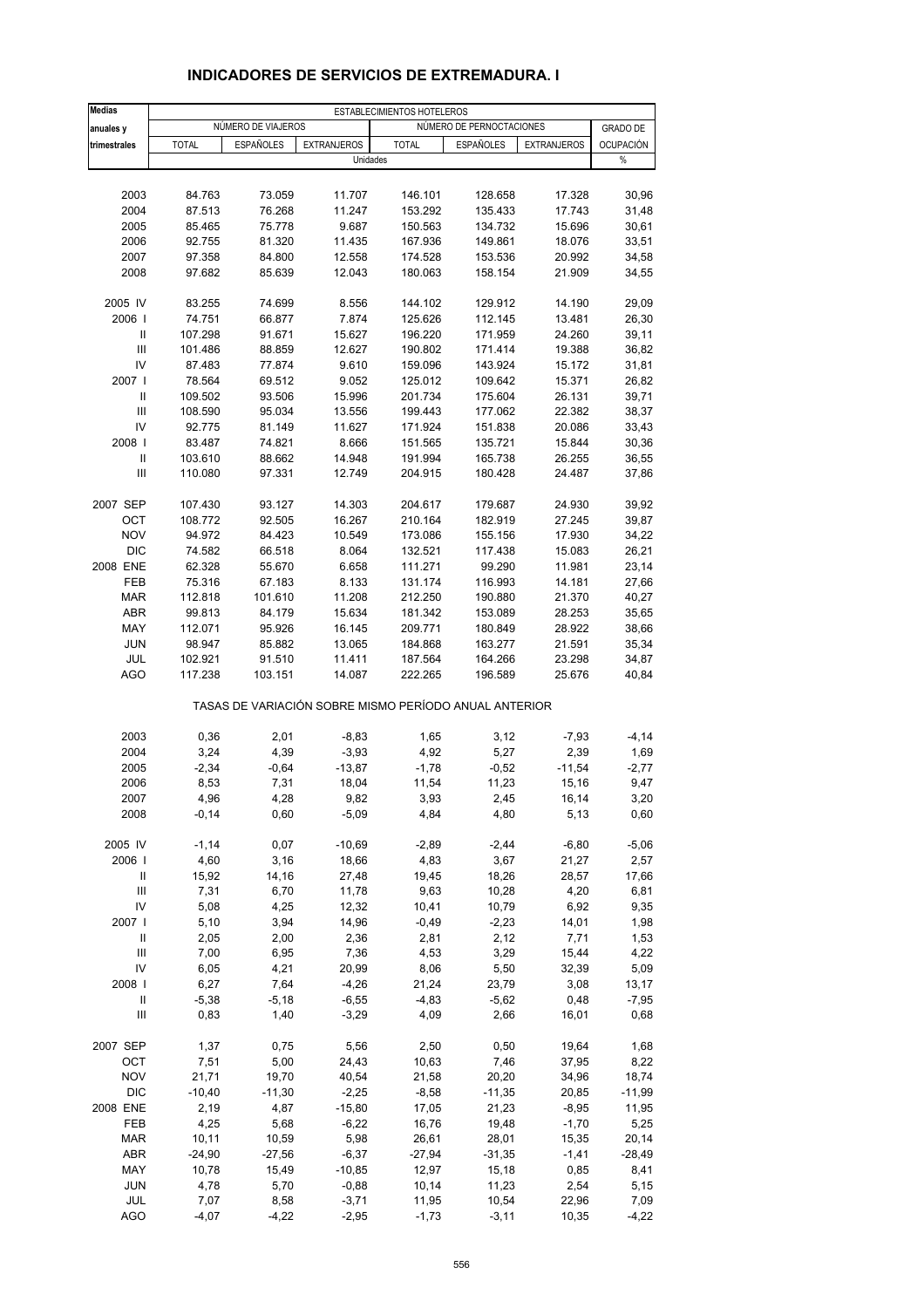#### **Medias** ACAMPAMENTOS TURÍSTICOS (5) **anuales y NÚMERO DE VIAJEROS NÚMERO DE VIAJEROS NÚMERO DE PERNOCTACIONES GRADO DE trimestrales** TOTAL ESPAÑOLES EXTRANJEROS TOTAL ESPAÑOLES EXTRANJEROS OCUPACIÓN Unidades % 2003 7.679 6.690 989 18.929 16.560 2.370 25,68 2004 6.886 5.850 1.036 17.420 15.173 2.247 28,18 2005 7.253 6.252 1.001 17.969 15.609 2.361 30,43 2006 8.231 7.246 985 20.502 18.099 2.402 32,42 2007 8.764 7.715 1.050 23.619 20.731 2.888 27,81 2008 11.422 10.080 1.342 31.456 28.385 3.071 29,24 2005 IV 1.487 1.101 386 2.889 2.114 775 31,53 2006 I 2.084 1.436 648 3.700 2.433 1.267 31,88 II 10.599 9.084 1.515 23.093 19.076 4.017 26,01 III 18.480 17.109 1.371 51.447 48.080 3.368 35,30 IV 1.759 1.353 406 3.766 2.809 957 36,50 2007 I 2.090 1.702 388 4.243 3.401 842 33,21 II 10.010 8.309 1.702 26.827 20.989 5.839 26,46 III 21.155 19.364 1.791 59.227 55.224 4.004 33,53 IV 1.802 1.484 318 4.178 3.310 868 18,02 2008 I 4.093 3.502 591 10.428 9.076 1.352 24,63 II 7.379 5.926 1.453 19.450 15.712 3.738 26,83 III 28.478 26.178 2.300 81.007 76.359 4.648 39,76 2007 SEP 5.855 4.802 1.053 17.621 15.106 2.515 21,47 OCT 2.971 2.470 501 6.957 5.695 1.262 18,16 NOV 1.325 1.095 230 2.866 2.210 656 15,35 DIC 1.110 886 224 2.711 2.024 687 20,54 2008 ENE 922 584 338 1.828 1.257 571 17,28 FEB 2.287 1.999 288 4.292 3.479 813 24,16 MAR 9.071 7.923 1.148 25.165 22.492 2.673 32,44 ABR 6.463 4.691 1.772 16.609 12.639 3.970 26,26 MAY 6.914 5.356 1.558 18.774 14.217 4.557 25,81 JUN 8.760 7.731 1.029 22.967 20.279 2.688 28,42 JUL 23.101 21.079 2.022 60.686 56.744 3.942 33,62 AGO 33.854 31.276 2.578 101.327 95.974 5.353 45,89 TASAS DE VARIACIÓN SOBRE MISMO PERÍODO ANUAL ANTERIOR 2003 8,62 10,38 -1,99 6,20 6,74 2,58 21,92 2004 -10,33 -12,56 4,75 -7,97 -8,37 -5,20 9,73 2005 5,33 6,88 -3,39 3,15 2,87 5,08 7,98 2006 13,48 15,89 -1,57 14,09 15,96 1,76 6,55 2007 6,48 6,47 6,57 15,20 14,54 20,23 -14,24 2008 -2,70 -3,22 1,37 -0,64 1,50 -16,83 -9,40 2005 IV -13,47 -22,45 29,27 -20,49 -30,00 26,28 0,49 2006 I -27,90 -42,14 58,74 -42,98 -57,09 54,68 -5,72 II 53,32 67,24 2,30 45,60 68,85 -11,97 11,39 III 4,28 6,97 -20,66 10,31 10,90 2,50 6,88 IV 18,34 22,92 5,27 30,35 32,88 23,47 15,78 2007 I 0,27 18,47 -40,09 14,67 39,79 -33,56 4,19 II -5,55 -8,53 12,30 16,17 10,02 45,36 1,72 III 14,48 13,18 30,61 15,12 14,86 18,89 -5,00 IV 2,43 9,63 -21,59 10,93 17,82 -9,30 -50,64 2008 I 95,88 105,80 52,41 145,80 166,89 60,61 -25,85 II -26,29 -28,68 -14,61 -27,50 -25,14 -35,97 1,40 III -1,14 -1,76 6,51 1,22 1,43 -2,12 0,48 2007 SEP -11,69 -16,60 20,76 5,97 3,46 24,01 -12,15 OCT -0,03 0,32 -1,76 3,54 5,46 -4,32 -43,69 NOV 40,96 51,87 5,02 67,80 76,80 43,23 -59,57 DIC -18,74 1,03 -54,19 -5,61 13,90 -37,26 -47,71 2008 ENE 16,56 6,18 40,25 38,38 35,60 44,92 -48,29 FEB 48,89 55,93 13,39 55,45 53,87 62,60 -34,53 MAR 130,11 142,07 71,60 191,06 220,67 63,79 10,64 ABR -53,49 -61,22 -1,50 -60,71 -64,81 -37,49 -8,28 MAY -1,17 8,07 -23,63 11,17 52,54 -39,78 -5,35 JUN -4,15 -1,80 -18,72 7,70 14,40 -25,29 21,04 JUL -7,96 -8,42 -2,84 -8,48 -7,64 -19,06 -13,57

#### **INDICADORES DE SERVICIOS DE EXTREMADURA. II**

AGO 4,13 3,31 15,19 8,08 7,68 15,72 14,07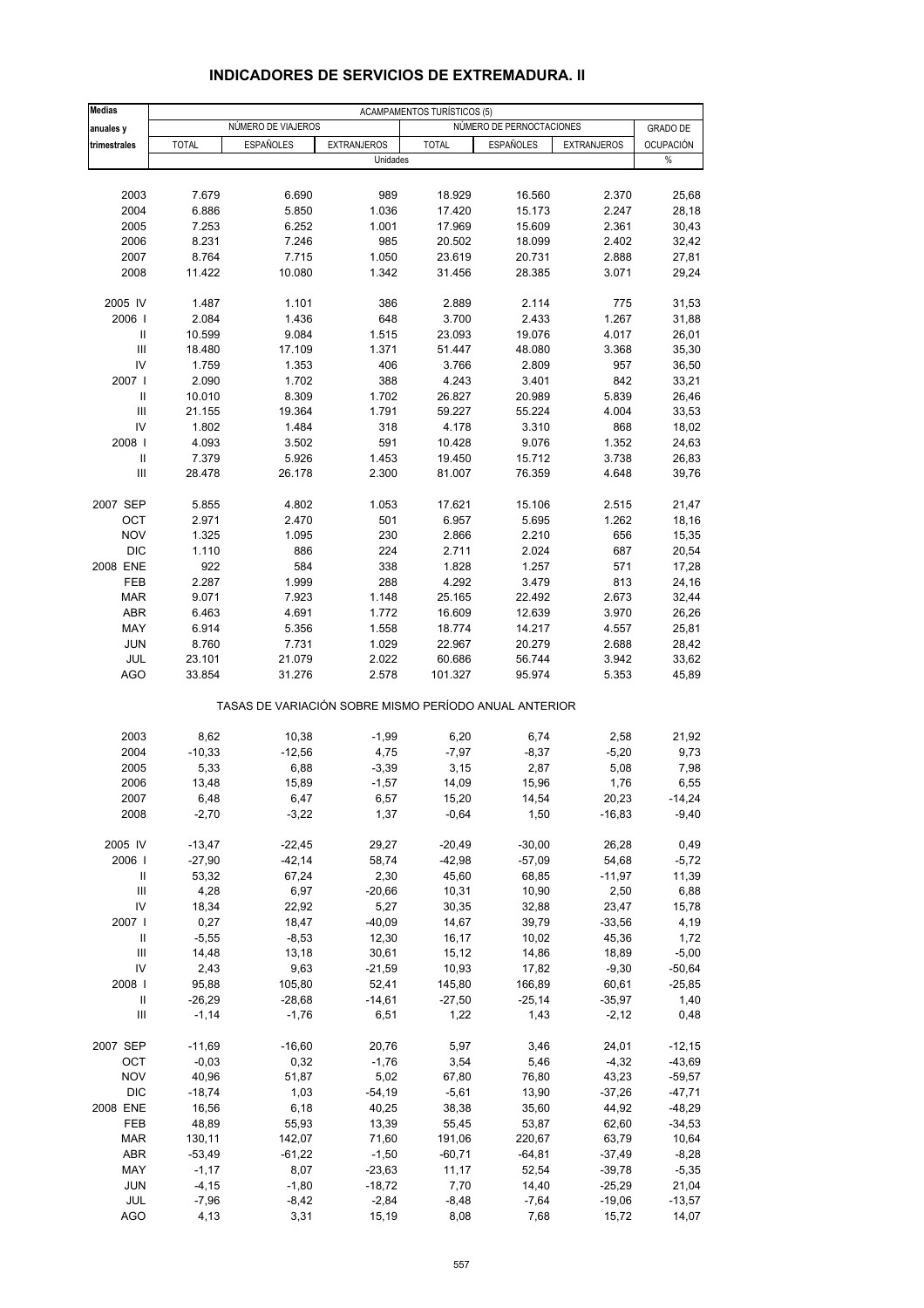| <b>Medias</b>     |                  |                    |                                                       | APARTAMENTOS TURÍSTICOS (5) |                          |                    |                     |
|-------------------|------------------|--------------------|-------------------------------------------------------|-----------------------------|--------------------------|--------------------|---------------------|
| anuales y         |                  | NÚMERO DE VIAJEROS |                                                       |                             | NÚMERO DE PERNOCTACIONES |                    | <b>GRADO DE</b>     |
| trimestrales      | <b>TOTAL</b>     | <b>ESPAÑOLES</b>   | <b>EXTRANJEROS</b>                                    | <b>TOTAL</b>                | <b>ESPAÑOLES</b>         | <b>EXTRANJEROS</b> | OCUPACIÓN           |
|                   |                  |                    | Unidades                                              |                             |                          |                    | $\%$                |
| 2003              | 1.133            | 1.110              | 22                                                    | 3.572                       | 3.497                    | 75                 | 20,66               |
| 2004              | 963              | 941                | 23                                                    | 3.179                       | 3.072                    | 106                | 19,13               |
| 2005              | 1.098            | 1.076              | 22                                                    | 3.411                       | 3.275                    | 136                | 18,19               |
| 2006              | 1.243            | 1.206              | 38                                                    | 3.976                       | 3.783                    | 194                | 21,04               |
| 2007              | 1.430            | 1.395              | 35                                                    | 4.328                       | 4.116                    | 212                | 19,43               |
| 2008              | 1.545            | 1.495              | 50                                                    | 5.202                       | 4.825                    | 377                | 19,97               |
| 2005 IV           | 877              | 852                | 25                                                    | 2.395                       | 2.271                    | 124                | 12,42               |
| 2006              | 1.176            | 1.154              | 22                                                    | 2.888                       | 2.781                    | 107                | 15,36               |
| $\mathbf{I}$      | 1.453            | 1.400              | 53                                                    | 3.918                       | 3.580                    | 338                | 21,27               |
| $\mathbf{III}$    | 1.324            | 1.262              | 62                                                    | 6.235                       | 6.000                    | 235                | 33,37               |
| IV                | 1.020            | 1.006              | 14                                                    | 2.864                       | 2.769                    | 95                 | 14,17               |
| 2007 l<br>Ш       | 882              | 851                | 32<br>54                                              | 1.879                       | 1.711                    | 168                | 9,46                |
| Ш                 | 1.575<br>1.792   | 1.521<br>1.747     | 45                                                    | 4.156<br>7.444              | 3.898<br>7.125           | 258<br>319         | 19,59<br>32,06      |
| IV                | 1.469            | 1.461              | 8                                                     | 3.833                       | 3.731                    | 102                | 16,62               |
| 2008              | 1.123            | 1.098              | 26                                                    | 2.607                       | 2.358                    | 249                | 11,58               |
| Ш                 | 1.518            | 1.460              | 59                                                    | 4.275                       | 3.806                    | 469                | 17,25               |
| III               | 2.219            | 2.145              | 75                                                    | 10.486                      | 10.056                   | 430                | 36,65               |
| 2007 SEP          | 1.196            | 1.168              | 28                                                    | 3.218                       | 3.040                    | 178                | 14,39               |
| OCT               | 1.758            | 1.754              | 4                                                     | 4.493                       | 4.400                    | 93                 | 19,30               |
| <b>NOV</b>        | 1.354            | 1.354              | 0                                                     | 2.962                       | 2.932                    | 30                 | 13,33               |
| <b>DIC</b>        | 1.294            | 1.274              | 20                                                    | 4.045                       | 3.861                    | 184                | 17,24               |
| 2008 ENE          | 425              | 401                | 24                                                    | 1.116                       | 904                      | 212                | 5,06                |
| FEB               | 1.047            | 1.017              | 30                                                    | 2.336                       | 2.095                    | 241                | 10,62               |
| <b>MAR</b>        | 1.898            | 1.875              | 23                                                    | 4.369                       | 4.074                    | 295                | 19,06               |
| <b>ABR</b>        | 1.300            | 1.242              | 58                                                    | 2.926                       | 2.536                    | 390                | 13,07               |
| MAY               | 1.506            | 1.435              | 71                                                    | 5.022                       | 4.280                    | 742                | 20,33               |
| <b>JUN</b>        | 1.749            | 1.702              | 47                                                    | 4.878                       | 4.603                    | 275                | 18,35               |
| JUL<br><b>AGO</b> | 1.879<br>2.559   | 1.819<br>2.470     | 60<br>89                                              | 7.763<br>13.208             | 7.444<br>12.667          | 319<br>541         | 28,74<br>44,56      |
|                   |                  |                    | TASAS DE VARIACIÓN SOBRE MISMO PERÍODO ANUAL ANTERIOR |                             |                          |                    |                     |
| 2003              | 16,01            | 17,76              | $-33,08$                                              | 16,47                       | 18,02                    | $-27,59$           | 4,63                |
| 2004              | $-14,94$         | $-15,25$           | 0,37                                                  | $-11,01$                    | $-12,14$                 | 41,20              | $-7,43$             |
| 2005              | 13,98            | 14,40              | $-3,70$                                               | 7,30                        | 6,58                     | 28,16              | -4,91               |
| 2006              | 13,24            | 12,00              | 74,62                                                 | 16,58                       | 15,52                    | 42,17              | 15,70               |
| 2007              | 14,97            | 15,71              | $-8,59$                                               | 8,85                        | 8,82                     | 9,43               | $-7,65$             |
| 2008              | 7,01             | 6,89               | 10,74                                                 | 11,82                       | 9,79                     | 46,57              | $-5,41$             |
| 2005 IV           | $-0,23$          | 0,39               | $-17,58$                                              | $-7,60$                     | $-8,93$                  | 26,10              | $-19,35$            |
| 2006              | 42,83            | 42,28              | 80,56                                                 | 40,01                       | 40,79                    | 22,43              | 26,76               |
| Ш                 | 15,62            | 13,30              | 150,00                                                | 27,55                       | 21,26                    | 183,75             | 19,34               |
| Ш                 | $-7,71$          | $-10,28$           | 120,00                                                | 1,98                        | 1,70                     | 9,66               | 9,82                |
| IV<br>2007 l      | 16,31            | 18,08              | $-44,00$<br>46,15                                     | 19,60                       | 21,96                    | $-23,66$           | 14,06               |
| Ш                 | $-24,97$<br>8,39 | $-26,31$<br>8,67   | 1,25                                                  | $-34,93$<br>6,07            | $-38,46$<br>8,87         | 56,52<br>$-23,69$  | $-38,45$<br>$-7,91$ |
| $\mathsf{III}$    | 35,31            | 38,46              | $-28,34$                                              | 19,39                       | 18,74                    | 36,08              | $-3,93$             |
| IV                | 43,99            | 45,20              | $-42,86$                                              | 33,85                       | 34,73                    | 8,10               | 17,34               |
| 2008              | 27,31            | 29,04              | $-18,95$                                              | 38,72                       | 37,77                    | 48,41              | 22,45               |
| Ш                 | $-3,62$          | $-4,05$            | 8,64                                                  | 2,88                        | $-2,35$                  | 82,02              | $-11,93$            |
| Ш                 | 6,17             | 5,28               | 40,57                                                 | 9,72                        | 9,69                     | 10,26              | $-10,39$            |
| 2007 SEP          | 25,37            | 33,94              | $-65,85$                                              | 30,60                       | 37,18                    | $-28,23$           | 7,07                |
| OCT               | 43,04            | 45,56              | $-83,33$                                              | 45,26                       | 49,25                    | $-35,86$           | 27,98               |
| <b>NOV</b>        | 93,43            | 96,23              |                                                       | 91,10                       | 101,10                   | $-67,39$           | 68,31               |
| <b>DIC</b>        | 14,41            | 13,45              | 150,00                                                | 2,43                        | $-1,05$                  | 291,49             | $-11,59$            |
| 2008 ENE          | 3,91             | $-0,99$            | 500,00                                                | 27,25                       | 7,36                     | 505,71             | 16,32               |
| FEB               | 0,29             | $-2,40$            |                                                       | 9,98                        | $-0,05$                  | 760,71             | $-4,84$             |
| MAR               | 58,96            | 69,68              | $-74,16$                                              | 65,68                       | 85,52                    | $-33,11$           | 48,21               |
| ABR               | $-36,46$         | $-36,89$           | $-25,64$                                              | $-43,99$                    | -48,60                   | 34,48              | $-49,04$            |
| MAY<br><b>JUN</b> | 45,93            | 48,55<br>4,42      | 7,58                                                  | 81,76                       | 78,18<br>5,62            | 105,54             | 58,95<br>$-9,69$    |
| JUL               | 6,13<br>12,51    | 13,19              | 161,11<br>$-4,76$                                     | 8,88<br>6,87                | 11,09                    | 125,41<br>$-43,34$ | $-9,22$             |
| <b>AGO</b>        | 1,95             | 0,12               | 106,98                                                | 11,46                       | 8,89                     | 149,31             | $-11,13$            |
|                   |                  |                    |                                                       |                             |                          |                    |                     |

### **INDICADORES DE SERVICIOS DE EXTREMADURA. III**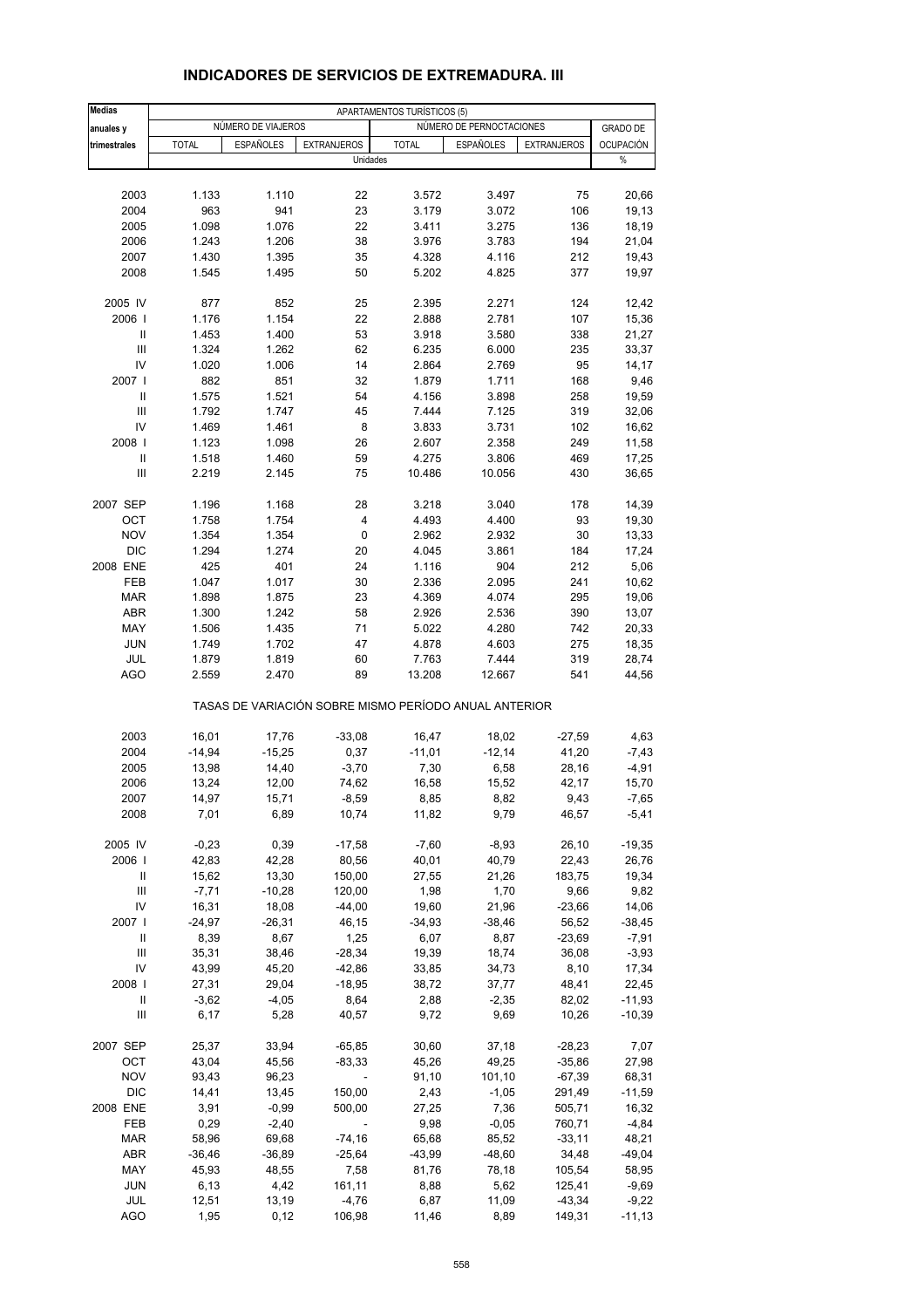| <b>Medias</b>                      |                    |                                                       |                    | TRANSPORTE AÉREO DE PASAJEROS |                      |                      | CONSUMO          |
|------------------------------------|--------------------|-------------------------------------------------------|--------------------|-------------------------------|----------------------|----------------------|------------------|
| anuales y                          | <b>TOTAL</b>       |                                                       | <b>INTERIOR</b>    |                               | <b>INTERNACIONAL</b> |                      | E.ELÉCTRICA      |
| trimestrales                       |                    | <b>TOTAL</b>                                          | <b>REGULAR</b>     | NO REGULAR                    | <b>TOTAL</b>         | NO REGULAR           | <b>SERVICIOS</b> |
|                                    |                    |                                                       |                    | Unidades                      |                      |                      | Gwh              |
|                                    |                    |                                                       |                    |                               |                      |                      |                  |
|                                    |                    |                                                       |                    |                               |                      |                      |                  |
| 2003                               | 3.844              | 3.495                                                 | 3.406              | 89                            | 349                  | 349                  | 78,68            |
| 2004                               | 5.561              | 5.304                                                 | 5.032              | 272                           | 258                  | 256                  | 84,34            |
| 2005                               | 5.550              | 5.395                                                 | 5.231              | 164                           | 155                  | 155                  | 90,28            |
| 2006                               | 5.506              | 5.345                                                 | 5.145              | 201                           | 160                  | 160                  | 94,87            |
| 2007                               | 7.265              | 7.102                                                 | 6.908<br>6.442     | 194                           | 163                  | 163                  | 91,39            |
| 2008                               | 6.617              | 6.498                                                 |                    | 56                            | 119                  | 119                  | 85,64            |
| 2005 IV                            | 4.568              | 4.491                                                 | 4.441              | 50                            | 77                   | 77                   | 89,10            |
| 2006                               | 4.309              | 4.250                                                 | 4.214              | 36                            | 59                   | 59                   | 91,98            |
| Ш                                  | 5.430              | 5.391                                                 | 5.360              | 31                            | 39                   | 39                   | 87,79            |
| $\mathbf{III}$                     | 6.726              | 6.288                                                 | 5.652              | 636                           | 438                  | 438                  | 108,53           |
| IV                                 | 5.558              | 5.452                                                 | 5.353              | 99                            | 106                  | 106                  | 91,17            |
| 2007 l                             | 5.806              | 5.715                                                 | 5.587              | 128                           | 91                   | 91                   | 93,43            |
| Ш                                  | 7.287              | 7.078                                                 | 7.006              | 71                            | 209                  | 209                  | 88,45            |
| Ш                                  | 9.667              | 9.345                                                 | 8.849              | 496                           | 323                  | 322                  | 97,36            |
| IV                                 | 6.299              | 6.270                                                 | 6.189              | 80                            | 30                   | 30                   | 86,34            |
| 2008                               | 5.539              | 5.504                                                 | 5.424              | 80                            | 35                   | 35                   | 88,38            |
| $\mathsf{I}$                       | 6.338              | 6.227                                                 | 6.188              | 39                            | 111                  | 111                  | 82,89            |
| Ш                                  | 8.651              | 8.396                                                 | 8.351              | 45                            | 255                  | 255                  |                  |
|                                    |                    |                                                       |                    |                               |                      |                      |                  |
| 2007 SEP                           | 8.668              | 8.356                                                 | 8.035              | 321                           | 312                  | 312                  | 102,74           |
| OCT<br><b>NOV</b>                  | 7.150              | 7.113                                                 | 7.053              | 60                            | 37<br>50             | 37                   | 90,73            |
|                                    | 7.066              | 7.016                                                 | 6.879              | 137                           |                      | 50                   | 85,20            |
| <b>DIC</b>                         | 4.682              | 4.680                                                 | 4.636              | 44                            | $\overline{2}$       | 2                    | 83,11            |
| 2008 ENE                           | 5.248              | 5.222                                                 | 5.219              | 3                             | 26<br>75             | 26                   | 92,34            |
| FEB                                | 6.060              | 5.985                                                 | 5.957              | 28                            |                      | 75                   | 88,31            |
| <b>MAR</b>                         | 5.308              | 5.304                                                 | 5.095              | 209                           | 4                    | 4                    | 84,49            |
| <b>ABR</b>                         | 6.136              | 6.120                                                 | 6.100              | 20                            | 16                   | 16<br>$\overline{7}$ | 83,95            |
| MAY                                | 5.664              | 5.657                                                 | 5.590              | 67                            | $\overline{7}$       |                      | 83,87            |
| <b>JUN</b>                         | 7.215              | 6.905                                                 | 6.875              | 30                            | 310                  | 310                  | 80,87            |
| JUL<br><b>AGO</b>                  | 8.712<br>8.590     | 8.501<br>8.291                                        | 8.440<br>8.262     | 61<br>29                      | 211<br>299           | 211<br>299           |                  |
|                                    |                    | TASAS DE VARIACIÓN SOBRE MISMO PERÍODO ANUAL ANTERIOR |                    |                               |                      |                      |                  |
|                                    |                    |                                                       |                    |                               |                      |                      |                  |
| 2003                               | 31,43              | 23,26                                                 | 22,81              | 43,49                         | 290,94               | 290,94               | 7,93             |
| 2004                               | 44,68              | 51,75                                                 | 47,74              | 205,24                        | $-26,18$             | $-26,56$             | 7,19             |
| 2005                               | $-0,21$            | 1,72                                                  | 3,95               | $-39,63$                      | $-39,89$             | $-39,58$             | 7,04             |
| 2006                               | $-0,79$            | $-0,92$                                               | $-1,64$            | 22,23                         | 3,50                 | 3,50                 | 5,08             |
| 2007                               | 31,96              | 32,86                                                 | 34,27              | $-3,36$                       | 1,82                 | 1,66                 | -3,66            |
| 2008                               | $-11,21$           | $-10,46$                                              | $-8,44$            | $-74,67$                      | $-39,11$             | $-39,00$             | $-5,83$          |
| 2005 IV                            | $-6, 10$           | $-5,51$                                               | $-5,78$            |                               | $-31,45$             | $-31,45$             | 3,75             |
| 2006                               |                    |                                                       |                    | 28,21                         | 76,00                |                      |                  |
| Ш                                  | $-0,37$<br>$-8,85$ | $-0,96$<br>$-6,44$                                    | $-0,89$<br>$-3,41$ | $-9,17$<br>$-85,42$           | $-80,14$             | 76,00<br>$-80,14$    | 4,52<br>7,38     |
| $\mathbf{III}$                     |                    |                                                       |                    |                               | 39,24                |                      |                  |
| IV                                 | $-8,47$            | $-10,60$                                              | $-15,39$           | 79,76                         |                      | 39,24                | 6,14             |
|                                    | 21,66              | 21,38<br>34,47                                        | 20,52              | 98,00<br>253,21               | 37,66                | 37,66                | 2,33             |
| 2007  <br>Ш                        | 34,76              | 31,28                                                 | 32,58              | 130,11                        | 55,68                | 55,68                | 1,58<br>0,75     |
| $\mathbf{III}$                     | 34,19<br>43,73     | 48,60                                                 | 30,71<br>56,56     | $-22,11$                      | 440,52<br>$-26,28$   | 440,52<br>$-26,50$   | $-10,30$         |
| IV                                 | 13,34              | 15,00                                                 | 15,63              | $-18,86$                      | $-72,01$             | $-72,01$             | $-5,29$          |
| 2008                               | $-4,61$            | $-3,70$                                               | $-2,92$            | $-37,66$                      | $-61,68$             | $-61,68$             | $-5,40$          |
| Ш                                  | $-13,01$           | $-12,01$                                              | $-11,68$           | $-45,33$                      | $-46,89$             | $-46,89$             | $-6,28$          |
| $\ensuremath{\mathsf{III}}\xspace$ | $-14,91$           | $-14,67$                                              | $-9,78$            | $-92,28$                      | $-22,26$             | $-21,90$             |                  |
|                                    |                    |                                                       |                    |                               |                      |                      |                  |
| 2007 SEP                           | 19,59              | 22,22                                                 | 22,11              | 24,90                         | $-24,09$             | $-24,09$             | $-9,85$          |
| OCT                                | 19,23              | 19,53                                                 | 22,00              | $-64,71$                      | $-19,57$             | $-19,57$             | $-6, 12$         |
| <b>NOV</b>                         | 19,54              | 20,01                                                 | 19,80              | 31,73                         | $-23,08$             | $-23,08$             | $-7,53$          |
| <b>DIC</b>                         | $-1,74$            | 2,68                                                  | 2,23               | 91,30                         | $-99,03$             | $-99,03$             | $-1,91$          |
| 2008 ENE                           | 14,54              | 14,34                                                 | 18,86              | $-98,30$                      | 73,33                | 73,33                | $-1,94$          |
| FEB                                | 9,17               | 10,18                                                 | 13,68              | $-85,42$                      | $-36,97$             | $-36,97$             | $-4,83$          |
| <b>MAR</b>                         | $-27,15$           | $-25,78$                                              | $-28,53$           |                               | $-97,14$             | $-97,14$             | $-9,47$          |
| ABR                                | $-2,65$            | $-0,71$                                               | $-0,64$            | $-20,00$                      | $-88,49$             | $-88,49$             | $-14, 13$        |
| MAY                                | $-24,71$           | $-24,63$                                              | $-23,88$           | $-58,64$                      | $-58,82$             | $-58,82$             | $-4,77$          |
| <b>JUN</b>                         | $-10,19$           | $-8,70$                                               | $-8,77$            | 11,11                         | $-34,18$             | $-34,18$             | 1,70             |
| JUL                                | $-12,47$           | $-11,26$                                              | $-8,13$            | $-84,48$                      | $-43,43$             | $-42,97$             |                  |
| <b>AGO</b>                         | $-17,25$           | $-17,89$                                              | $-11,40$           | $-96,25$                      | 5,65                 | 5,65                 |                  |

## **INDICADORES DE SERVICIOS DE EXTREMADURA. IV**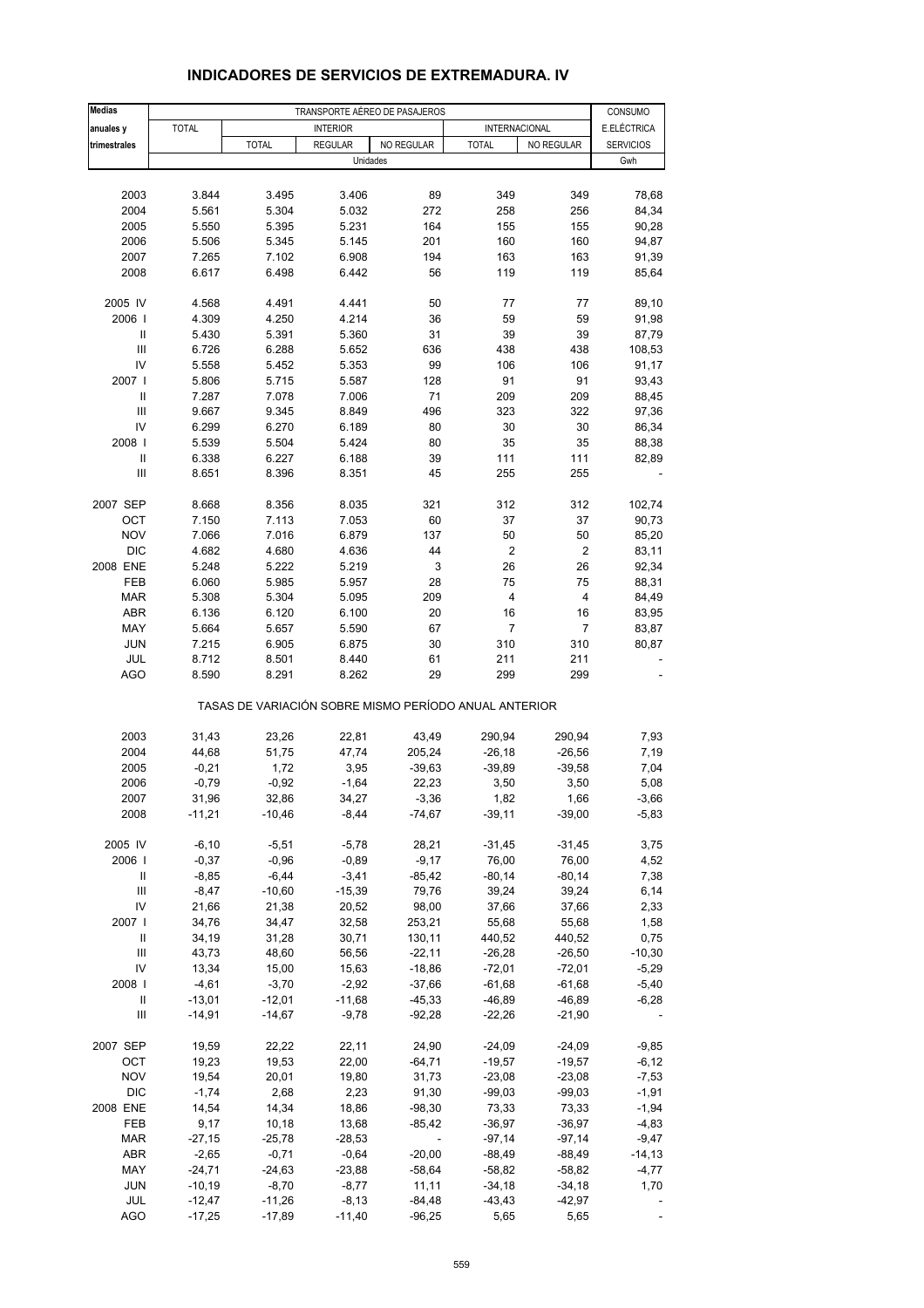| <b>Medias</b> |                  |                 | CONSUMO         |                                                       |                  |
|---------------|------------------|-----------------|-----------------|-------------------------------------------------------|------------------|
| anuales y     | IPI. INE         | <b>GASOLINA</b> | MATRICULACIÓN   | E. ELÉCTRICA                                          | ÍNDICE           |
| trimestrales  | <b>B.CONSUMO</b> | <b>AUTO</b>     | <b>TURISMOS</b> | USOS DOMÉST.                                          | COMERC. MENOR    |
|               | <b>Base 2000</b> | Toneladas       | Unidades        | Gwh                                                   | <b>Base 2005</b> |
|               |                  |                 |                 |                                                       |                  |
| 2003          | 104,6            | 15.101          | 1.778           | 85,133                                                | 89,23            |
| 2004          | 92,3             | 14.722          | 2.012           | 93,806                                                | 95,50            |
|               |                  |                 |                 |                                                       |                  |
| 2005          | 105,8            | 13.809          | 2.135           | 98,445                                                | 99,98            |
| 2006          | 96,9             | 13.166          | 2.140           | 102,638                                               | 104,63           |
| 2007          | 94,9             | 12.798          | 2.103           | 104,251                                               | 111,83           |
| 2008          | 99,5             | 12.231          | 1.582           | 120,548                                               | 112,76           |
| 2005 IV       | 96,8             | 13.043          | 2.062           | 88,896                                                | 107,40           |
| 2006          | 92,3             | 12.535          | 2.165           | 133,306                                               | 97,82            |
|               |                  |                 |                 |                                                       |                  |
| Ш             | 93,3             | 13.430          | 2.136           | 94,125                                                | 103,45           |
| Ш             | 112,4            | 13.803          | 2.090           | 93,053                                                | 103,78           |
| IV            | 89,6             | 12.894          | 2.168           | 90,067                                                | 113,44           |
| 2007          | 83,0             | 12.089          | 2.159           | 137,148                                               | 105,81           |
| Ш             | 95,6             | 12.965          | 2.042           | 98,600                                                | 109,55           |
| Ш             | 109,0            | 13.590          | 2.025           | 87,275                                                | 110,60           |
| IV            | 92,1             | 12.549          | 2.187           | 93,981                                                | 121,35           |
| 2008          | 92,5             |                 |                 |                                                       |                  |
|               |                  | 11.911          | 1.783           | 137,987                                               | 110,78           |
| Ш             | 99,5             | 12.205          | 1.581           | 103,108                                               | 112,15           |
| Ш             | 110,0            | 13.268          | 1.381           |                                                       | 116,63           |
| 2007 OCT      | 93,7             | 13.103          | 2.108           | 88,848                                                | 115,25           |
| <b>NOV</b>    | 96,1             | 11.775          | 2.139           | 88,816                                                | 110,91           |
| <b>DIC</b>    | 86,5             | 12.769          | 2.315           | 104,279                                               | 137,89           |
| 2008 ENE      | 98,3             | 11.567          | 1.716           | 149,178                                               |                  |
|               |                  |                 |                 |                                                       | 116,87           |
| FEB           | 93,6             | 10.924          | 1.848           | 145,441                                               | 103,39           |
| <b>MAR</b>    | 85,5             | 13.242          | 1.785           | 119,342                                               | 112,10           |
| ABR           | 100,7            | 12.054          | 1.789           | 119,408                                               | 111,36           |
| MAY           | 101,9            | 12.701          | 1.483           | 101,500                                               | 113,88           |
| JUN           | 95,9             | 11.859          | 1.471           | 88,416                                                | 111,20           |
| JUL           | 103,8            | 13.268          | 1.835           |                                                       | 119,75           |
| AGO           | 116,1            |                 | 1.113           |                                                       | 113,51           |
| SEP           |                  |                 | 1.195           |                                                       |                  |
|               |                  |                 |                 | TASAS DE VARIACIÓN SOBRE MISMO PERÍODO ANUAL ANTERIOR |                  |
|               |                  |                 |                 |                                                       |                  |
| 2003          | 8,45             | $-1,25$         | 11,17           | 7,14                                                  | 8,87             |
| 2004          | $-11,76$         | $-2,51$         | 13,19           | 10,19                                                 | 7,02             |
| 2005          | 14,61            | $-6,20$         | 6,13            | 4,94                                                  | 4,69             |
| 2006          | $-8,40$          | $-4,66$         | 0,21            | 4,26                                                  | 4,64             |
| 2007          | $-2,05$          | $-2,79$         | $-1,70$         | 1,57                                                  | 6,88             |
| 2008          | 5,74             | $-3,51$         | $-23,79$        | 2,27                                                  | 3,46             |
|               |                  |                 |                 |                                                       |                  |
| 2005 IV       | 13,97            | $-10,39$        | $-4,92$         | 6,52                                                  | 2,51             |
| 2006          | 11,74            | $-5,30$         | 6,02            | 3,08                                                  | 2,90             |
| Ш             | $-1,34$          | $-3,69$         | $-3,93$         | 6,55                                                  | 4,08             |
| Ш             | $-24,68$         | $-8,05$         | $-5,62$         | 6,70                                                  | 5,83             |
| IV            | $-7,40$          | $-1,14$         | 5,16            | 1,32                                                  | 5,63             |
| 2007 l        | $-10,07$         | $-3,55$         | $-0,26$         | 2,88                                                  | 8,17             |
| Ш             | 2,39             | $-3,47$         | $-4,43$         | 4,75                                                  | 5,89             |
|               |                  |                 |                 |                                                       |                  |
| Ш             | $-3,00$          | $-1,55$         | $-3,09$         | $-6,21$                                               | 6,57             |
| IV            | 2,75             | $-2,68$         | 0,89            | 4,35                                                  | 6,97             |
| 2008          | 11,36            | $-1,47$         | $-17,43$        | 0,61                                                  | 4,70             |
| Ш             | 4,12             | $-5,86$         | $-22,56$        | 4,57                                                  | 2,37             |
| Ш             | 1,43             | $-2,24$         | $-31,80$        |                                                       | 3,29             |
| 2007 OCT      | $-1,88$          | 2,22            | $-3,26$         | $-3,59$                                               | 10,14            |
|               |                  |                 |                 |                                                       |                  |
| <b>NOV</b>    | $-1,23$          | $-3,18$         | $-4,38$         | 4,72                                                  | 7,95             |
| DIC           | 13,67            | $-6,81$         | 10,87           | 11,85                                                 | 3,71             |
| 2008 ENE      | 16,19            | $-3,75$         | -24,41          | 10,41                                                 | 5,90             |
| FEB           | 31,83            | 0,88            | $-5,47$         | 2,64                                                  | 6,75             |
| $\sf{MAR}$    | $-8,56$          | $-1,33$         | $-20,77$        | $-11,35$                                              | 1,68             |
| ABR           | 17,64            | $-9,76$         | 3,65            | 8,55                                                  | 4,75             |
|               |                  |                 |                 |                                                       |                  |
| MAY           | 2,62             | $-0,38$         | $-28,56$        | $-2, 11$                                              | 3,77             |
| JUN           | $-5,80$          | $-7,26$         | $-36,68$        | 7,69                                                  | $-1,24$          |
| JUL           | 10,19            | $-2,24$         | $-26,78$        |                                                       | 4,82             |
| <b>AGO</b>    | $-5,30$          |                 | $-39,61$        |                                                       | 1,73             |
| <b>SEP</b>    |                  |                 | $-30,76$        |                                                       |                  |

### **INDICADORES DE DEMANDA DE EXTREMADURA. I**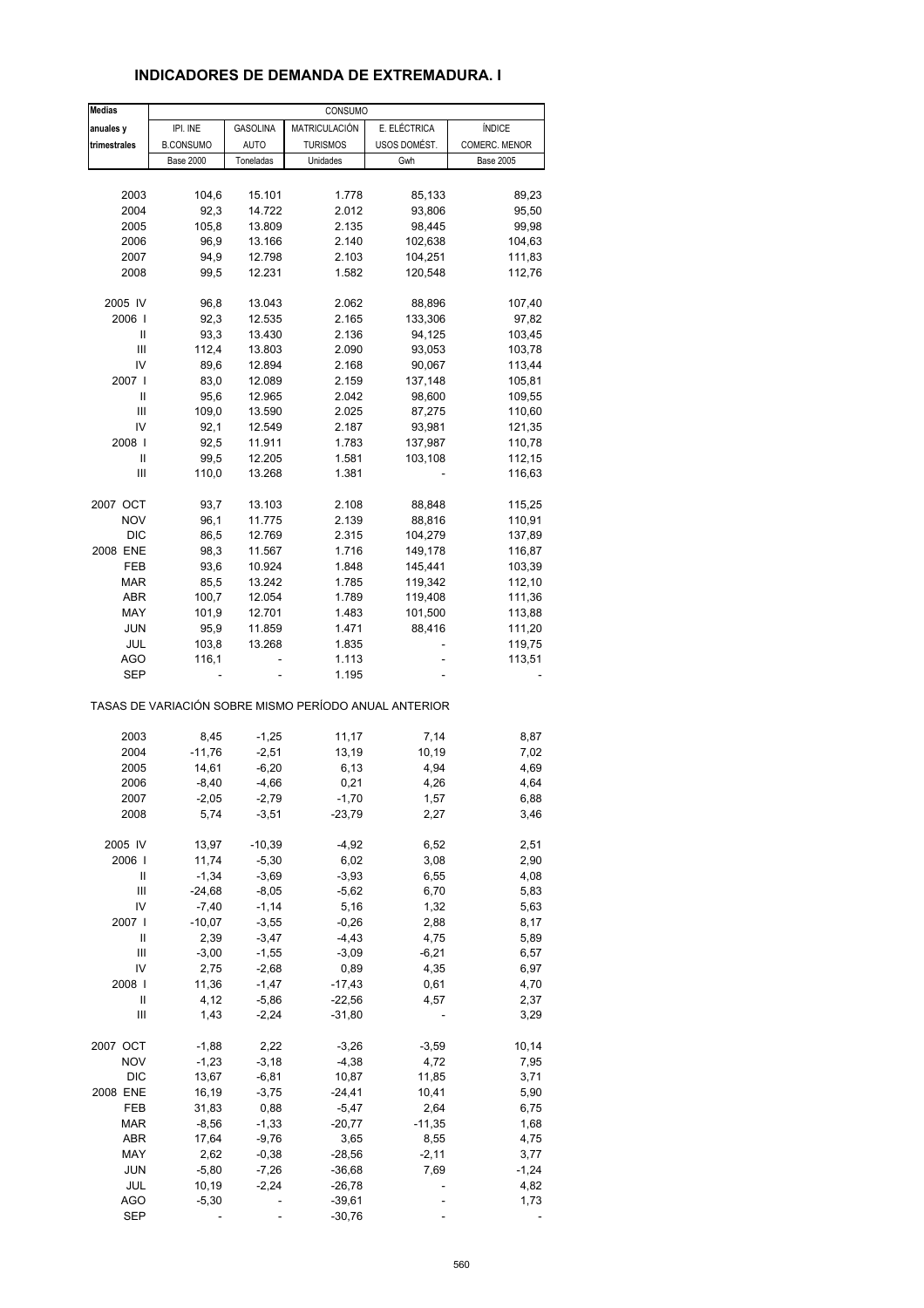## **INDICADORES DE DEMANDA DE EXTREMADURA. II**

| <b>Medias</b>              |                                                       |                       | <b>INVERSIÓN</b> |                      |                     |
|----------------------------|-------------------------------------------------------|-----------------------|------------------|----------------------|---------------------|
| anuales y                  |                                                       | IPI. INE              |                  | <b>MATRICULACIÓN</b> | <b>INSCRIPCIÓN</b>  |
| trimestrales               | <b>B. EQUIPO</b>                                      | <b>B. INTERMEDIOS</b> | ENERGÍA          | VEHÍCULOS CARGA      | MAQUINARIA AGRICOLA |
|                            |                                                       | <b>Base 2000</b>      |                  |                      | Unidades            |
|                            |                                                       |                       |                  |                      |                     |
| 2003                       | 98,8                                                  | 97,3                  | 122,5            | 486                  | 122                 |
| 2004                       | 92,4                                                  | 97,3                  | 121,6            | 515                  | 114                 |
| 2005                       | 116,0                                                 | 96,9                  | 108,3            | 583                  | 98                  |
| 2006                       | 102,1                                                 | 94,4                  | 108,3            | 556                  | 95                  |
|                            |                                                       |                       |                  |                      |                     |
| 2007                       | 109,7                                                 | 94,7                  | 115,0            | 538                  | 93                  |
| 2008                       | 112,1                                                 | 82,7                  | 108,4            | 336                  | 96                  |
| 2005 IV                    | 115,5                                                 | 91,5                  | 113,5            | 611                  | 98                  |
| 2006                       | 99,8                                                  | 95,6                  | 101,3            | 570                  | 88                  |
| Ш                          | 103,4                                                 | 93,8                  | 105,3            | 562                  | 102                 |
| Ш                          | 89,2                                                  | 90,3                  | 107,7            | 508                  | 94                  |
| IV                         | 115,8                                                 | 98,0                  | 119,0            | 586                  | 98                  |
|                            |                                                       |                       |                  |                      |                     |
| 2007                       | 92,1                                                  | 99,0                  | 126,1            | 574                  | 79                  |
| $\mathsf{I}$               | 105,5                                                 | 100,9                 | 117,5            | 531                  | 94                  |
| Ш                          | 104,7                                                 | 85,2                  | 123,7            | 478                  | 94                  |
| IV                         | 136,5                                                 | 93,5                  | 92,5             | 569                  | 106                 |
| 2008                       | 111,5                                                 | 88,7                  | 111,6            | 414                  | 106                 |
| Ш                          | 113,7                                                 | 85,7                  | 94,2             | 372                  | 101                 |
| Ш                          | 110,8                                                 | 69,1                  | 125,1            | 224                  | 74                  |
|                            |                                                       |                       |                  |                      |                     |
| 2007 OCT                   | 187,0                                                 | 104,3                 | 97,5             | 572                  | 127                 |
| <b>NOV</b>                 | 104,6                                                 | 100,2                 | 61,9             | 568                  | 104                 |
| <b>DIC</b>                 | 117,9                                                 | 76,1                  | 118,1            | 568                  | 87                  |
| 2008 ENE                   | 96,8                                                  | 90,9                  | 115,4            | 410                  | 102                 |
| FEB                        | 136,3                                                 | 94,4                  | 107,2            | 430                  | 112                 |
| MAR                        | 101,3                                                 | 80,9                  | 112,2            | 401                  | 104                 |
| ABR                        |                                                       | 93,4                  | 87,3             | 439                  | 125                 |
|                            | 126,9                                                 |                       |                  |                      |                     |
| MAY                        | 107,2                                                 | 80,9                  | 75,2             | 386                  | 94                  |
| <b>JUN</b>                 | 107,0                                                 | 82,7                  | 120,0            | 290                  | 85                  |
| JUL                        | 122,2                                                 | 85,4                  | 125,7            | 286                  | 86                  |
| AGO                        | 99,3                                                  | 52,8                  | 124,5            | 195                  | 62                  |
| SEP                        |                                                       |                       |                  | 190                  |                     |
|                            | TASAS DE VARIACIÓN SOBRE MISMO PERÍODO ANUAL ANTERIOR |                       |                  |                      |                     |
| 2003                       | 9,13                                                  | $-3,52$               | 8,68             | 23,30                | 8,55                |
| 2004                       | $-6,46$                                               | 0,01                  | $-0,70$          | 6,02                 | $-6,44$             |
|                            |                                                       |                       |                  |                      |                     |
| 2005                       | 25,54                                                 | $-0,45$               | $-10,93$         | 13,27                | $-13,54$            |
| 2006                       | $-12,02$                                              | $-2,54$               | 0,00             | $-4,59$              | $-3,05$             |
| 2007                       | 7,48                                                  | 0,26                  | 6,12             | $-3,28$              | $-2,36$             |
| 2008                       | 11,51                                                 | -13,41                | $-12,30$         | $-36,27$             | 5,91                |
| 2005 IV                    | 1,17                                                  | $-7,20$               | 2,78             | 14,13                | $-12,98$            |
| 2006                       | $-9,63$                                               | $-2,95$               | $-7,51$          | $-0,64$              | $-21,49$            |
| Ш                          | $-25,68$                                              | $-13,04$              | 6,97             | $-6,49$              | 6,27                |
|                            |                                                       |                       |                  |                      |                     |
| Ш                          | $-9,81$                                               | 0,67                  | $-3,73$          | $-7,13$              | 6,82                |
| IV                         | 0,23                                                  | 7,14                  | 4,88             | $-4, 14$             | 0,00                |
| 2007 l                     | $-7,75$                                               | 3,63                  | 24,47            | 0,76                 | $-9,51$             |
| $\ensuremath{\mathsf{II}}$ | 1,97                                                  | 7,64                  | 11,58            | $-5,51$              | $-7,87$             |
| Ш                          | 17,42                                                 | $-5,68$               | 14,86            | $-5,84$              | $-0,35$             |
| IV                         | 17,88                                                 | $-4,59$               | $-22,27$         | $-2,84$              | 7,80                |
| 2008                       |                                                       |                       |                  |                      |                     |
|                            | 21,03                                                 | $-10,40$              | $-11,52$         | $-27,93$             | 33,61               |
| Ш                          | 7,81                                                  | $-15,13$              | $-19,88$         | $-30,05$             | 8,19                |
| Ш                          | 4,63                                                  | $-15,68$              | $-3,10$          | $-53,21$             | $-28,85$            |
| 2007 OCT                   | 49,00                                                 | $-0,38$               | 63,32            | $-0,69$              | 2,42                |
| <b>NOV</b>                 | $-14,05$                                              | $-7,14$               | $-50,32$         | $-13,15$             | 57,58               |
| <b>DIC</b>                 | 17,66                                                 | $-6,63$               | $-31,62$         | 7,58                 | $-17,14$            |
| 2008 ENE                   | $-1,43$                                               | $-4,52$               | $-7,61$          | $-29,31$             | 20,00               |
|                            |                                                       |                       |                  |                      |                     |
| FEB                        | 45,46                                                 | $-0,53$               | $-11,11$         | $-12,24$             | 40,00               |
| <b>MAR</b>                 | 20,02                                                 | $-24,39$              | $-15,58$         | $-38,50$             | 42,47               |
| ABR                        | 36,45                                                 | $-1,27$               | $-23,49$         | $-9,11$              | 28,87               |
| MAY                        | $-17,28$                                              | $-21,76$              | $-37,85$         | $-27,31$             | 13,25               |
| <b>JUN</b>                 | 14,07                                                 | $-21,09$              | 2,13             | $-50,00$             | $-15,84$            |
| JUL                        | $-3,86$                                               | $-12,95$              | $-7,23$          | $-51,36$             | $-22,52$            |
|                            |                                                       |                       |                  |                      |                     |
| <b>AGO</b>                 | 17,38                                                 | $-19,76$              | 1,47             | $-54,12$             | $-36,08$            |
| <b>SEP</b>                 |                                                       |                       |                  | $-54,87$             |                     |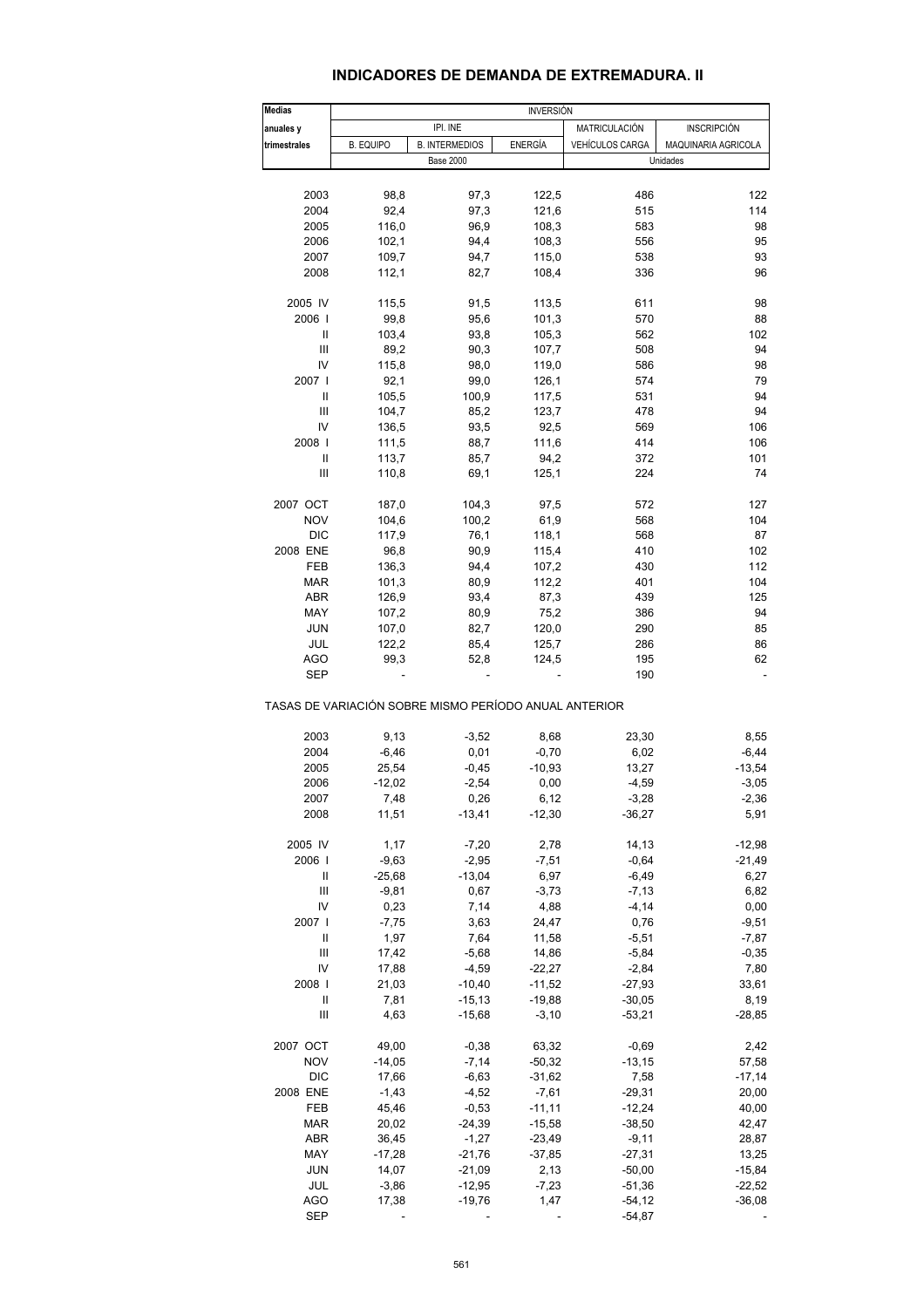# **INDICADORES DEL MERCADO DE TRABAJO DE EXTREMADURA. I**

| <b>Medias</b>  |              | POBLACIÓN ACTIVA (9) |                | POBLACIÓN OCUPADA (9) |           |                                                       |           |                  |  |  |
|----------------|--------------|----------------------|----------------|-----------------------|-----------|-------------------------------------------------------|-----------|------------------|--|--|
| anuales y      |              |                      |                |                       |           |                                                       |           |                  |  |  |
| trimestrales   | <b>TOTAL</b> | <b>VARONES</b>       | <b>MUJERES</b> | <b>TOTAL</b>          | AGRICULT. | <b>INDUSTRIA</b>                                      | CONSTRUC. | <b>SERVICIOS</b> |  |  |
|                |              |                      |                | Miles de personas     |           |                                                       |           |                  |  |  |
|                |              |                      |                |                       |           |                                                       |           |                  |  |  |
| 2003           | 438,268      | 273,155              | 165,115        | 362,068               | 49,775    | 37,498                                                | 50,305    | 224,488          |  |  |
| 2004           | 448,070      | 278,183              | 169,893        | 371,030               | 50,518    | 40,738                                                | 55,895    | 223,880          |  |  |
| 2005           | 458,050      | 280,225              | 177,800        | 385,775               | 52,075    | 40,050                                                | 54,325    | 239,350          |  |  |
| 2006           | 460,150      | 281,700              | 178,425        | 398,325               | 48,500    | 44,125                                                | 58,100    | 247,625          |  |  |
| 2007           | 474,500      | 285,250              | 189,250        | 412,550               | 44,325    | 48,225                                                | 59,900    | 260,075          |  |  |
| 2008           | 479,950      | 288,050              | 191,900        | 412,200               | 42,500    | 48,400                                                | 60,050    | 261,250          |  |  |
|                |              |                      |                |                       |           |                                                       |           |                  |  |  |
| 2005 III       | 465,100      | 283,300              | 181,700        | 394,200               | 53,900    | 43,600                                                | 54,900    | 241,700          |  |  |
| IV             | 454,300      | 278,700              | 175,600        | 384,700               | 52,200    | 40,500                                                | 56,200    | 235,800          |  |  |
| 2006           | 459,200      | 281,800              | 177,400        | 386,900               | 47,500    | 40,800                                                | 53,400    | 245,200          |  |  |
| $\mathbf{I}$   | 457,900      | 281,600              | 176,300        | 395,200               | 50,400    | 40,900                                                | 57,100    | 246,800          |  |  |
| $\mathbf{III}$ | 456,500      | 279,300              | 177,200        | 404,700               | 47,600    | 46,000                                                | 59,400    | 251,700          |  |  |
| IV             | 467,000      | 284,100              | 182,800        | 406,500               | 48,500    | 48,800                                                | 62,500    | 246,800          |  |  |
| 2007           | 470,600      | 286,700              | 183,900        | 409,200               | 45,100    | 47,200                                                | 62,700    | 254,200          |  |  |
| $\mathbf{I}$   | 469,700      | 281,900              | 187,800        | 412,700               | 43,500    | 48,300                                                | 60,900    | 260,000          |  |  |
| Ш              | 476,800      | 285,300              | 191,500        | 417,900               | 44,300    | 47,600                                                | 58,100    | 267,800          |  |  |
| IV             | 480,900      | 287,100              | 193,800        | 410,400               | 44,400    | 49,800                                                | 57,900    | 258,300          |  |  |
| 2008           | 476,200      | 286,300              | 189,900        | 407,700               | 39,400    | 47,300                                                | 60,000    | 261,000          |  |  |
| $\mathbf{I}$   | 483,700      | 289,800              | 193,900        | 416,700               | 45,600    | 49,500                                                | 60,100    | 261,500          |  |  |
|                |              |                      |                |                       |           |                                                       |           |                  |  |  |
| 2007 JUL       |              |                      |                |                       |           |                                                       |           |                  |  |  |
| <b>AGO</b>     |              |                      |                |                       |           |                                                       |           |                  |  |  |
| <b>SEP</b>     |              |                      |                |                       |           |                                                       |           |                  |  |  |
| OCT            |              |                      |                |                       |           |                                                       |           |                  |  |  |
| <b>NOV</b>     |              |                      |                |                       |           |                                                       |           |                  |  |  |
| <b>DIC</b>     |              |                      |                |                       |           |                                                       |           |                  |  |  |
| 2008 ENE       |              | ٠                    |                |                       |           |                                                       |           |                  |  |  |
| FEB            |              |                      |                |                       |           |                                                       |           |                  |  |  |
| <b>MAR</b>     |              |                      |                |                       |           |                                                       |           |                  |  |  |
| <b>ABR</b>     |              |                      |                |                       |           |                                                       |           |                  |  |  |
| MAY            |              |                      |                |                       |           |                                                       |           |                  |  |  |
| <b>JUN</b>     |              |                      |                |                       |           |                                                       |           |                  |  |  |
|                |              |                      |                |                       |           |                                                       |           |                  |  |  |
|                |              |                      |                |                       |           | TASAS DE VARIACIÓN SOBRE MISMO PERÍODO ANUAL ANTERIOR |           |                  |  |  |
|                |              |                      |                |                       |           |                                                       |           |                  |  |  |
| 2003           | 1,88         | 0, 15                | 4,89           | 4,19                  | 6,14      | 4,31                                                  | $-4,90$   | 6,01             |  |  |
| 2004           | 2,24         | 1,84                 | 2,89           | 2,48                  | 1,49      | 8,64                                                  | 11,11     | $-0,27$          |  |  |
| 2005           | 2,23         | 0,73                 | 4,65           | 3,97                  | 3,08      | $-1,69$                                               | $-2,81$   | 6,91             |  |  |
| 2006           | 0,46         | 0,53                 | 0,35           | 3,25                  | $-6,87$   | 10,17                                                 | 6,95      | 3,46             |  |  |
| 2007           | 3,12         | 1,26                 | 6,07           | 3,57                  | -8,61     | 9,29                                                  | 3,10      | 5,03             |  |  |
| 2008           | 2,08         | 1,32                 | 3,26           | 0,30                  | $-4,06$   | 1,36                                                  | $-2,83$   | 1,61             |  |  |
|                |              |                      |                |                       |           |                                                       |           |                  |  |  |
| 2005 III       | 2,04         | 0,43                 | 4,59           | 3,13                  | $-1,03$   | 3,71                                                  | $-4,29$   | 5,83             |  |  |
| IV             | $-0,02$      | $-0,02$              | $-0,02$        | 2,80                  | 5,31      | 2,61                                                  | $-2,36$   | 3,60             |  |  |
| 2006           | 0,61         | 0,54                 | 0,74           | 2,65                  | $-5,94$   | 10,87                                                 | 3,29      | 3,03             |  |  |
| $\, \parallel$ | 0,33         | 1,08                 | $-0,84$        | 2,04                  | $-2,51$   | 4,07                                                  | 4,77      | 2,03             |  |  |
| Ш              | $-1,85$      | $-1,41$              | $-2,48$        | 2,66                  | $-11,69$  | 5,50                                                  | 8,20      | 4,14             |  |  |
| IV             | 2,80         | 1,94                 | 4,10           | 5,67                  | $-7,09$   | 20,49                                                 | 11,21     | 4,66             |  |  |
| 2007 l         | 2,48         | 1,74                 | 3,66           | 5,76                  | $-5,05$   | 15,69                                                 | 17,42     | 3,67             |  |  |
| $\, \parallel$ | 2,58         | 0,11                 | 6,52           | 4,43                  | $-13,69$  | 18,09                                                 | 6,65      | 5,35             |  |  |
| Ш              | 4,45         | 2,15                 | 8,07           | 3,26                  | $-6,93$   | 3,48                                                  | $-2,19$   | 6,40             |  |  |
| IV             | 2,98         | 1,06                 | 6,02           | 0,96                  | $-8,45$   | 2,05                                                  | $-7,36$   | 4,66             |  |  |
| 2008 l         | 1,19         | $-0,14$              | 3,26           | $-0,37$               | $-12,64$  | 0,21                                                  | $-4,31$   | 2,68             |  |  |
| $\sf II$       | 2,98         | 2,80                 | 3,25           | 0,97                  | 4,83      | 2,48                                                  | $-1,31$   | 0,58             |  |  |
|                |              |                      |                |                       |           |                                                       |           |                  |  |  |
| 2007 JUL       |              |                      |                |                       |           |                                                       |           |                  |  |  |
| <b>AGO</b>     |              |                      |                |                       |           |                                                       |           |                  |  |  |
| <b>SEP</b>     |              |                      |                |                       |           |                                                       |           |                  |  |  |
| OCT            |              |                      |                |                       |           |                                                       |           |                  |  |  |
| <b>NOV</b>     |              |                      |                |                       |           |                                                       |           |                  |  |  |
| <b>DIC</b>     |              |                      |                |                       |           |                                                       |           |                  |  |  |
| 2008 ENE       |              |                      |                |                       |           |                                                       |           |                  |  |  |
| FEB            |              |                      |                |                       |           |                                                       |           |                  |  |  |
| <b>MAR</b>     |              |                      |                |                       |           |                                                       |           |                  |  |  |
| ABR            |              |                      |                |                       |           |                                                       |           |                  |  |  |
| MAY            |              |                      |                |                       |           |                                                       |           |                  |  |  |
| <b>JUN</b>     |              |                      |                |                       |           |                                                       |           |                  |  |  |
|                |              |                      |                |                       |           |                                                       |           |                  |  |  |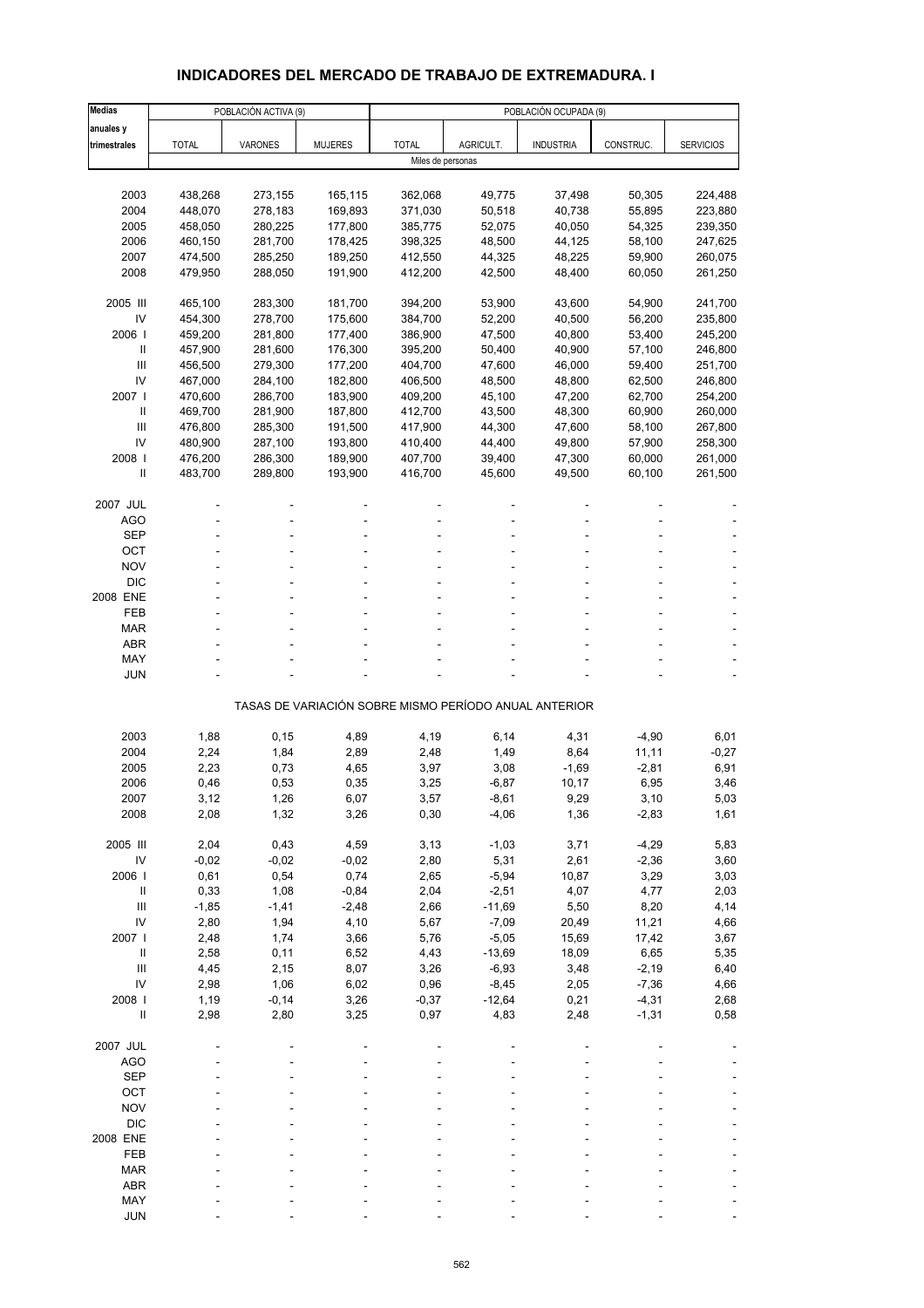## **INDICADORES DEL MERCADO DE TRABAJO DE EXTREMADURA. II**

| <b>Medias</b> | POBLACIÓN ASALARIADA (9) |           |                                                       |           |                  |  |  |  |
|---------------|--------------------------|-----------|-------------------------------------------------------|-----------|------------------|--|--|--|
| anuales y     |                          |           |                                                       |           |                  |  |  |  |
| trimestrales  | <b>TOTAL</b>             | AGRICULT. | <b>INDUSTRIA</b>                                      | CONSTRUC. | <b>SERVICIOS</b> |  |  |  |
|               |                          |           | Miles de Personas                                     |           |                  |  |  |  |
|               |                          |           |                                                       |           |                  |  |  |  |
| 2003          | 269,970                  | 23,960    | 29,140                                                | 41,105    | 175,765          |  |  |  |
| 2004          | 284,035                  | 26,530    | 32,738                                                | 46,400    | 178,368          |  |  |  |
| 2005          | 292,525                  | 28,100    | 31,175                                                | 43,825    | 189,425          |  |  |  |
| 2006          | 308,925                  | 25,500    | 36,825                                                | 46,750    | 199,850          |  |  |  |
| 2007          | 323,125                  | 24,250    | 40,925                                                | 47,975    | 209,975          |  |  |  |
| 2008          | 328,600                  | 22,550    | 41,500                                                | 49,250    | 215,200          |  |  |  |
| 2005 III      | 304,600                  | 31,200    | 33,500                                                | 44,200    | 195,700          |  |  |  |
| IV            | 292,200                  | 26,500    | 33,200                                                | 44,700    | 187,800          |  |  |  |
| 2006          | 297,400                  | 23,700    | 32,600                                                | 43,600    | 197,500          |  |  |  |
| Ш             | 301,100                  | 26,600    | 33,100                                                | 46,600    | 194,800          |  |  |  |
| Ш             | 316,800                  | 25,200    | 39,400                                                | 47,400    | 204,800          |  |  |  |
|               |                          |           |                                                       |           |                  |  |  |  |
| IV            | 320,400                  | 26,500    | 42,200                                                | 49,400    | 202,300          |  |  |  |
| 2007 l        | 317,100                  | 23,400    | 40,300                                                | 49,400    | 204,000          |  |  |  |
| Ш             | 323,500                  | 25,100    | 40,600                                                | 50,400    | 207,400          |  |  |  |
| Ш             | 327,400                  | 25,400    | 40,400                                                | 45,800    | 215,800          |  |  |  |
| IV            | 324,500                  | 23,100    | 42,400                                                | 46,300    | 212,700          |  |  |  |
| 2008          | 323,400                  | 20,600    | 40,300                                                | 49,200    | 213,200          |  |  |  |
| Ш             | 333,800                  | 24,500    | 42,700                                                | 49,300    | 217,200          |  |  |  |
|               |                          |           |                                                       |           |                  |  |  |  |
| 2007 JUL      |                          |           |                                                       |           |                  |  |  |  |
| AGO           |                          |           | ä,                                                    |           |                  |  |  |  |
| <b>SEP</b>    |                          |           | ۰                                                     |           |                  |  |  |  |
| ОСТ           |                          |           |                                                       |           |                  |  |  |  |
| NOV           |                          |           |                                                       |           |                  |  |  |  |
| <b>DIC</b>    |                          |           |                                                       |           |                  |  |  |  |
| 2008 ENE      |                          |           |                                                       |           |                  |  |  |  |
| FEB           |                          |           | ä,                                                    |           |                  |  |  |  |
|               |                          |           |                                                       |           |                  |  |  |  |
| MAR           |                          |           |                                                       |           |                  |  |  |  |
| <b>ABR</b>    |                          |           |                                                       |           |                  |  |  |  |
| MAY           |                          |           |                                                       |           |                  |  |  |  |
| <b>JUN</b>    |                          |           |                                                       |           |                  |  |  |  |
|               |                          |           | TASAS DE VARIACIÓN SOBRE MISMO PERÍODO ANUAL ANTERIOR |           |                  |  |  |  |
|               |                          |           |                                                       |           |                  |  |  |  |
| 2003          | 4,22                     | 7,95      | 2,97                                                  | $-0,99$   | 5,22             |  |  |  |
| 2004          | 5,21                     | 10,73     | 12,35                                                 | 12,88     | 1,48             |  |  |  |
| 2005          | 2,99                     | 5,92      | $-4,77$                                               | $-5,55$   | 6,20             |  |  |  |
| 2006          | 5,61                     | $-9,25$   | 18,12                                                 | 6,67      | 5,50             |  |  |  |
| 2007          | 4,60                     | -4,90     | 11,13                                                 | 2,62      | 5,07             |  |  |  |
| 2008          | 2,59                     | $-7,01$   | 2,60                                                  | $-1,30$   | 4,62             |  |  |  |
|               |                          |           |                                                       |           |                  |  |  |  |
| 2005 III      | 2,91                     | $-2,83$   | $-1,96$                                               | $-6,26$   | 7,19             |  |  |  |
| IV            | 0,87                     | 2,51      | 3,49                                                  | $-7,87$   | 2,49             |  |  |  |
| 2006          | 6,21                     | $-2,87$   | 16,01                                                 | 4,56      | 6,30             |  |  |  |
| Ш             | 2,66                     | $-12,21$  | 10,70                                                 | 4,25      | 3,40             |  |  |  |
| Ш             | 4,01                     | $-19,23$  | 17,61                                                 | 7,24      | 4,65             |  |  |  |
| IV            | 9,65                     | 0,00      | 27,11                                                 | 10,51     | 7,72             |  |  |  |
| 2007 l        | 6,62                     | $-1,27$   | 23,62                                                 | 13,30     | 3,29             |  |  |  |
|               |                          |           |                                                       |           |                  |  |  |  |
| Ш             | 7,44                     | $-5,64$   | 22,66                                                 | 8,15      | 6,47             |  |  |  |
| Ш             | 3,35                     | 0,79      | 2,54                                                  | $-3,38$   | 5,37             |  |  |  |
| IV            | 1,28                     | $-12,83$  | 0,47                                                  | $-6,28$   | 5,14             |  |  |  |
| 2008          | 1,99                     | $-11,97$  | 0,00                                                  | $-0,40$   | 4,51             |  |  |  |
| Ш             | 3,18                     | $-2,39$   | 5,17                                                  | $-2,18$   | 4,73             |  |  |  |
| 2007 JUL      |                          |           |                                                       |           |                  |  |  |  |
| <b>AGO</b>    |                          |           |                                                       |           |                  |  |  |  |
|               |                          |           |                                                       |           |                  |  |  |  |
| <b>SEP</b>    |                          |           |                                                       |           |                  |  |  |  |
| OCT           |                          |           |                                                       |           |                  |  |  |  |
| <b>NOV</b>    |                          |           |                                                       |           |                  |  |  |  |
| $DIC$         |                          |           |                                                       |           |                  |  |  |  |
| 2008 ENE      |                          |           |                                                       |           |                  |  |  |  |
| FEB           |                          |           |                                                       |           |                  |  |  |  |
| <b>MAR</b>    |                          |           |                                                       |           |                  |  |  |  |
|               |                          |           |                                                       |           |                  |  |  |  |
| ABR           |                          |           |                                                       |           |                  |  |  |  |
| MAY           |                          |           |                                                       |           |                  |  |  |  |
| <b>JUN</b>    |                          |           |                                                       |           |                  |  |  |  |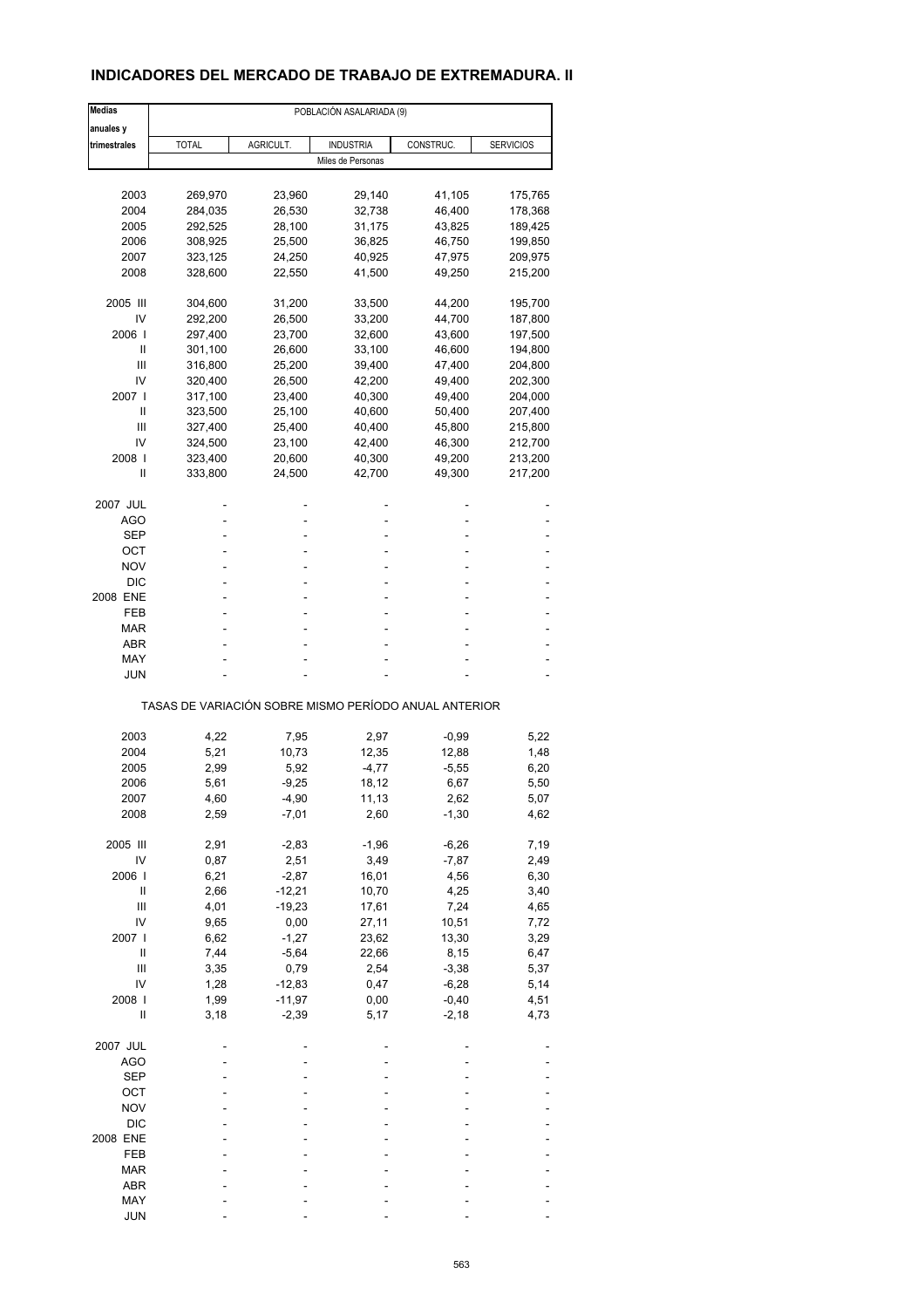# **INDICADORES DEL MERCADO DE TRABAJO DE EXTREMADURA. III**

| <b>Medias</b>              |              | PARADOS (9)       |                |                                                       | TASA DE ACTIVIDAD (9) |                | TASA DE PARO (9) |                |                |
|----------------------------|--------------|-------------------|----------------|-------------------------------------------------------|-----------------------|----------------|------------------|----------------|----------------|
| anuales y                  |              |                   |                |                                                       | <b>MENORES</b>        |                |                  | <b>MENORES</b> |                |
| trimestrales               | <b>TOTAL</b> | VARONES           | <b>MUJERES</b> | <b>TOTAL</b>                                          | 20 AÑOS               | <b>MUJERES</b> | <b>TOTAL</b>     | 20 AÑOS        | <b>MUJERES</b> |
|                            |              | Miles de personas |                |                                                       |                       | Porcentaje     |                  |                |                |
|                            |              |                   |                |                                                       |                       |                |                  |                |                |
| 2003                       | 76,203       | 34,358            | 41,845         | 50,07                                                 | 23,81                 | 37,23          | 17,40            | 30,59          | 25,35          |
| 2004                       | 77,043       | 30,698            | 46,350         | 50,81                                                 | 23,72                 | 38,03          | 17,20            | 37,73          | 27,30          |
| 2005                       | 72,275       | 32,375            | 39,875         | 51,63                                                 | 27,63                 | 39,58          | 15,78            | 41,64          | 22,44          |
| 2006                       | 61,800       | 27,850            | 33,975         | 51,58                                                 | 27,90                 | 39,51          | 13,43            | 37,22          | 19,03          |
| 2007                       | 62,000       | 26,100            | 35,900         | 52,85                                                 | 24,28                 | 41,64          | 13,06            | 31,86          | 18,95          |
| 2008                       | 67,750       | 26,950            | 40,800         | 53,23                                                 | 26,97                 | 42,04          | 14,13            | 33,58          | 21,27          |
|                            |              |                   |                |                                                       |                       |                |                  |                |                |
| 2005 III                   | 70,900       | 32,600            | 38,300         | 52,38                                                 | 33,21                 | 40,42          | 15,24            | 38,58          | 21,08          |
| IV                         | 69,600       | 34,000            | 35,600         | 51,10                                                 | 29,83                 | 39,01          | 15,31            | 42,96          | 20,25          |
| 2006                       | 72,300       | 33,100            | 39,200         | 51,58                                                 | 27,80                 | 39,37          | 15,75            | 42,57          | 22,08          |
| $\sf II$                   | 62,700       | 29,400            | 33,300         | 51,37                                                 | 27,95                 | 39,06          | 13,69            | 35,96          | 18,88          |
| $\mathbf{III}$             | 51,800       | 22,700            | 29,100         | 51,15                                                 | 29,67                 | 39,22          | 11,35            | 31,42          | 16,41          |
| IV                         | 60,400       | 26,200            | 34,300         | 52,23                                                 | 26,17                 | 40,40          | 12,94            | 38,91          | 18,75          |
| 2007 l                     | 61,400       | 27,300            | 34,100         | 52,55                                                 | 25,00                 | 40,56          | 13,05            | 34,28          | 18,54          |
| $\,$ II                    | 57,100       | 24,100            | 33,000         | 52,36                                                 | 21,02                 | 41,36          | 12,15            | 27,15          | 17,56          |
| $\mathbf{III}$             | 59,000       | 24,700            | 34,300         | 53,06                                                 | 27,55                 | 42,10          | 12,37            | 28,74          | 17,91          |
| IV                         | 70,500       | 28,300            | 42,200         | 53,42                                                 | 23,55                 | 42,53          | 14,65            | 37,26          | 21,79          |
| 2008                       | 68,500       | 27,500            | 41,000         | 52,84                                                 | 27,14                 | 41,63          | 14,39            | 35,07          | 21,60          |
| $\sf II$                   | 67,000       | 26,400            | 40,600         | 53,62                                                 | 26,79                 | 42,44          | 13,86            | 32,08          | 20,93          |
|                            |              |                   |                |                                                       |                       |                |                  |                |                |
| 2007 JUL                   |              |                   |                |                                                       |                       |                |                  |                |                |
|                            |              |                   |                |                                                       |                       |                |                  |                |                |
| <b>AGO</b>                 |              |                   |                |                                                       |                       |                |                  |                |                |
| <b>SEP</b>                 |              |                   |                |                                                       |                       |                |                  |                |                |
| OCT                        |              |                   |                |                                                       |                       |                |                  |                |                |
| <b>NOV</b>                 |              |                   |                |                                                       |                       |                |                  |                |                |
| <b>DIC</b>                 |              |                   |                |                                                       |                       |                |                  |                |                |
| 2008 ENE                   |              |                   |                |                                                       |                       |                |                  |                |                |
| FEB                        |              |                   |                |                                                       |                       |                |                  |                |                |
| <b>MAR</b>                 |              |                   |                |                                                       |                       |                |                  |                |                |
| <b>ABR</b>                 |              |                   |                |                                                       |                       |                |                  |                |                |
| MAY                        |              |                   |                |                                                       |                       |                |                  |                |                |
| <b>JUN</b>                 |              |                   |                |                                                       |                       |                |                  |                |                |
|                            |              |                   |                | TASAS DE VARIACIÓN SOBRE MISMO PERÍODO ANUAL ANTERIOR |                       |                |                  |                |                |
|                            |              |                   |                |                                                       |                       |                |                  |                |                |
| 2003                       | $-7,82$      | $-9,27$           | $-6,60$        |                                                       |                       |                |                  |                |                |
| 2004                       | 1,10         | $-10,65$          | 10,77          |                                                       |                       |                |                  |                |                |
| 2005                       | $-6, 19$     | 5,46              | $-13,97$       |                                                       |                       |                |                  |                |                |
| 2006                       | $-14,49$     | $-13,98$          | $-14,80$       |                                                       |                       |                |                  |                |                |
| 2007                       | 0,32         | -6,28             | 5,67           |                                                       |                       |                |                  |                |                |
| 2008                       | 14,35        | 4,86              | 21,61          |                                                       |                       |                |                  |                |                |
|                            |              |                   |                |                                                       |                       |                |                  |                |                |
| 2005 III                   | $-3,59$      | 17,69             | $-16,47$       |                                                       |                       |                |                  |                |                |
| $\mathsf{IV}$              | $-13,20$     | 0,35              | $-23,11$       |                                                       |                       |                |                  |                |                |
| 2006                       | $-9,06$      | $-1,49$           | $-14,41$       |                                                       |                       |                |                  |                |                |
| $\, \parallel$             | $-9,26$      | 0,34              | $-16,33$       |                                                       |                       |                |                  |                |                |
| $\mathbf{III}$             | $-26,94$     | $-30,37$          | $-24,02$       |                                                       |                       |                |                  |                |                |
| IV                         | $-13,22$     | $-22,94$          | $-3,65$        |                                                       |                       |                |                  |                |                |
| 2007 l                     | $-15,08$     | $-17,52$          | $-13,01$       |                                                       |                       |                |                  |                |                |
| $\ensuremath{\mathsf{II}}$ | $-8,93$      | $-18,03$          | $-0,90$        |                                                       |                       |                |                  |                |                |
| $\mathbf{III}$             | 13,90        | 8,81              | 17,87          |                                                       |                       |                |                  |                |                |
| IV                         | 16,72        | 8,02              | 23,03          |                                                       |                       |                |                  |                |                |
| 2008 l                     | 11,56        | 0,73              | 20,23          |                                                       |                       |                |                  |                |                |
| Ш                          | 17,34        | 9,54              | 23,03          |                                                       |                       |                |                  |                |                |
|                            |              |                   |                |                                                       |                       |                |                  |                |                |
| 2007 JUL                   |              |                   |                |                                                       |                       |                |                  |                |                |
| <b>AGO</b>                 |              |                   |                |                                                       |                       |                |                  |                |                |
| <b>SEP</b>                 |              |                   |                |                                                       |                       |                |                  |                |                |
| OCT                        |              |                   |                |                                                       |                       |                |                  |                |                |
| <b>NOV</b>                 |              |                   |                |                                                       |                       |                |                  |                |                |
| <b>DIC</b>                 |              |                   |                |                                                       |                       |                |                  |                |                |
| 2008 ENE                   |              |                   |                |                                                       |                       |                |                  |                |                |
| FEB                        |              |                   |                |                                                       |                       |                |                  |                |                |
| <b>MAR</b>                 |              |                   |                |                                                       |                       |                |                  |                |                |
| <b>ABR</b>                 |              |                   |                |                                                       |                       |                |                  |                |                |
| MAY                        |              |                   |                |                                                       |                       |                |                  |                |                |
| <b>JUN</b>                 |              |                   |                |                                                       |                       |                |                  |                |                |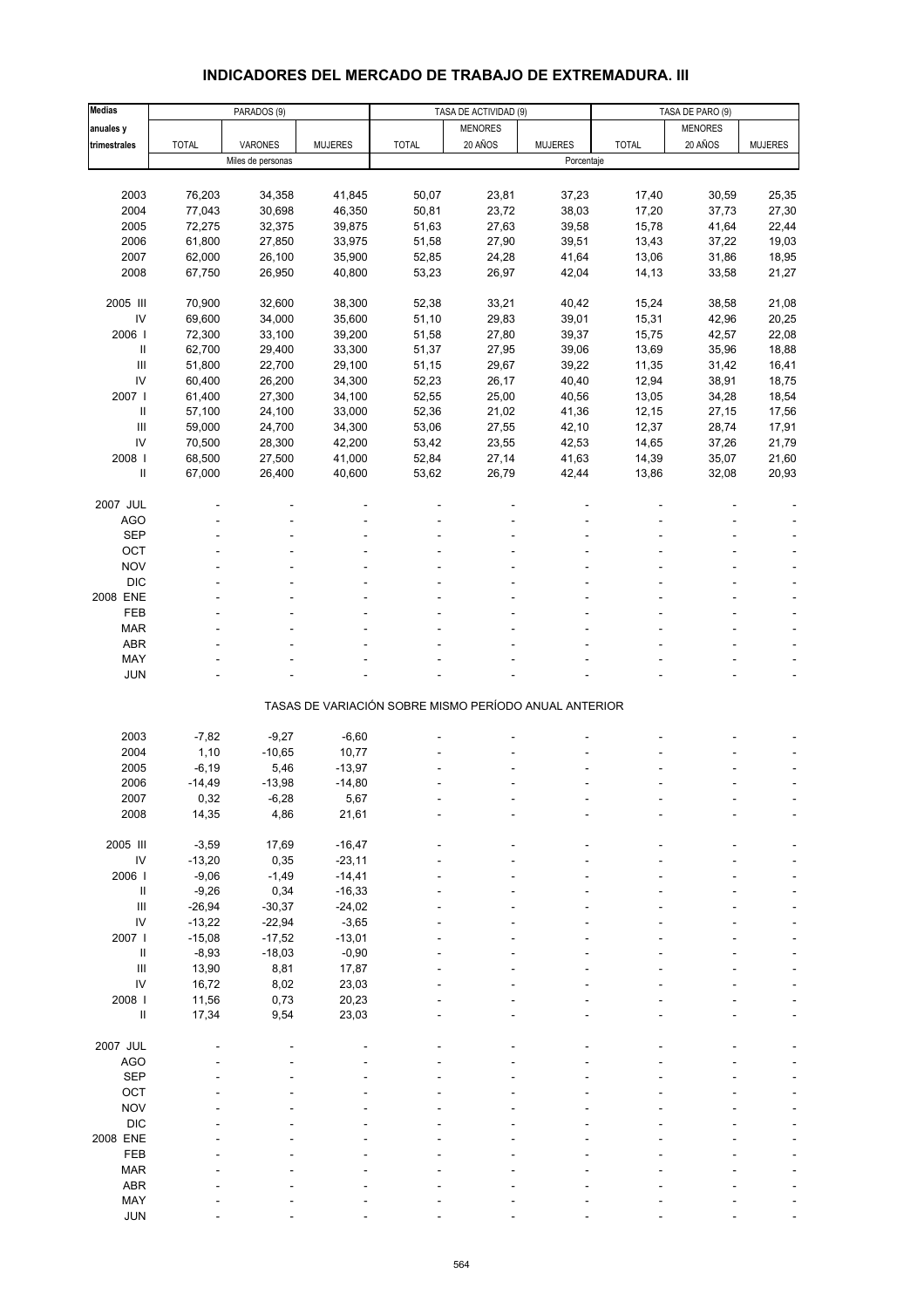| <b>Medias</b>              | PARO REGISTRADO |                                                       |                  |              |                  |                 |  |
|----------------------------|-----------------|-------------------------------------------------------|------------------|--------------|------------------|-----------------|--|
| anuales y                  |                 |                                                       |                  |              |                  | SIN EMPLEO      |  |
| trimestrales               | <b>TOTAL</b>    | <b>AGRICULTURA</b>                                    | <b>INDUSTRIA</b> | CONSTRUCCIÓN | <b>SERVICIOS</b> | <b>ANTERIOR</b> |  |
|                            |                 |                                                       | Personas         |              |                  |                 |  |
|                            |                 |                                                       |                  |              |                  |                 |  |
| 2003                       | 75.464          | 3.414                                                 | 7.028            | 9.606        | 42.409           | 13.007          |  |
| 2004                       | 78.129          | 3.272                                                 | 6.998            | 9.350        | 45.136           | 13.373          |  |
| 2005                       | 77.260          | 3.779                                                 | 6.659            | 9.349        | 45.040           | 12.434          |  |
| 2006                       | 76.201          | 3.660                                                 | 6.358            | 8.653        | 45.324           | 12.205          |  |
| 2007                       | 74.595          | 3.547                                                 | 5.943            | 8.396        | 44.308           | 12.401          |  |
| 2008                       | 81.429          | 3.945                                                 | 6.216            | 11.698       | 46.867           | 12.704          |  |
| 2005 IV                    | 77.855          | 4.202                                                 | 6.839            | 9.262        | 45.254           | 12.298          |  |
| 2006                       | 79.139          | 4.045                                                 | 6.755            | 9.011        | 46.950           | 12.378          |  |
| Ш                          | 76.755          | 3.405                                                 | 6.359            | 8.550        | 46.263           | 12.178          |  |
| $\mathbf{III}$             | 74.442          | 3.444                                                 | 6.044            | 8.551        | 44.266           | 12.138          |  |
| IV                         | 74.467          | 3.748                                                 | 6.275            | 8.502        | 43.818           | 12.125          |  |
| 2007 l                     | 75.967          | 3.672                                                 | 6.228            | 8.304        | 45.313           | 12.451          |  |
| $\ensuremath{\mathsf{II}}$ | 73.923          | 3.306                                                 | 5.918            | 7.989        | 43.998           | 12.712          |  |
| Ш                          | 73.116          | 3.341                                                 | 5.580            | 8.444        | 43.451           | 12.300          |  |
| IV                         | 75.373          | 3.868                                                 | 6.045            | 8.849        | 44.469           | 12.142          |  |
| 2008                       | 78.953          | 4.085                                                 | 6.177            | 10.238       | 46.171           | 12.281          |  |
| $\ensuremath{\mathsf{II}}$ | 80.832          | 3.672                                                 | 6.213            | 11.305       | 46.800           | 12.842          |  |
| Ш                          | 84.503          | 4.078                                                 | 6.258            | 13.550       | 47.629           | 12.989          |  |
|                            |                 |                                                       |                  |              |                  |                 |  |
| 2007 OCT                   | 74.678          | 3.782                                                 | 5.869            | 8.170        | 44.690           | 12.167          |  |
| <b>NOV</b>                 | 75.239          | 3.968                                                 | 6.035            | 8.448        | 44.588           | 12.200          |  |
| <b>DIC</b>                 | 76.202          | 3.853                                                 | 6.231            | 9.929        | 44.129           | 12.060          |  |
| 2008 ENE                   | 78.934          | 4.080                                                 | 6.219            | 10.044       | 46.523           | 12.068          |  |
| FEB                        | 79.218          | 4.297                                                 | 6.206            | 10.241       | 46.126           | 12.348          |  |
| <b>MAR</b>                 | 78.706          | 3.879                                                 | 6.106            | 10.430       | 45.865           | 12.426          |  |
| <b>ABR</b>                 | 79.483          | 3.706                                                 | 6.132            | 10.720       | 46.269           | 12.656          |  |
| MAY                        | 80.757          | 3.689                                                 | 6.259            | 11.260       | 46.840           | 12.709          |  |
| <b>JUN</b>                 | 82.255          | 3.620                                                 | 6.248            | 11.935       | 47.291           | 13.161          |  |
| <b>JUL</b>                 | 80.957          | 3.738                                                 | 6.050            | 12.541       | 45.759           | 12.869          |  |
| <b>AGO</b>                 | 83.947          | 3.992                                                 | 6.247            | 13.808       | 46.976           | 12.924          |  |
| <b>SEP</b>                 | 88.605          | 4.504                                                 | 6.477            | 14.300       | 50.151           | 13.173          |  |
|                            |                 | TASAS DE VARIACIÓN SOBRE MISMO PERÍODO ANUAL ANTERIOR |                  |              |                  |                 |  |
| 2003                       | 2,01            | $-4,93$                                               | 0,40             | $-1,93$      | 1,10             | 11,70           |  |
| 2004                       | 3,53            | $-4,16$                                               | $-0,42$          | $-2,67$      | 6,43             | 2,81            |  |
| 2005                       | $-1, 11$        | 15,48                                                 | -4,86            | $-0,01$      | $-0,21$          | $-7,02$         |  |
| 2006                       | $-1,37$         | $-3,14$                                               | $-4,51$          | $-7,44$      | 0,63             | $-1,84$         |  |
| 2007                       | -2,11           | $-3,10$                                               | -6,53            | -2,97        | -2,24            | 1,61            |  |
| 2008                       | 9,54            | 14,69                                                 | 5,20             | 41,87        | 5,90             | 1,73            |  |
| 2005 IV                    | $-0,87$         | 22,12                                                 | $-5,35$          | $-3,86$      | 0,29             | $-6,22$         |  |
| 2006                       | $-1,78$         | 7,78                                                  | $-5,56$          | $-11,03$     | $-0,33$          | $-0,45$         |  |
| $\ensuremath{\mathsf{II}}$ | 1,67            | $-3,69$                                               | $-2,02$          | $-4,49$      | 4,90             | $-1,88$         |  |
| $\mathsf{III}$             | $-0,91$         | $-5,04$                                               | $-1,75$          | $-5,56$      | 1,29             | $-3,60$         |  |
| IV                         | $-4,35$         | $-10,80$                                              | $-8,26$          | $-8,21$      | $-3,17$          | $-1,41$         |  |
| 2007 l                     | $-4,01$         | $-9,21$                                               | $-7,80$          | $-7,85$      | $-3,49$          | 0,58            |  |
| $\sf II$                   | $-3,69$         | $-2,91$                                               | $-6,95$          | $-6,55$      | $-4,90$          | 4,38            |  |
| Ш                          | $-1,78$         | $-2,97$                                               | $-7,67$          | $-1,26$      | $-1,84$          | 1,33            |  |
| IV                         | 1,22            | 3,19                                                  | $-3,66$          | 4,09         | 1,49             | 0, 15           |  |
| 2008                       | 3,93            | 11,26                                                 | $-0,82$          | 23,30        | 1,89             | $-1,37$         |  |
| Ш                          | 9,35            | 11,06                                                 | 4,99             | 41,50        | 6,37             | 1,02            |  |
| Ш                          | 15,57           | 22,05                                                 | 12,15            | 60,47        | 9,61             | 5,60            |  |
|                            |                 |                                                       |                  |              |                  |                 |  |
| 2007 OCT                   | 0,89            | 2,77                                                  | -6,07            | 0,41         | 1,88             | 0,64            |  |
| <b>NOV</b>                 | 0,66            | 3,31                                                  | $-3,89$          | 1,99         | 1,15             | $-0,49$         |  |
| <b>DIC</b>                 | 2,10            | 3,49                                                  | $-1,05$          | 9,29         | 1,43             | 0,30            |  |
| 2008 ENE                   | 3,33            | 10,45                                                 | $-1, 11$         | 17,58        | 2,02             | $-1,58$         |  |
| FEB                        | 4,51            | 16,64                                                 | $-0,48$          | 23,40        | 1,99             | $-0,09$         |  |
| <b>MAR</b>                 | 3,95            | 6,62                                                  | $-0,88$          | 29,24        | 1,67             | $-2,40$         |  |
| ABR                        | 6,70            | 8,71                                                  | 1,20             | 31,45        | 4,92             | $-0,88$         |  |
| MAY                        | 10,06           | 11,11                                                 | 6,85             | 42,66        | 7,40             | 0,14            |  |
| <b>JUN</b>                 | 11,30           | 13,52                                                 | 7,06             | 50,69        | 6,79             | 3,82            |  |
| JUL                        | 12,40           | 16,85                                                 | 9,40             | 52,88        | 7,23             | 3,65            |  |
| <b>AGO</b>                 | 15,59           | 20,90                                                 | 11,77            | 58,08        | 9,66             | 6,30            |  |
| <b>SEP</b>                 | 18,61           | 27,85                                                 | 15,23            | 70,38        | 11,84            | 6,88            |  |

## **INDICADORES DEL MERCADO DE TRABAJO DE EXTREMADURA. IV**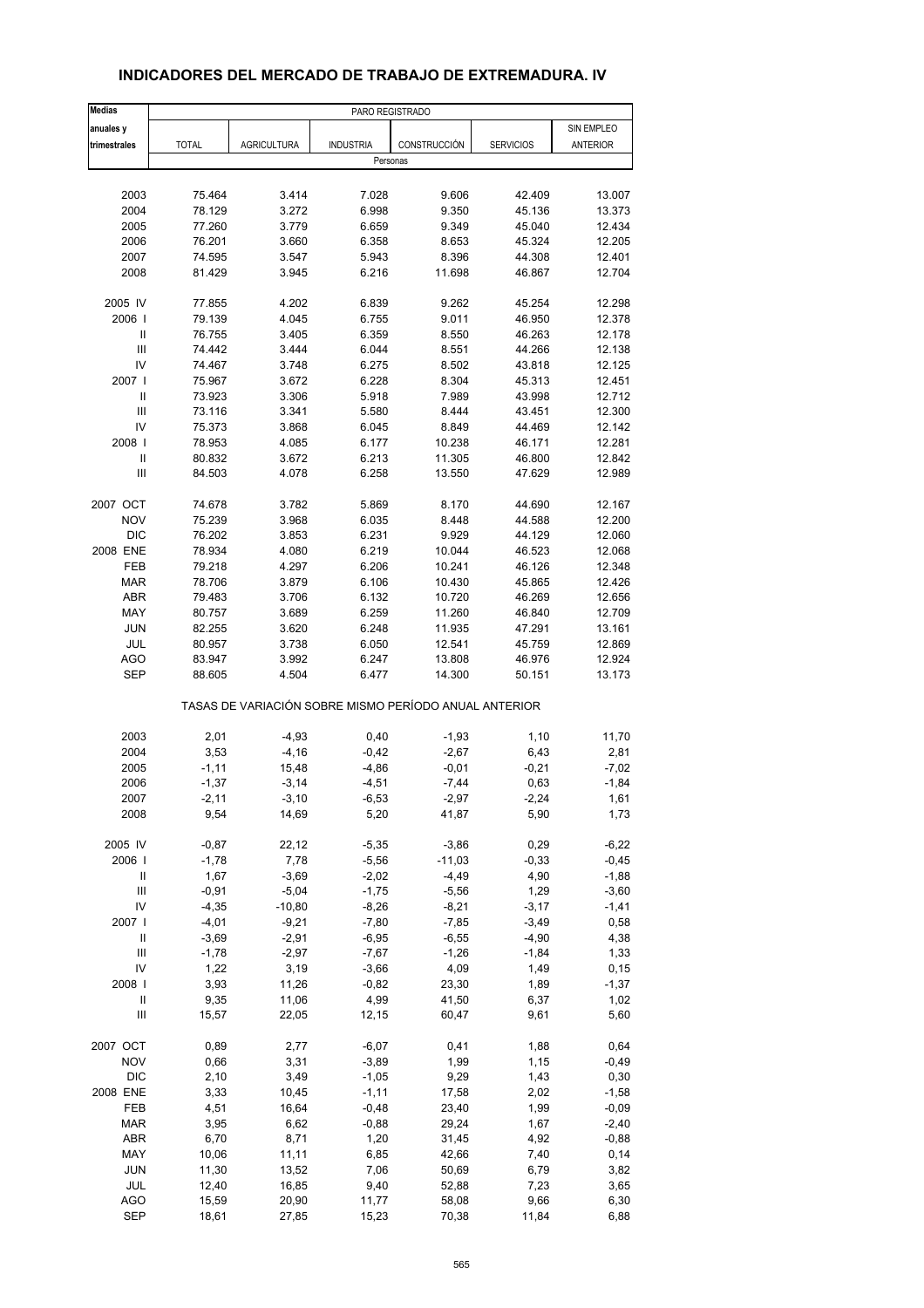## **INDICADORES DEL MERCADO DE TRABAJO DE EXTREMADURA. V**

| <b>Medias</b>     | AFILIADOS A LA SEGURIDAD SOCIAL EN ALTA LABORAL       |                    |                  |                  |                    |  |  |  |  |
|-------------------|-------------------------------------------------------|--------------------|------------------|------------------|--------------------|--|--|--|--|
| anuales y         | <b>TOTAL</b>                                          |                    |                  |                  |                    |  |  |  |  |
| trimestrales      | <b>TOTAL</b>                                          | <b>AGRICULTURA</b> | <b>INDUSTRIA</b> | CONSTRUCCIÓN     | <b>SERVICIOS</b>   |  |  |  |  |
|                   |                                                       |                    | Personas         |                  |                    |  |  |  |  |
|                   |                                                       |                    |                  |                  |                    |  |  |  |  |
| 2003              | 355.409                                               | 91.226             | 30.775           | 38.572           | 194.581            |  |  |  |  |
| 2004              | 360.896                                               | 87.893             | 31.338           | 41.626           | 199.875            |  |  |  |  |
| 2005              | 369.458                                               | 84.298             | 32.286           | 44.182           | 208.632            |  |  |  |  |
| 2006              | 381.141                                               | 81.116             | 33.655           | 48.251           | 218.112            |  |  |  |  |
| 2007              | 397.175                                               | 80.639             | 36.468           | 53.237           | 226.830            |  |  |  |  |
| 2008              | 401.270                                               | 79.967             | 36.381           | 52.144           | 232.778            |  |  |  |  |
|                   |                                                       |                    |                  |                  |                    |  |  |  |  |
| 2005 IV           | 372.889                                               | 82.664             | 32.386           | 45.243           | 212.542            |  |  |  |  |
| 2006              | 373.413                                               | 81.281             | 32.601           | 47.041           | 212.463            |  |  |  |  |
| Ш                 | 380.008                                               | 81.556             | 33.141           | 48.128           | 217.181            |  |  |  |  |
| Ш                 | 384.373                                               | 81.445             | 34.156           | 48.371           | 220.400            |  |  |  |  |
| IV                | 386.772                                               | 80.181             | 34.720           | 49.464           | 222.406            |  |  |  |  |
| 2007 l            | 390.993                                               | 79.977             | 35.742           | 52.353           | 222.920            |  |  |  |  |
| Ш                 | 396.336                                               | 81.057             | 36.261           | 53.257           | 225.760            |  |  |  |  |
| Ш                 | 400.113                                               | 81.557             | 37.240           | 53.220           | 228.096            |  |  |  |  |
| IV                | 401.259                                               | 79.965             | 36.630           | 54.118           | 230.546            |  |  |  |  |
| 2008              | 400.111                                               | 79.173             | 36.418           | 54.045           | 230.474            |  |  |  |  |
| $\mathsf{I}$      | 401.146                                               | 80.312             | 36.085           | 52.412           | 232.337            |  |  |  |  |
| Ш                 | 403.194                                               | 80.641             | 36.769           | 48.889           | 236.897            |  |  |  |  |
|                   |                                                       |                    |                  |                  |                    |  |  |  |  |
| 2007 SEP          | 400.433                                               | 81.088             | 37.193           | 53.852           | 228.299            |  |  |  |  |
| ОСТ               | 400.248                                               | 80.327             | 36.695           | 54.536           | 228.690            |  |  |  |  |
| <b>NOV</b>        | 402.749                                               | 79.851             | 36.741           | 55.074           | 231.083            |  |  |  |  |
| <b>DIC</b>        | 400.781                                               | 79.718             | 36.453           | 52.745           | 231.865            |  |  |  |  |
| 2008 ENE          | 398.820                                               | 79.415             | 36.340           | 54.053           | 229.012            |  |  |  |  |
| FEB               | 400.667                                               | 79.135             | 36.479           | 54.173           | 230.880            |  |  |  |  |
| <b>MAR</b>        | 400.846                                               | 78.970             | 36.436           | 53.909           | 231.531            |  |  |  |  |
| <b>ABR</b><br>MAY | 401.374                                               | 79.201             | 36.419           | 53.411<br>52.958 | 232.343            |  |  |  |  |
| <b>JUN</b>        | 402.844<br>399.221                                    | 80.106<br>81.630   | 36.159<br>35.677 | 50.867           | 233.621<br>231.047 |  |  |  |  |
| JUL               | 403.458                                               | 80.814             | 36.515           | 49.851           | 236.278            |  |  |  |  |
| <b>AGO</b>        | 402.930                                               | 80.467             | 37.022           | 47.926           | 237.515            |  |  |  |  |
|                   |                                                       |                    |                  |                  |                    |  |  |  |  |
|                   | TASAS DE VARIACIÓN SOBRE MISMO PERÍODO ANUAL ANTERIOR |                    |                  |                  |                    |  |  |  |  |
|                   |                                                       |                    |                  |                  |                    |  |  |  |  |
| 2003              | 2,27                                                  | $-2,84$            | 0,23             | 3,94             | 4,86               |  |  |  |  |
| 2004              | 1,54                                                  | $-3,65$            | 1,83             | 7,92             | 2,72               |  |  |  |  |
| 2005              | 2,37                                                  | $-4,09$            | 3,03             | 6,14             | 4,38               |  |  |  |  |
| 2006              | 3,16                                                  | $-3,77$            | 4,24             | 9,21             | 4,54               |  |  |  |  |
| 2007              | 4,21                                                  | -0,59              | 8,36             | 10,33            | 4,00               |  |  |  |  |
| 2008              | 1,53                                                  | $-1,07$            | 0, 18            | $-1,30$          | 3,34               |  |  |  |  |
|                   |                                                       |                    |                  |                  |                    |  |  |  |  |
| 2005 IV           | 2,70                                                  | $-4,45$            | 3,22             | 7,64             | 4,65               |  |  |  |  |
| 2006              | 2,60                                                  | $-3,76$            | 3,04             | 8,72             | 3,87               |  |  |  |  |
| Ш                 | 2,93                                                  | $-4,20$            | 3,54             | 8,68             | 4,57               |  |  |  |  |
| Ш                 | 3,38                                                  | $-4, 11$           | 3,15             | 10, 11           | 5,07               |  |  |  |  |
| IV<br>2007 l      | 3,72                                                  | $-3,00$            | 7,21             | 9,33             | 4,64               |  |  |  |  |
| Ш                 | 4,71<br>4,30                                          | $-1,60$<br>$-0,61$ | 9,63             | 11,29            | 4,92               |  |  |  |  |
| Ш                 | 4,10                                                  | 0,14               | 9,41<br>9,03     | 10,66<br>10,02   | 3,95<br>3,49       |  |  |  |  |
| IV                | 3,75                                                  | $-0,27$            | 5,50             | 9,41             | 3,66               |  |  |  |  |
| 2008              | 2,33                                                  | $-1,01$            | 1,89             | 3,23             | 3,39               |  |  |  |  |
| Ш                 | 1,21                                                  | $-0,92$            | $-0,48$          | $-1,59$          | 2,91               |  |  |  |  |
| $\mathsf{III}$    | 0,81                                                  | $-1,41$            | $-1,33$          | $-7,59$          | 3,90               |  |  |  |  |
|                   |                                                       |                    |                  |                  |                    |  |  |  |  |
| 2007 SEP          | 4,23                                                  | 0,27               | 9,80             | 9,79             | 3,59               |  |  |  |  |
| OCT               | 3,93                                                  | 0,17               | 8,24             | 9,90             | 3,29               |  |  |  |  |
| <b>NOV</b>        | 3,67                                                  | $-0,36$            | 4,49             | 9,96             | 3,58               |  |  |  |  |
| <b>DIC</b>        | 3,64                                                  | $-0,62$            | 3,86             | 8,35             | 4,11               |  |  |  |  |
| 2008 ENE          | 2,73                                                  | $-0,86$            | 2,48             | 4,99             | 3,55               |  |  |  |  |
| FEB               | 2,67                                                  | $-0,70$            | 1,70             | 3,67             | 3,80               |  |  |  |  |
| <b>MAR</b>        | 1,60                                                  | $-1,45$            | 1,50             | 1,10             | 2,83               |  |  |  |  |
| ABR               | 1,66                                                  | $-1,39$            | 0,79             | 0,96             | 3,04               |  |  |  |  |
| MAY               | 1,64                                                  | $-0,52$            | $-0,34$          | $-0,98$          | 3,34               |  |  |  |  |
| <b>JUN</b>        | 0,35                                                  | $-0,85$            | $-1,89$          | $-4,72$          | 2,35               |  |  |  |  |
| JUL               | 0,50                                                  | $-1,69$            | $-1,68$          | $-6,57$          | 3,29               |  |  |  |  |
| <b>AGO</b>        | 1,12                                                  | $-1, 12$           | $-0,98$          | $-8,63$          | 4,52               |  |  |  |  |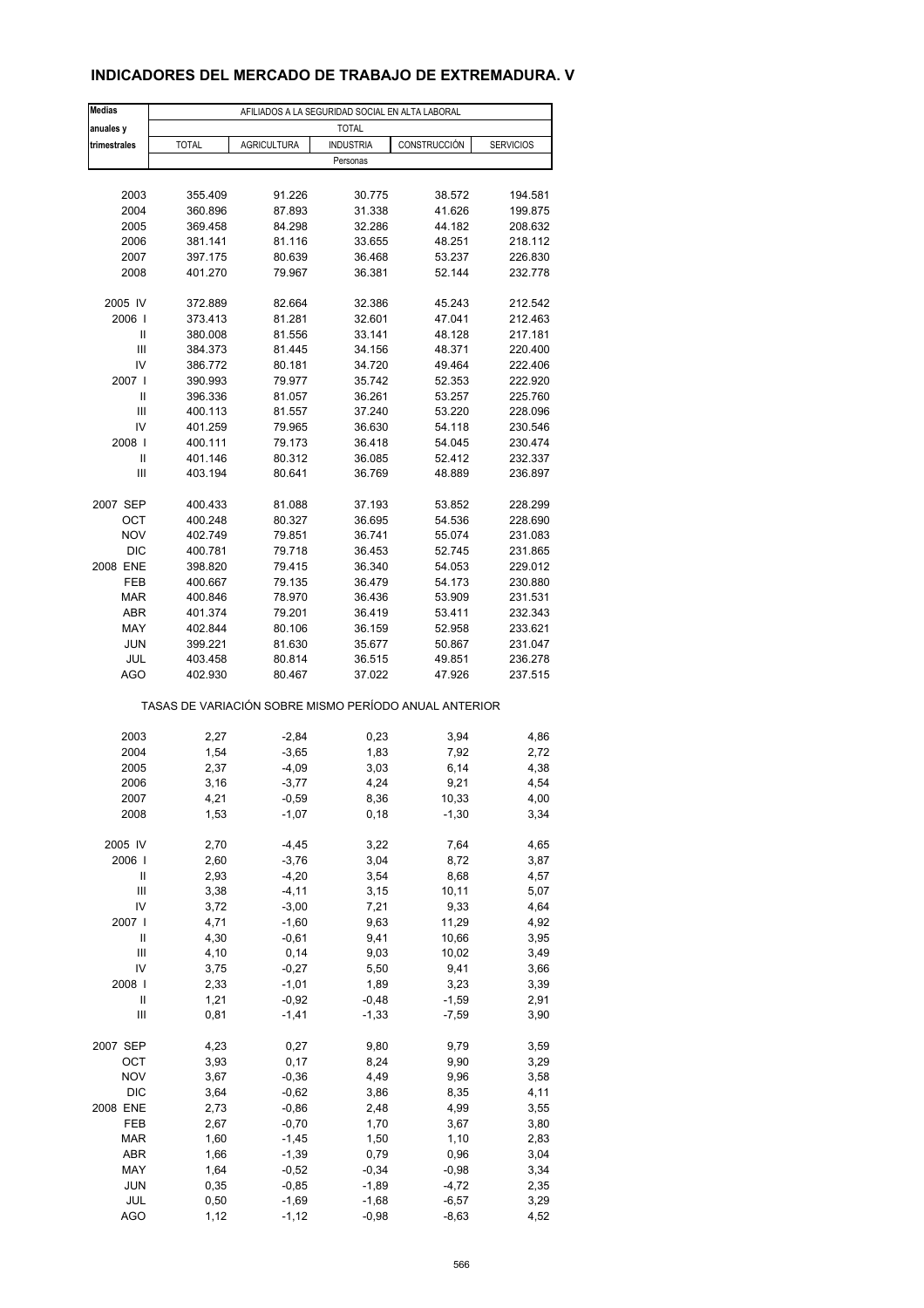## **INDICADORES DEL MERCADO DE TRABAJO DE EXTREMADURA. VI**

| <b>Medias</b>  | AFILIADOS A LA SEGURIDAD SOCIAL EN ALTA LABORAL       |                    |                     |              |                  |  |  |  |  |  |
|----------------|-------------------------------------------------------|--------------------|---------------------|--------------|------------------|--|--|--|--|--|
| anuales y      |                                                       |                    | <b>CUENTA AJENA</b> |              |                  |  |  |  |  |  |
| trimestrales   | <b>TOTAL</b>                                          | <b>AGRICULTURA</b> | <b>INDUSTRIA</b>    | CONSTRUCCIÓN | <b>SERVICIOS</b> |  |  |  |  |  |
|                |                                                       |                    | Personas            |              |                  |  |  |  |  |  |
|                |                                                       |                    |                     |              |                  |  |  |  |  |  |
| 2003           | 281.818                                               | 72.895             | 25.526              | 30.246       | 152.963          |  |  |  |  |  |
| 2004           | 285.533                                               | 69.597             | 26.056              | 32.886       | 156.887          |  |  |  |  |  |
| 2005           | 292.728                                               | 66.171             | 26.948              | 34.973       | 164.627          |  |  |  |  |  |
| 2006           | 302.875                                               | 62.947             | 28.218              | 38.438       | 173.273          |  |  |  |  |  |
| 2007           | 316.521                                               | 62.741             | 30.841              | 42.604       | 180.334          |  |  |  |  |  |
| 2008           | 319.395                                               | 62.547             | 30.655              | 40.997       | 185.195          |  |  |  |  |  |
| 2005 IV        | 295.805                                               | 64.606             | 27.039              | 35.850       | 168.306          |  |  |  |  |  |
| 2006           | 296.048                                               | 63.079             | 27.235              | 37.542       | 168.190          |  |  |  |  |  |
| Ш              | 301.829                                               | 63.329             | 27.717              | 38.367       | 172.416          |  |  |  |  |  |
| $\mathsf{III}$ | 305.803                                               | 63.274             | 28.693              | 38.452       | 175.384          |  |  |  |  |  |
| IV             | 307.821                                               | 62.103             | 29.226              | 39.391       | 177.101          |  |  |  |  |  |
| 2007 l         | 311.391                                               | 61.932             | 30.193              | 42.084       | 177.183          |  |  |  |  |  |
| Ш              | 315.743                                               | 63.065             | 30.641              | 42.694       | 179.343          |  |  |  |  |  |
| Ш              | 319.028                                               | 63.703             | 31.593              | 42.440       | 181.291          |  |  |  |  |  |
| IV             | 319.920                                               | 62.266             | 30.938              | 43.198       | 183.519          |  |  |  |  |  |
| 2008           | 318.468                                               | 61.646             | 30.702              | 43.009       | 183.112          |  |  |  |  |  |
| Ш              | 319.116                                               | 62.923             | 30.344              | 41.200       | 184.649          |  |  |  |  |  |
| Ш              | 321.203                                               | 63.337             | 31.051              | 37.675       | 189.140          |  |  |  |  |  |
| 2007 SEP       | 319.305                                               | 63.276             | 31.547              | 43.017       | 181.465          |  |  |  |  |  |
| OCT            | 319.066                                               | 62.579             | 31.025              | 43.636       | 181.826          |  |  |  |  |  |
| <b>NOV</b>     | 321.407                                               | 62.151             | 31.050              | 44.152       | 184.054          |  |  |  |  |  |
| <b>DIC</b>     | 319.288                                               | 62.067             | 30.739              | 41.806       | 184.676          |  |  |  |  |  |
| 2008 ENE       | 317.462                                               | 61.829             | 30.638              | 43.112       | 181.883          |  |  |  |  |  |
| FEB            | 319.037                                               | 61.617             | 30.759              | 43.133       | 183.528          |  |  |  |  |  |
| <b>MAR</b>     | 318.906                                               | 61.491             | 30.708              | 42.783       | 183.924          |  |  |  |  |  |
| <b>ABR</b>     | 319.389                                               | 61.783             | 30.681              | 42.211       | 184.714          |  |  |  |  |  |
| MAY            | 320.799                                               | 62.714             | 30.415              | 41.750       | 185.920          |  |  |  |  |  |
| <b>JUN</b>     | 317.159                                               | 64.272             | 29.936              | 39.638       | 183.313          |  |  |  |  |  |
| JUL            | 321.428                                               | 63.486             | 30.791              | 38.623       | 188.528          |  |  |  |  |  |
| AGO            | 320.977                                               | 63.187             | 31.311              | 36.727       | 189.752          |  |  |  |  |  |
|                | TASAS DE VARIACIÓN SOBRE MISMO PERÍODO ANUAL ANTERIOR |                    |                     |              |                  |  |  |  |  |  |
| 2003           | 2,51                                                  | $-3,47$            | 0,50                | 4,15         | 5,64             |  |  |  |  |  |
| 2004           | 1,32                                                  | $-4,52$            | 2,08                | 8,73         | 2,57             |  |  |  |  |  |
| 2005           | 2,52                                                  | $-4,92$            | 3,42                | 6,35         | 4,93             |  |  |  |  |  |
| 2006           | 3,47                                                  | $-4,87$            | 4,71                | 9,91         | 5,25             |  |  |  |  |  |
| 2007           | 4,51                                                  | -0,33              | 9,30                | 10,84        | 4,08             |  |  |  |  |  |
| 2008           | 1,43                                                  | $-0,49$            | $-0,20$             | $-3,15$      | 3,46             |  |  |  |  |  |
| 2005 IV        | 2,99                                                  | $-5,35$            | 3,60                | 8,25         | 5,36             |  |  |  |  |  |
| 2006           | 2,81                                                  | $-4,81$            | 3,41                | 9,48         | 4,44             |  |  |  |  |  |
| Ш              | 3,22                                                  | $-5,43$            | 3,97                | 9,22         | 5,35             |  |  |  |  |  |
| Ш              | 3,75                                                  | $-5,34$            | 3,38                | 11,06        | 5,97             |  |  |  |  |  |
| IV             | 4,06                                                  | $-3,87$            | 8,09                | 9,88         | 5,23             |  |  |  |  |  |
| 2007           | 5,18                                                  | $-1,82$            | 10,86               | 12,10        | 5,35             |  |  |  |  |  |
| Ш              | 4,61                                                  | $-0,42$            | 10,55               | 11,28        | 4,02             |  |  |  |  |  |
| Ш              | 4,32                                                  | 0,68               | 10,11               | 10,37        | 3,37             |  |  |  |  |  |
| IV             | 3,93                                                  | 0,26               | 5,86                | 9,67         | 3,62             |  |  |  |  |  |
| 2008           | 2,27                                                  | $-0,46$            | 1,69                | 2,20         | 3,35             |  |  |  |  |  |
| Ш              | 1,07                                                  | $-0,23$            | $-0,97$             | $-3,50$      | 2,96             |  |  |  |  |  |
| $\mathsf{III}$ | 0,73                                                  | $-0,91$            | $-1,79$             | $-10,62$     | 4,38             |  |  |  |  |  |
| 2007 SEP       | 4,47                                                  | 0,86               | 11,06               | 10,04        | 3,45             |  |  |  |  |  |
| OCT            | 4,13                                                  | 0,76               | 9,16                | 10,23        | 3,14             |  |  |  |  |  |
| <b>NOV</b>     | 3,84                                                  | 0, 15              | 4,63                | 10,39        | 3,53             |  |  |  |  |  |
| DIC            | 3,82                                                  | $-0,12$            | 3,91                | 8,34         | 4,20             |  |  |  |  |  |
| 2008 ENE       | 2,74                                                  | $-0,37$            | 2,34                | 4,33         | 3,54             |  |  |  |  |  |
| FEB            | 2,69                                                  | $-0,04$            | 1,46                | 2,75         | 3,83             |  |  |  |  |  |
| <b>MAR</b>     | 1,40                                                  | $-0,97$            | 1,26                | $-0,38$      | 2,67             |  |  |  |  |  |
| ABR            | 1,56                                                  | $-0,80$            | 0,47                | $-0,53$      | 3,06             |  |  |  |  |  |
| MAY            | 1,58                                                  | 0,29               | $-0,80$             | $-2,75$      | 3,48             |  |  |  |  |  |
| <b>JUN</b>     | 0,07                                                  | $-0,16$            | $-2,58$             | $-7,21$      | 2,34             |  |  |  |  |  |
| JUL            | 0,32                                                  | $-1,28$            | $-2,23$             | $-9,36$      | 3,59             |  |  |  |  |  |
| <b>AGO</b>     | 1,14                                                  | $-0,53$            | $-1,35$             | $-11,91$     | 5,18             |  |  |  |  |  |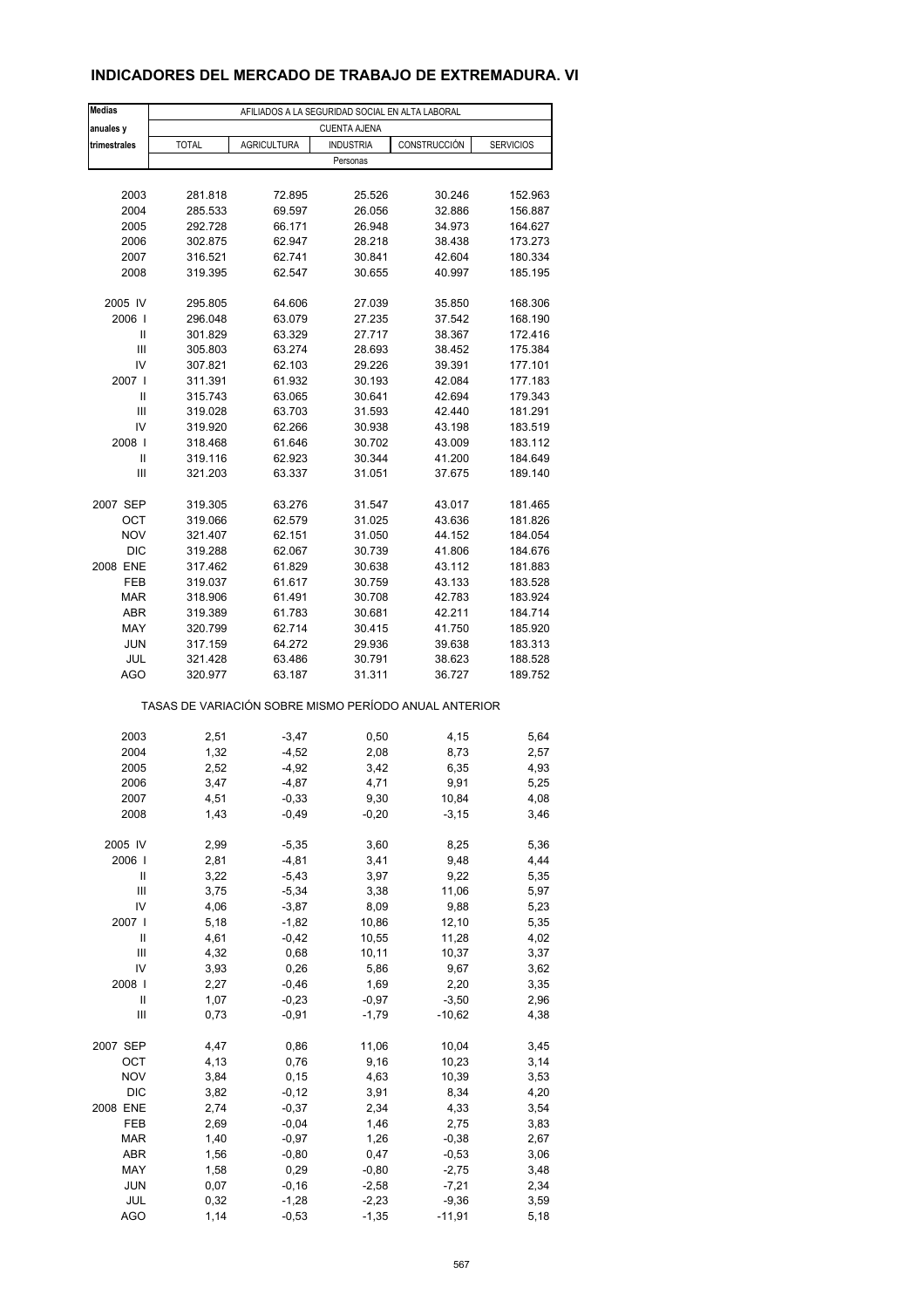#### **INDICADORES DEL MERCADO DE TRABAJO DE EXTREMADURA. VII**

| <b>Medias</b>            | AFILIADOS A LA SEGURIDAD SOCIAL EN ALTA LABORAL       |                    |                  |                  |                  |  |  |  |  |  |
|--------------------------|-------------------------------------------------------|--------------------|------------------|------------------|------------------|--|--|--|--|--|
| anuales y                | <b>CUENTA PROPIA</b>                                  |                    |                  |                  |                  |  |  |  |  |  |
| trimestrales             | <b>TOTAL</b>                                          | <b>AGRICULTURA</b> | <b>INDUSTRIA</b> | CONSTRUCCIÓN     | <b>SERVICIOS</b> |  |  |  |  |  |
|                          |                                                       |                    | Personas         |                  |                  |  |  |  |  |  |
|                          |                                                       |                    |                  |                  |                  |  |  |  |  |  |
| 2003                     | 73.591                                                | 18.331             | 5.250            | 8.326            | 41.618           |  |  |  |  |  |
| 2004                     | 75.363                                                | 18.297             | 5.282            | 8.741            | 42.987           |  |  |  |  |  |
| 2005                     | 76.730                                                | 18.127             | 5.338            | 9.208            | 44.005           |  |  |  |  |  |
| 2006                     | 78.266                                                | 18.169             | 5.437            | 9.813            | 44.840           |  |  |  |  |  |
| 2007                     | 80.655                                                | 17.898             | 5.627            | 10.633           | 46.496           |  |  |  |  |  |
| 2008                     | 81.875                                                | 17.420             | 5.726            | 11.146           | 47.583           |  |  |  |  |  |
|                          |                                                       |                    |                  |                  |                  |  |  |  |  |  |
| 2005 IV<br>2006          | 77.083<br>77.365                                      | 18.059<br>18.201   | 5.347<br>5.366   | 9.393<br>9.499   | 44.236<br>44.273 |  |  |  |  |  |
| Ш                        | 78.179                                                | 18.227             | 5.425            | 9.762            | 44.765           |  |  |  |  |  |
| Ш                        | 78.570                                                | 18.171             | 5.463            | 9.919            | 45.016           |  |  |  |  |  |
| IV                       | 78.951                                                | 18.078             | 5.494            | 10.073           | 45.304           |  |  |  |  |  |
| 2007 l                   | 79.602                                                | 18.046             | 5.550            | 10.269           | 45.737           |  |  |  |  |  |
| Ш                        | 80.593                                                | 17.992             | 5.619            | 10.564           | 46.417           |  |  |  |  |  |
| Ш                        | 81.086                                                | 17.854             | 5.647            | 10.779           | 46.804           |  |  |  |  |  |
| IV                       | 81.339                                                | 17.700             | 5.692            | 10.920           | 47.027           |  |  |  |  |  |
| 2008                     | 81.643                                                | 17.528             | 5.717            | 11.036           | 47.363           |  |  |  |  |  |
| Ш                        | 82.031                                                | 17.389             | 5.741            | 11.212           | 47.688           |  |  |  |  |  |
| Ш                        | 81.992                                                | 17.304             | 5.718            | 11.214           | 47.757           |  |  |  |  |  |
|                          |                                                       |                    |                  |                  |                  |  |  |  |  |  |
| 2007 SEP                 | 81.128                                                | 17.812             | 5.646            | 10.835           | 46.834           |  |  |  |  |  |
| ОСТ                      | 81.182                                                | 17.748             | 5.670            | 10.900           | 46.864           |  |  |  |  |  |
| <b>NOV</b><br><b>DIC</b> | 81.342<br>81.493                                      | 17.700<br>17.651   | 5.691<br>5.714   | 10.922<br>10.939 | 47.029<br>47.189 |  |  |  |  |  |
| 2008 ENE                 |                                                       | 17.586             | 5.702            | 10.941           | 47.129           |  |  |  |  |  |
| FEB                      | 81.358<br>81.630                                      | 17.518             | 5.720            | 11.040           | 47.352           |  |  |  |  |  |
| <b>MAR</b>               | 81.940                                                | 17.479             | 5.728            | 11.126           | 47.607           |  |  |  |  |  |
| ABR                      | 81.985                                                | 17.418             | 5.738            | 11.200           | 47.629           |  |  |  |  |  |
| MAY                      | 82.045                                                | 17.392             | 5.744            | 11.208           | 47.701           |  |  |  |  |  |
| <b>JUN</b>               | 82.062                                                | 17.358             | 5.741            | 11.229           | 47.734           |  |  |  |  |  |
| JUL                      | 82.030                                                | 17.328             | 5.724            | 11.228           | 47.750           |  |  |  |  |  |
| AGO                      | 81.953                                                | 17.280             | 5.711            | 11.199           | 47.763           |  |  |  |  |  |
|                          | TASAS DE VARIACIÓN SOBRE MISMO PERÍODO ANUAL ANTERIOR |                    |                  |                  |                  |  |  |  |  |  |
| 2003                     |                                                       |                    |                  | 3,19             |                  |  |  |  |  |  |
| 2004                     | 1,36<br>2,41                                          | $-0,26$<br>$-0,19$ | $-1,09$<br>0,61  | 4,98             | 2,07<br>3,29     |  |  |  |  |  |
| 2005                     | 1,81                                                  | $-0,93$            | 1,07             | 5,35             | 2,37             |  |  |  |  |  |
| 2006                     | 2,00                                                  | 0,23               | 1,85             | 6,57             | 1,90             |  |  |  |  |  |
| 2007                     | 3,05                                                  | -1,49              | 3,49             | 8,35             | 3,70             |  |  |  |  |  |
| 2008                     | 1,91                                                  | $-3, 13$           | 2,25             | 6, 15            | 2,87             |  |  |  |  |  |
|                          |                                                       |                    |                  |                  |                  |  |  |  |  |  |
| 2005 IV                  | 1,60                                                  | $-1,09$            | 1,33             | 5,39             | 2,01             |  |  |  |  |  |
| 2006                     | 1,76                                                  | 0,08               | 1,21             | 5,81             | 1,77             |  |  |  |  |  |
| Ш                        | 1,87                                                  | 0,33               | 1,43             | 6,61             | 1,69             |  |  |  |  |  |
| Ш                        | 1,95                                                  | 0,42               | 2,00             | 6,58             | 1,72             |  |  |  |  |  |
| IV                       | 2,42                                                  | 0,11               | 2,76             | 7,24             | 2,41             |  |  |  |  |  |
| 2007 l<br>Ш              | 2,89                                                  | $-0,86$            | 3,42             | 8,10<br>8,22     | 3,31             |  |  |  |  |  |
| Ш                        | 3,09<br>3,20                                          | $-1,29$<br>$-1,74$ | 3,59<br>3,37     | 8,67             | 3,69<br>3,97     |  |  |  |  |  |
| IV                       | 3,03                                                  | $-2,09$            | 3,59             | 8,41             | 3,80             |  |  |  |  |  |
| 2008                     | 2,56                                                  | $-2,87$            | 3,01             | 7,47             | 3,56             |  |  |  |  |  |
| Ш                        | 1,78                                                  | $-3,35$            | 2,17             | 6,14             | 2,74             |  |  |  |  |  |
| Ш                        | 1,14                                                  | $-3,19$            | 1,24             | 4,30             | 2,07             |  |  |  |  |  |
|                          |                                                       |                    |                  |                  |                  |  |  |  |  |  |
| 2007 SEP                 | 3,31                                                  | $-1,76$            | 3,27             | 8,82             | 4,14             |  |  |  |  |  |
| OCT                      | 3,14                                                  | $-1,86$            | 3,45             | 8,59             | 3,89             |  |  |  |  |  |
| <b>NOV</b>               | 3,00                                                  | $-2,09$            | 3,74             | 8,27             | 3,78             |  |  |  |  |  |
| DIC                      | 2,94                                                  | $-2,33$            | 3,59             | 8,38             | 3,75             |  |  |  |  |  |
| 2008 ENE                 | 2,68                                                  | $-2,55$            | 3,28             | 7,70             | 3,57             |  |  |  |  |  |
| FEB<br><b>MAR</b>        | 2,60<br>2,41                                          | $-2,98$<br>$-3,08$ | 2,97<br>2,78     | 7,45<br>7,26     | 3,67             |  |  |  |  |  |
| ABR                      | 2,04                                                  | $-3,41$            | 2,48             | 6,98             | 3,43<br>2,99     |  |  |  |  |  |
| MAY                      | 1,86                                                  | $-3,31$            | 2,19             | 6,23             | 2,83             |  |  |  |  |  |
| <b>JUN</b>               | 1,45                                                  | $-3,32$            | 1,83             | 5,23             | 2,39             |  |  |  |  |  |
| JUL                      | 1,23                                                  | $-3,17$            | 1,42             | 4,52             | 2,13             |  |  |  |  |  |
| AGO                      | 1,06                                                  | $-3,21$            | 1,06             | 4,07             | 2,00             |  |  |  |  |  |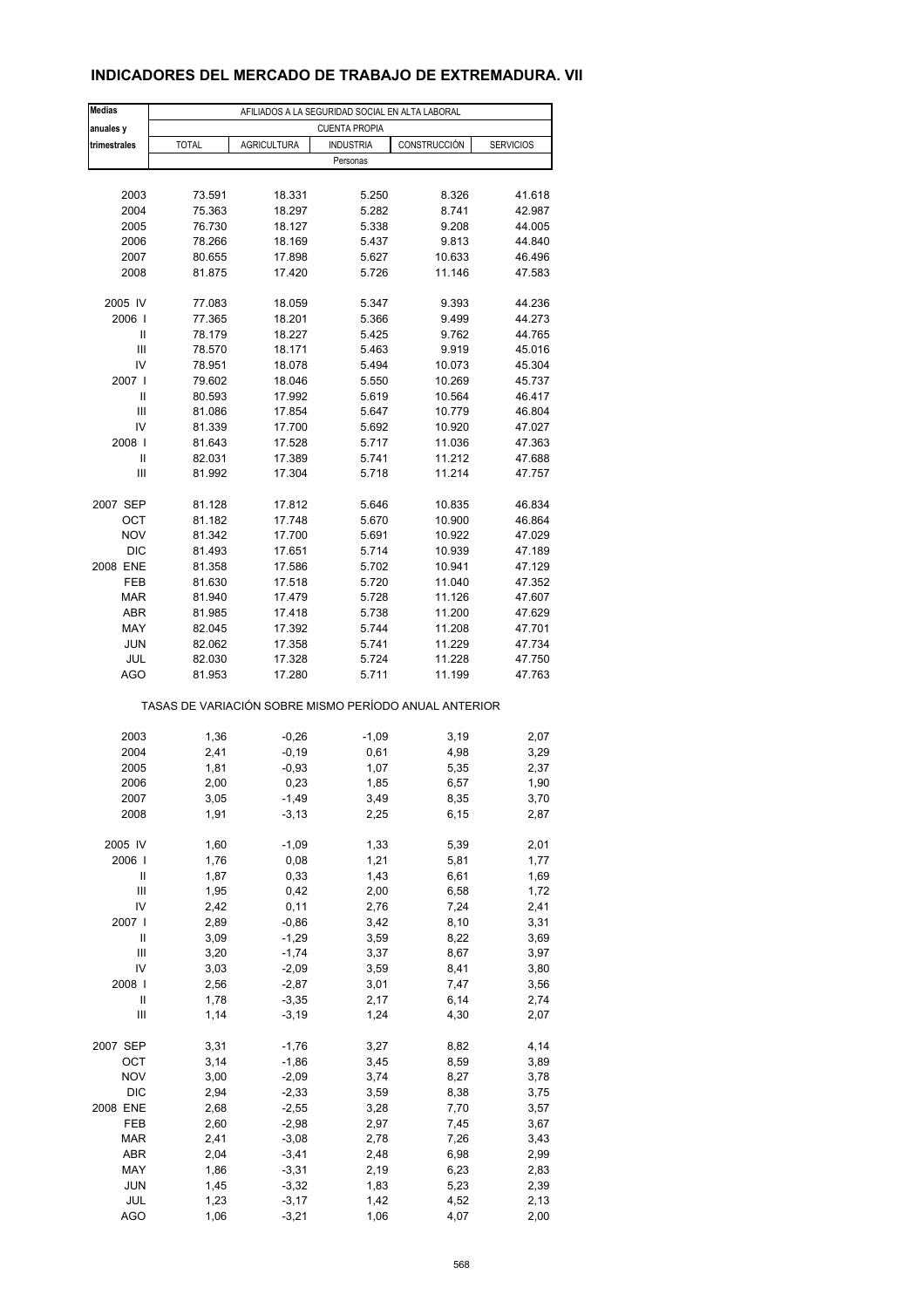| <b>Medias</b>                      |              |                  | EFECTIVOS LABORALES |                  |                                                       |                 |              | JORNADA MEDIA POR TRABAJADOR Y TRIM. |                |
|------------------------------------|--------------|------------------|---------------------|------------------|-------------------------------------------------------|-----------------|--------------|--------------------------------------|----------------|
| anuales y                          | <b>TOTAL</b> |                  | <b>SECTORES</b>     |                  | CONTRATO                                              | CONTRATO        | <b>TOTAL</b> | A TIEMPO                             | A TIEMPO       |
| trimestrales                       |              | <b>INDUSTRIA</b> | CONSTRUC.           | <b>SERVICIOS</b> | <b>INDEFINIDO</b>                                     | <b>TEMPORAL</b> |              | COMPLETO                             | <b>PARCIAL</b> |
|                                    |              |                  | Miles de personas   |                  |                                                       |                 |              | Horas                                |                |
|                                    |              |                  |                     |                  |                                                       |                 |              |                                      |                |
| 2003                               | 164,2        | 25,4             | 29,7                | 109,2            | 92,9                                                  | 71,3            | 413,9        | 440,4                                | 243,3          |
| 2004                               | 172,5        | 25,7             | 33,4                | 113,3            | 101,5                                                 | 71,0            | 411,1        | 438,3                                | 236,1          |
| 2005                               | 181,7        | 26,6             | 35,4                | 119,7            | 108,8                                                 | 72,8            | 409,4        | 438,3                                | 240,9          |
| 2006                               | 194,6        | 28,5             | 38,5                | 127,5            | 119,4                                                 | 75,2            | 407,5        | 434,2                                | 242,4          |
| 2007                               | 210,9        | 31,3             | 42,6                | 137,0            | 132,0                                                 | 78,9            | 405,0        | 433,6                                | 235,6          |
| 2008                               | 211,2        | 30,4             | 40,9                | 139,8            | 134,2                                                 | 77,1            | 419,7        | 450,6                                | 253,5          |
|                                    |              |                  |                     |                  |                                                       |                 |              |                                      |                |
| 2005 III                           | 182,0        | 26,5             | 36,0                | 119,5            | 110,8                                                 | 71,2            | 366,8        | 392,1                                | 220,9          |
| IV                                 | 184,8        | 27,4             | 34,5                | 122,9            | 114,3                                                 | 70,4            | 417,8        | 445,9                                | 245,3          |
| 2006                               | 189,8        | 28,0             | 37,5                | 124,3            | 113,6                                                 | 76,2            | 429,5        | 456,5                                | 242,7          |
| Ш                                  | 192,6        | 28,2             | 38,0                | 126,5            | 116,4                                                 | 76,2            | 427,8        | 454,2                                | 256,3          |
| Ш                                  | 197,9        | 27,5             | 40,9                | 129,6            | 124,6                                                 | 73,3            | 356,0        | 378,1                                | 220,6          |
| IV                                 | 198,0        | 30,3             | 37,8                | 129,8            | 122,9                                                 | 75,1            | 416,9        | 447,8                                | 249,8          |
| 2007 l                             | 208,9        | 31,5             | 41,9                | 135,5            | 129,1                                                 | 79,8            | 422,6        | 453,8                                | 236,3          |
| $\mathbf{I}$                       | 209,5        | 31,9             | 42,6                | 135,0            | 129,8                                                 | 79,7            | 427,2        | 453,6                                | 252,1          |
| Ш                                  |              |                  |                     |                  |                                                       |                 |              |                                      |                |
| IV                                 | 211,7        | 30,2             | 44,1                | 137,4            | 133,3                                                 | 78,5            | 360,3        | 384,1                                | 219,2          |
|                                    | 213,4        | 31,5             | 41,8                | 140,1            | 135,7                                                 | 77,7            | 410,1        | 443,1                                | 235,0          |
| 2008                               | 213,7        | 31,1             | 42,4                | 140,1            | 136,8                                                 | 76,9            | 419,2        | 450,2                                | 253,3          |
| Ш                                  | 208,8        | 29,7             | 39,5                | 139,5            | 131,5                                                 | 77,2            | 420,3        | 451,1                                | 253,6          |
|                                    |              |                  |                     |                  |                                                       |                 |              |                                      |                |
| 2007 JUL                           |              |                  |                     |                  |                                                       |                 |              |                                      |                |
| AGO                                |              |                  |                     |                  |                                                       |                 |              |                                      |                |
| <b>SEP</b>                         |              |                  |                     |                  |                                                       |                 |              |                                      |                |
| OCT                                |              |                  |                     |                  |                                                       |                 |              |                                      |                |
| <b>NOV</b>                         |              |                  |                     |                  |                                                       |                 |              |                                      |                |
| <b>DIC</b>                         |              |                  |                     |                  |                                                       |                 |              |                                      |                |
| 2008 ENE                           |              |                  |                     |                  |                                                       |                 |              |                                      |                |
| FEB                                |              |                  |                     |                  |                                                       |                 |              |                                      |                |
| <b>MAR</b>                         |              |                  |                     |                  |                                                       |                 |              |                                      |                |
| <b>ABR</b>                         |              |                  |                     |                  |                                                       |                 |              |                                      |                |
| MAY                                |              |                  |                     |                  |                                                       |                 |              |                                      |                |
| <b>JUN</b>                         |              |                  |                     |                  |                                                       |                 |              |                                      |                |
|                                    |              |                  |                     |                  |                                                       |                 |              |                                      |                |
|                                    |              |                  |                     |                  | TASAS DE VARIACIÓN SOBRE MISMO PERÍODO ANUAL ANTERIOR |                 |              |                                      |                |
|                                    |              |                  |                     |                  |                                                       |                 |              |                                      |                |
| 2003                               | 4,19         | $-1,93$          | 6,27                | 5,18             | 1,72                                                  | 7,67            | $-1,09$      | $-1,34$                              | $-1,44$        |
| 2004                               | 5,06         | 1,38             | 12,55               | 3,83             | 9,23                                                  | $-0,39$         | $-0,66$      | $-0,48$                              | $-2,96$        |
| 2005                               | 5,35         | 3,44             | 5,88                | 5,65             | 7,23                                                  | 2,62            | $-0,42$      | 0,00                                 | 2,04           |
| 2006                               | 7,11         | 7,22             | 8,97                | 6,53             | 9,72                                                  | 3,24            | $-0,45$      | $-0,94$                              | 0,62           |
| 2007                               | 8,37         | 9,69             | 10,53               | 7,42             | 10,53                                                 | 4,94            | $-0,62$      | -0,12                                | -2,77          |
| 2008                               | 0,98         | $-3,92$          | $-3,09$             | 3,40             | 3,65                                                  | $-3,35$         | $-1,20$      | $-0,67$                              | 3,80           |
|                                    |              |                  |                     |                  |                                                       |                 |              |                                      |                |
| 2005 III                           | 4,36         | $-0,75$          | 5,57                | 5,19             | 8,73                                                  | $-1,79$         | 2,23         | 2,08                                 | 11,28          |
| IV                                 | 6,44         | 7,17             | 7,32                | 6,03             | 6,66                                                  | 5,92            | $-0,01$      | $-0,16$                              | 2,57           |
| 2006                               | 6,25         | 7,73             | 5,57                | 6,13             | 7,33                                                  | 4,83            | 0,85         | $-0,59$                              | 1,63           |
| $\sf II$                           | 6,26         | 6,81             | 6,97                | 5,92             | 11,63                                                 | $-1,02$         | 0, 18        | $-0,38$                              | $-0,85$        |
| $\ensuremath{\mathsf{III}}\xspace$ | 8,75         | 3,66             | 13,54               | 8,43             | 12,47                                                 | 2,95            | $-2,94$      | $-3,56$                              | $-0,12$        |
| IV                                 | 7,16         | 10,58            | 9,77                | 5,66             | 7,52                                                  | 6,56            | $-0,23$      | 0,44                                 | 1,83           |
| 2007 l                             | 10,08        | 12,29            | 11,86               | 9,04             | 13,65                                                 | 4,75            | $-1,62$      | $-0,58$                              | $-2,62$        |
| $\ensuremath{\mathsf{II}}$         | 8,73         | 13,19            | 12,12               | 6,72             | 11,50                                                 | 4,51            | $-0,14$      | $-0,14$                              | $-1,65$        |
| $\ensuremath{\mathsf{III}}\xspace$ | 6,99         | 9,95             | 7,90                | 6,07             | 6,94                                                  | 7,06            | 1,19         | 1,57                                 | $-0,64$        |
| IV                                 | 7,76         | 3,81             | 10,46               | 7,89             | 10,36                                                 | 3,50            | $-1,63$      | $-1,07$                              | $-5,96$        |
| 2008 l                             | 2,30         | $-0,97$          | 1,18                | 3,41             | 5,99                                                  | $-3,66$         | $-0,80$      | $-0,80$                              | 7,19           |
| $\ensuremath{\mathsf{II}}$         | $-0,34$      | $-6,83$          | $-7,29$             | 3,39             | 1,32                                                  | $-3,04$         | $-1,60$      | $-0,54$                              | 0,61           |
|                                    |              |                  |                     |                  |                                                       |                 |              |                                      |                |
| 2007 JUL                           |              |                  |                     |                  |                                                       |                 |              |                                      |                |
| <b>AGO</b>                         |              |                  |                     |                  |                                                       |                 |              |                                      |                |
| <b>SEP</b>                         |              |                  |                     |                  |                                                       |                 |              |                                      |                |
| OCT                                |              |                  |                     |                  |                                                       |                 |              |                                      |                |
| <b>NOV</b>                         |              |                  |                     |                  |                                                       |                 |              |                                      |                |
| <b>DIC</b>                         |              |                  |                     |                  |                                                       |                 |              |                                      |                |
| 2008 ENE                           |              |                  |                     |                  |                                                       |                 |              |                                      |                |
| FEB                                |              |                  |                     |                  |                                                       |                 |              |                                      |                |
| <b>MAR</b>                         |              |                  |                     |                  |                                                       |                 |              |                                      |                |
| ABR                                |              |                  |                     |                  |                                                       |                 |              |                                      |                |
| MAY                                |              |                  |                     |                  |                                                       |                 |              |                                      |                |
| <b>JUN</b>                         |              |                  |                     |                  |                                                       |                 |              |                                      |                |

#### **INDICADORES DEL MERCADO DE TRABAJO DE EXTREMADURA. VIII**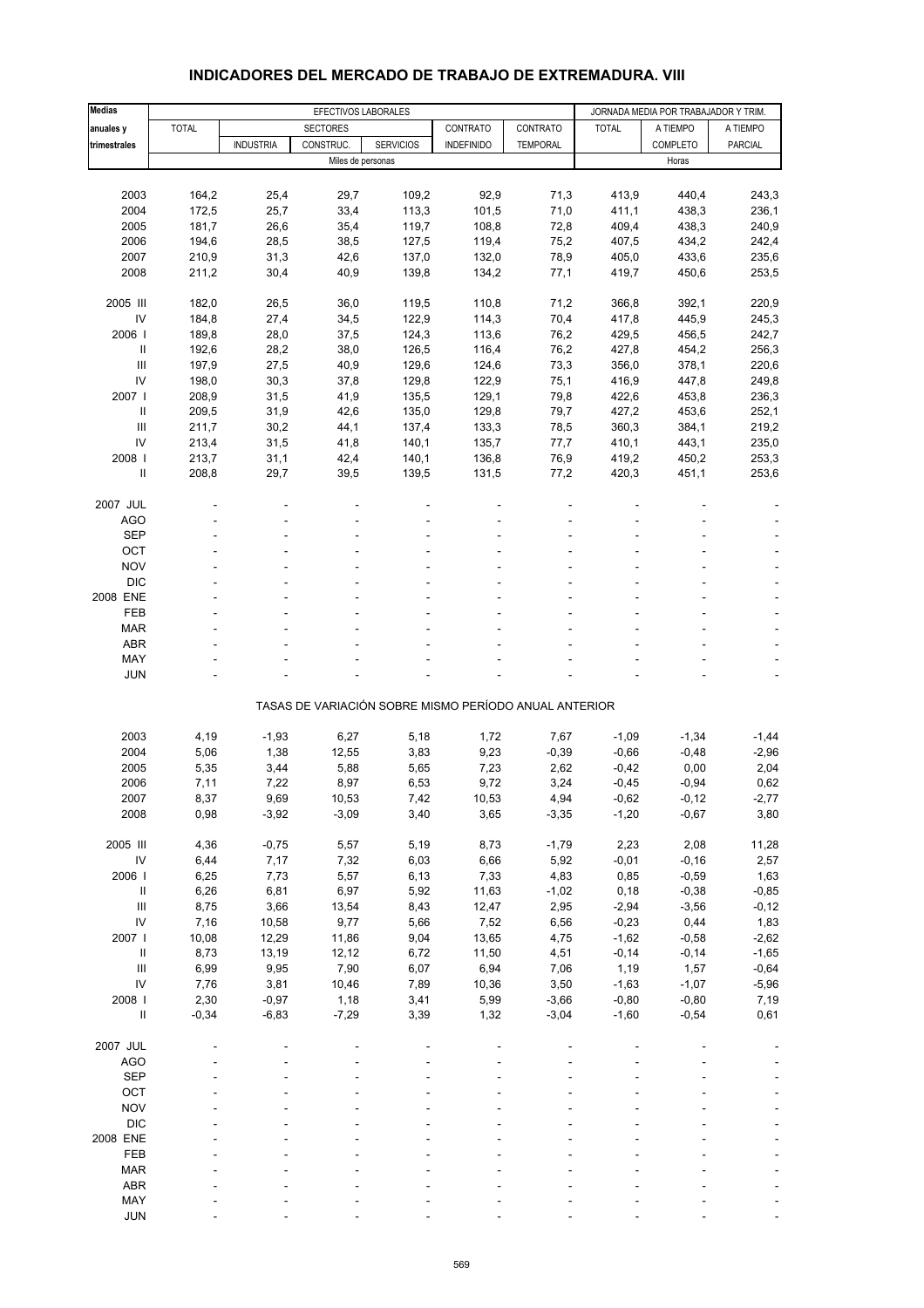## **INDICADORES DE PRECIOS DE EXTREMADURA. I**

| <b>Medias</b> |                                                       | INDICES DE PRECIOS DE CONSUMO (10) |              | DIFERENCIAL DE |
|---------------|-------------------------------------------------------|------------------------------------|--------------|----------------|
| anuales y     | <b>GENERAL</b>                                        | ALIMENTACIÓN                       | SIN          | INFLACIÓN      |
| trimestrales  |                                                       | <b>AGREGADO</b>                    | ALIMENTACIÓN | RTO. ESPAÑA    |
|               |                                                       | <b>Base 2006</b>                   |              | P.Porcentuales |
|               |                                                       |                                    |              |                |
|               |                                                       |                                    |              |                |
| 2003          | 92,113                                                | 91,074                             | 92,550       | $-0,58$        |
| 2004          | 94,413                                                | 94,104                             | 94,543       | $-0,54$        |
| 2005          | 97,058                                                | 96,919                             | 97,115       | $-0,57$        |
| 2006          | 100,000                                               | 100,000                            | 100,000      | $-0,49$        |
| 2007          | 102,680                                               | 104,090                            | 102,084      | $-0,11$        |
| 2008          | 106,632                                               | 109,903                            | 105,268      | 0,12           |
| 2005 IV       | 98,678                                                | 97,927                             | 98,996       | $-0,65$        |
| 2006          | 98,383                                                | 99,042                             | 98,109       | $-0,61$        |
| Ш             |                                                       |                                    |              | $-0,61$        |
| Ш             | 100,608                                               | 99,502                             | 101,067      |                |
|               | 100,060                                               | 100,504                            | 99,875       | $-0,43$        |
| IV            | 100,949                                               | 100,951                            | 100,949      | $-0,29$        |
| 2007 l        | 100,441                                               | 101,940                            | 99,807       | $-0,33$        |
| Ш             | 102,933                                               | 102,969                            | 102,920      | $-0,08$        |
| Ш             | 102,301                                               | 103,823                            | 101,658      | $-0,13$        |
| IV            | 105,044                                               | 107,629                            | 103,950      | 0, 10          |
| 2008          | 104,942                                               | 108,932                            | 103,315      | 0, 10          |
| Ш             | 107,743                                               | 110,071                            | 106,726      | 0,07           |
| Ш             | 107,502                                               | 111,108                            | 106,013      | 0,21           |
|               |                                                       |                                    |              |                |
| 2007 SEP      | 102,710                                               | 104,509                            | 101,948      | $-0,09$        |
| ОСТ           | 104,589                                               | 107,002                            | 103,567      | 0,22           |
| <b>NOV</b>    | 105,115                                               | 107,613                            | 104,057      | 0,08           |
| <b>DIC</b>    | 105,429                                               | 108,271                            | 104,225      | 0,00           |
| 2008 ENE      | 104,561                                               | 108,764                            | 102,855      | 0,07           |
| FEB           | 104,706                                               | 108,896                            | 103,005      | 0, 16          |
| <b>MAR</b>    | 105,560                                               | 109,136                            | 104,085      | 0,06           |
| ABR           | 107,098                                               | 109,465                            | 106,067      | $-0,01$        |
| MAY           | 107,765                                               | 110,058                            | 106,762      | 0,07           |
| <b>JUN</b>    | 108,365                                               | 110,689                            | 107,348      | 0, 15          |
| JUL           | 107,623                                               | 111,008                            | 106,216      | 0,21           |
| <b>AGO</b>    | 107,380                                               | 111,207                            | 105,809      | 0,21           |
|               | TASAS DE VARIACIÓN SOBRE MISMO PERÍODO ANUAL ANTERIOR |                                    |              |                |
|               |                                                       |                                    |              |                |
| 2003          | 2,46                                                  | 2,85                               | 2,30         |                |
| 2004          | 2,50                                                  | 3,33                               | 2,15         |                |
| 2005          | 2,80                                                  | 2,99                               | 2,72         |                |
| 2006          | 3,03                                                  | 3,18                               | 2,97         |                |
| 2007          | 2,68                                                  | 4,09                               | 2,08         |                |
| 2008          | 4,76                                                  | 7,00                               | 3,81         |                |
| 2005 IV       | 2,90                                                  | 2,85                               | 2,93         |                |
| 2006          | 3,41                                                  | 3,29                               | 3,47         |                |
| Ш             | 3,33                                                  | 2,69                               | 3,60         |                |
| Ш             | 3,10                                                  | 3,65                               | 2,87         |                |
| IV            | 2,30                                                  |                                    |              |                |
|               |                                                       | 3,09                               | 1,97         |                |
| 2007          | 2,09                                                  | 2,93                               | 1,73         |                |
| Ш             | 2,31                                                  | 3,48                               | 1,83         |                |
| Ш             | 2,24                                                  | 3,30                               | 1,79         |                |
| IV            | 4,06                                                  | 6,61                               | 2,97         |                |
| 2008          | 4,48                                                  | 6,86                               | 3,51         |                |
| Ш             | 4,67                                                  | 6,90                               | 3,70         |                |
| Ш             | 5,29                                                  | 7,37                               | 4,43         |                |
| 2007 SEP      | 2,59                                                  | 3,76                               | 2,09         |                |
| ОСТ           | 3,80                                                  | 6,38                               | 2,71         |                |
| <b>NOV</b>    | 4,15                                                  | 6,70                               | 3,06         |                |
| <b>DIC</b>    | 4,22                                                  | 6,76                               | 3,14         |                |
| 2008 ENE      | 4,35                                                  | 6,68                               | 3,41         |                |
| FEB           | 4,53                                                  | 7,09                               | 3,49         |                |
| <b>MAR</b>    | 4,56                                                  | 6,81                               | 3,64         |                |
| ABR           | 4,18                                                  | 6,38                               |              |                |
|               |                                                       |                                    | 3,22         |                |
| MAY           | 4,68                                                  | 6,92                               | 3,69         |                |
| JUN           | 5,16                                                  | 7,39                               | 4,18         |                |
| JUL           | 5,48                                                  | 7,41                               | 4,67         |                |
| AGO           | 5,11                                                  | 7,33                               | 4,20         |                |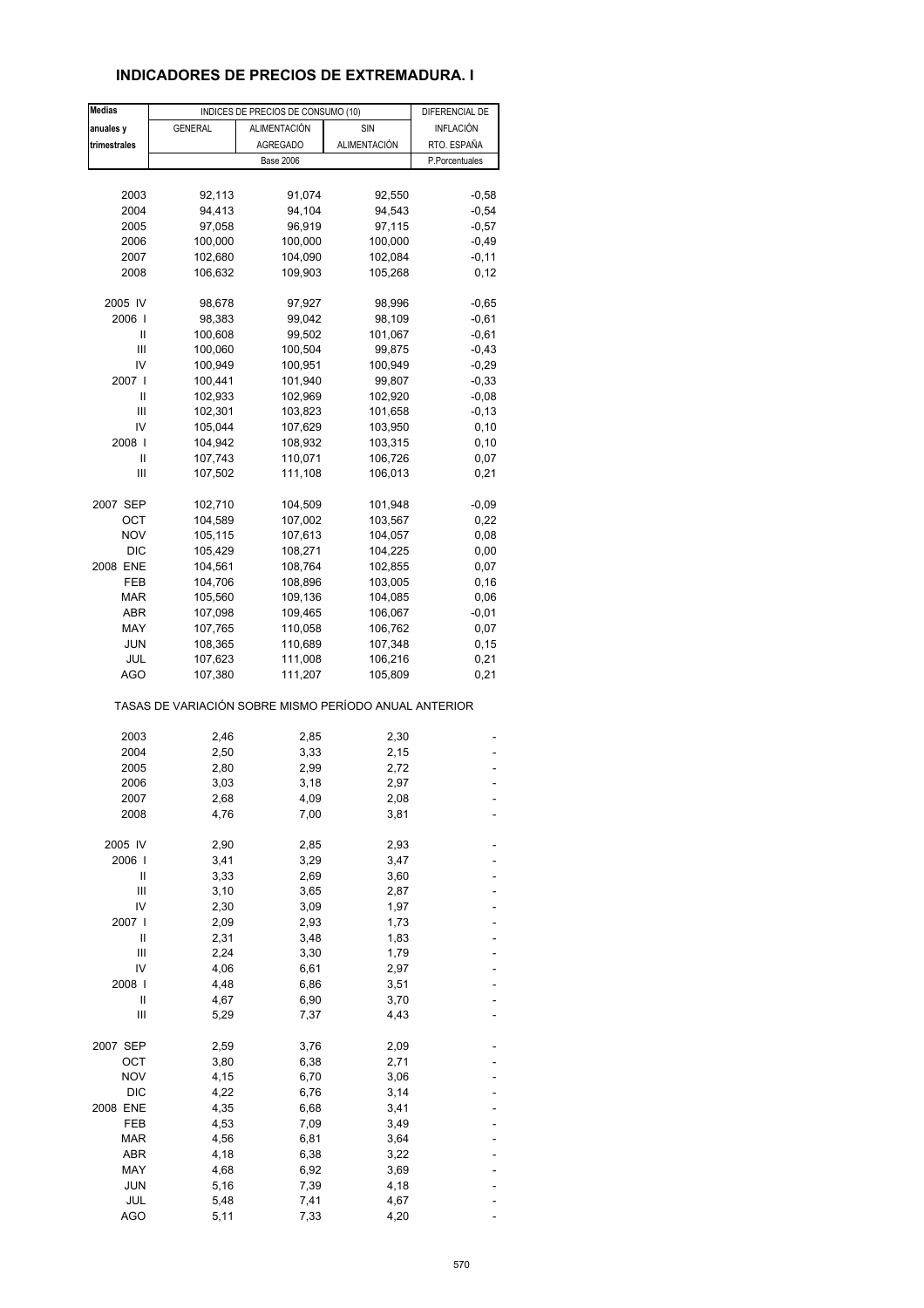| <b>Medias</b>                |                    |                    | INDICES DE PRECIOS DE CONSUMO (10)                    |                    |                    |                    |
|------------------------------|--------------------|--------------------|-------------------------------------------------------|--------------------|--------------------|--------------------|
| anuales y                    | <b>ALIMENTOS Y</b> | BEBIDAS ALC.       | <b>VESTIDO Y</b>                                      | <b>VIVIENDA</b>    | <b>MENAJE</b>      | <b>MEDICINA</b>    |
| trimestrales                 | BEB.NO ALCOH.      | Y TABACO           | CALZADO                                               |                    |                    |                    |
|                              |                    |                    |                                                       | <b>Base 2006</b>   |                    |                    |
|                              |                    |                    |                                                       |                    |                    |                    |
| 2003                         | 91,327             | 89,236             | 97,619                                                | 86,852             | 95,666             | 98,571             |
| 2004                         | 94,237             | 93,174             | 98,579                                                | 89,363             | 96,719             | 98,588             |
| 2005                         | 96,729             | 98,419             | 99,176                                                | 93,190             | 98,059             | 99,225             |
| 2006<br>2007                 | 100,000<br>103,671 | 100,000<br>107,552 | 100,000<br>100,934                                    | 100,000<br>102,472 | 100,000<br>101,839 | 100,000<br>97,937  |
| 2008                         | 109,656            | 111,870            | 99,472                                                | 108,949            | 103,920            | 97,436             |
|                              |                    |                    |                                                       |                    |                    |                    |
| 2005 IV                      | 97,641             | 100,150            | 105,672                                               | 95,077             | 98,745             | 99,604             |
| 2006                         | 99,231             | 97,550             | 93,584                                                | 98,343             | 98,663             | 99,739             |
| Ш                            | 99,330             | 100,861            | 105,608                                               | 100,486            | 100,017            | 99,721             |
| Ш                            | 100,493            | 100,597            | 94,026                                                | 100,821            | 100,238            | 100,117            |
| IV                           | 100,946            | 100,992            | 106,783                                               | 100,349            | 101,082            | 100,423            |
| 2007 l                       | 101,307            | 107,172            | 94,135                                                | 101,542            | 100,574            | 99,524             |
| Ш<br>Ш                       | 102,416<br>103,370 | 107,537<br>107,557 | 106,939<br>94,835                                     | 101,937            | 101,912<br>102,039 | 97,182<br>97,413   |
| IV                           | 107,590            | 107,941            | 107,825                                               | 102,606<br>103,800 | 102,829            | 97,628             |
| 2008                         | 108,616            | 111,459            | 94,885                                                | 106,415            | 103,356            | 97,693             |
| Ш                            | 109,817            | 112,094            | 107,740                                               | 109,345            | 104,455            | 97,220             |
| Ш                            | 110,976            | 112,153            | 93,952                                                | 112,154            | 103,965            | 97,375             |
|                              |                    |                    |                                                       |                    |                    |                    |
| 2007 SEP                     | 104,128            | 107,656            | 97,109                                                | 102,687            | 102,244            | 97,416             |
| ОСТ                          | 106,904            | 107,811            | 107,177                                               | 103,381            | 102,782            | 97,601             |
| <b>NOV</b>                   | 107,577            | 107,903            | 108,827                                               | 103,846            | 102,866            | 97,619             |
| <b>DIC</b>                   | 108,289            | 108,109            | 107,470                                               | 104,173            | 102,840            | 97,665             |
| 2008 ENE<br><b>FEB</b>       | 108,535<br>108,532 | 110,590<br>111,809 | 94,100<br>93,739                                      | 106,204<br>106,294 | 103,109<br>103,319 | 97,863<br>98,083   |
| MAR                          | 108,780            | 111,977            | 96,816                                                | 106,748            | 103,640            | 97,134             |
| ABR                          | 109,139            | 112,069            | 108,221                                               | 108,647            | 104,189            | 97,647             |
| MAY                          | 109,806            | 112,071            | 107,952                                               | 109,398            | 104,583            | 96,990             |
| <b>JUN</b>                   | 110,507            | 112,141            | 107,047                                               | 109,990            | 104,592            | 97,023             |
| JUL                          | 110,870            | 112,100            | 94,067                                                | 112,276            | 103,974            | 97,375             |
| AGO                          | 111,081            | 112,206            | 93,836                                                | 112,032            | 103,955            | 97,375             |
|                              |                    |                    | TASAS DE VARIACIÓN SOBRE MISMO PERÍODO ANUAL ANTERIOR |                    |                    |                    |
| 2003                         | 2,79               | 3,34               | 2,95                                                  | 2,80               | 1,77               | 2,21               |
| 2004                         | 3,19               | 4,41               | 0,98                                                  | 2,89               | 1,10               | 0,02               |
| 2005                         | 2,64               | 5,63               | 0,61                                                  | 4,28               | 1,39               | 0,65               |
| 2006                         | 3,38               | 1,61               | 0,83                                                  | 7,31               | 1,98               | 0,78               |
| 2007                         | 3,67               | 7,55               | 0,93                                                  | 2,47               | 1,84               | $-2,06$            |
| 2008                         | 7,35               | 4,17               | 0,65                                                  | 6,87               | 2,47               | $-0,69$            |
| 2005 IV                      | 2,50               | 5,53               | 1,18                                                  | 5,10               | 1,42               | 0,71               |
| 2006                         | 3,38               | 2,48               | 0,27                                                  | 8,03               | 1,32               | 0,84               |
| $\mathop{  }$                | 2,79               | 1,94               | 1,03                                                  | 8,35               | 1,86               | 0,64               |
| Ш                            | 3,97               | 1,22               | 0,92                                                  | 7,37               | 2,37               | 0,82               |
| IV                           | 3,39               | 0,84               | 1,05                                                  | 5,54               | 2,37               | 0,82               |
| 2007 l                       | 2,09               | 9,86               | 0,59                                                  | 3,25               | 1,94               | $-0,22$            |
| $\sf II$<br>$\mathsf{III}\,$ | 3,11<br>2,86       | 6,62<br>6,92       | 1,26<br>0,86                                          | 1,44<br>1,77       | 1,89<br>1,80       | $-2,55$<br>$-2,70$ |
| IV                           | 6,58               | 6,88               | 0,98                                                  | 3,44               | 1,73               | $-2,78$            |
| 2008                         | 7,21               | 4,00               | 0,80                                                  | 4,80               | 2,77               | $-1,84$            |
| $\sf II$                     | 7,23               | 4,24               | 0,75                                                  | 7,27               | 2,49               | 0,04               |
| $\mathsf{III}\,$             | 7,75               | 4,32               | 0,27                                                  | 9,35               | 1,99               | $-0,04$            |
| 2007 SEP                     | 3,34               | 7,20               | 0,98                                                  | 1,90               | 1,71               | $-2,75$            |
| OCT                          | 6,27               | 7,23               | 0,80                                                  | 2,99               | 2,15               | $-2,72$            |
| <b>NOV</b>                   | 6,67               | 6,96               | 1,06                                                  | 3,48               | 1,60               | $-2,80$            |
| <b>DIC</b>                   | 6,80               | 6,45               | 1,06                                                  | 3,84               | 1,44               | $-2,82$            |
| 2008 ENE                     | 7,09               | 3,36               | 0,80                                                  | 4,76               | 2,44               | $-2,96$            |
| FEB                          | 7,44               | 4,31               | 0,76                                                  | 4,74               | 2,84               | $-2,81$            |
| <b>MAR</b><br>ABR            | 7,12<br>6,63       | 4,34<br>4,30       | 0,83<br>0,79                                          | 4,90<br>6,67       | 3,02<br>2,70       | 0,34<br>0,63       |
| MAY                          | 7,25               | 4,21               | 0,75                                                  | 7,30               | 2,56               | $-0,27$            |
| <b>JUN</b>                   | 7,79               | 4,21               | 0,71                                                  | 7,83               | 2,22               | $-0,24$            |
| JUL                          | 7,81               | 4,27               | 0,33                                                  | 9,48               | 2,06               | $-0,04$            |
| <b>AGO</b>                   | 7,70               | 4,37               | 0,21                                                  | 9,21               | 1,92               | $-0,04$            |

## **INDICADORES DE PRECIOS DE EXTREMADURA. II**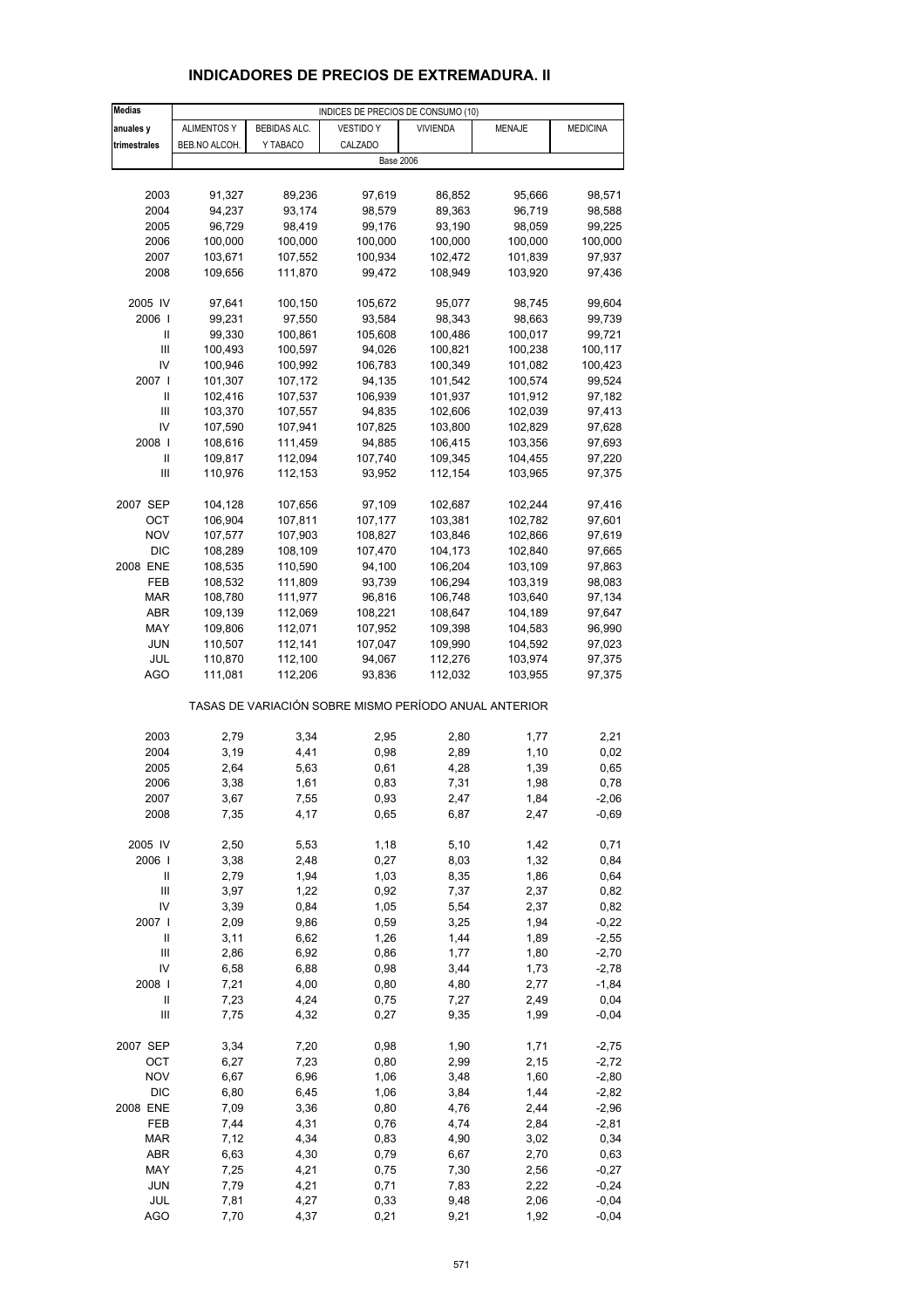#### **Medias anuales v TRANSPORTE COMUNICA - OCIO Y ENSEÑANZA HOTELES, QUI POTROS trimestrales** CIONES CULTURA CAFÉS Y REST. 2003 87,699 104,369 101,606 88,905 90,207 91,138 2004 90,852 103,162 101,157 92,887 93,424 93,783 2005 96,006 101,434 100,639 96,407 96,899 96,382 2006 100,000 100,000 100,000 100,000 100,000 100,000 2007 102,120 100,070 98,453 103,404 105,235 102,829 2008 109,502 99,983 97,482 105,939 109,269 105,186 2005 IV 97,960 100,838 100,703 98,651 97,745 96,796 2006 I 98,715 100,797 99,967 99,037 98,153 99,010 II 101,349 100,099 100,030 99,159 99,509 100,065 III 101,619 99,766 100,734 99,677 101,089 100,293 IV 98,317 99,338 99,269 102,127 101,249 100,632 2007 I 98,926 99,879 98,295 102,403 102,531 102,239 II 102,303 100,367 98,898 102,439 105,426 103,038 III 102,787 100,177 98,994 102,870 106,370 102,880 IV 104,462 99,858 97,625 105,903 106,613 103,157 2008 I 106,331 100,012 97,289 105,889 107,569 104,468 II 110,766 100,006 97,122 105,969 109,489 105,548 III 112,361 99,905 98,313 105,969 111,489 105,718 2007 SEP 102,867 100,116 98,453 103,808 106,183 102,949 OCT 103,186 99,998 97,856 105,903 106,739 102,991 NOV 104,667 99,888 96,961 105,903 106,435 103,153 DIC 105,532 99,689 98,059 105,903 106,664 103,328 2008 ENE 105,524 100,085 96,899 105,864 107,059 104,036 FEB 105,869 99,943 96,998 105,902 107,244 104,592 MAR 107,599 100,007 97,969 105,902 108,404 104,776 ABR 108,238 99,983 97,034 105,969 108,931 105,322 MAY 111,019 100,010 97,153 105,969 109,191 105,496 JUN 113,041 100,024 97,180 105,969 110,346 105,827 JUL 113,748 99,970 97,940 105,969 110,997 105,746 AGO 110,974 99,839 98,685 105,969 111,981 105,689 TASAS DE VARIACIÓN SOBRE MISMO PERÍODO ANUAL ANTERIOR 2003 1,82 -2,69 -0,92 3,83 4,18 2,96 2004 3,59 -1,16 -0,44 4,48 3,57 2,90 2005 5,67 -1,67 -0,51 3,79 3,72 2,77 2006 4,16 -1,41 -0,63 3,73 3,20 3,75 2007 2,12 0,07 -1,55 3,40 5,23 2,83 2008 8,26 -0,16 -1,30 3,44 4,46 2,43 2005 IV 5,75 -1,80 -0,37 3,70 3,41 3,13 2006 I 6,61 -1,49 -0,46 3,75 3,15 3,63 II 6,67 -1,35 -0,01 3,86 3,00 3,62 III 3,22 -1,33 -0,64 3,78 3,06 3,80 IV 0,36 -1,49 -1,42 3,52 3,59 3,96 2007 I 0,21 -0,91 -1,67 3,40 4,46 3,26 II 0,94 0,27 -1,13 3,31 5,95 2,97 III 1,15 0,41 -1,73 3,20 5,22 2,58 IV 6,25 0,52 -1,66 3,70 5,30 2,51 2008 I 7,48 0,13 -1,02 3,40 4,91 2,18 II 8,27 -0,36 -1,80 3,45 3,85 2,44 III 9,36 -0,30 -0,96 3,48 4,72 2,79 2007 SEP 2,65 0,29 -1,76 3,34 5,08 2,63 OCT 4,96 0,42 -1,75 3,75 5,61 2,52 NOV 6,70 0,53 -1,50 3,71 5,27 2,46 DIC 7,08 0,61 -1,71 3,63 5,01 2,54 2008 ENE 7,43 0,43 -1,33 3,45 4,96 1,99 FEB 7,42 0,69 -1,12 3,38 4,77 2,42 MAR 7,60 -0,71 -0,62 3,38 5,00 2,14 ABR 6,62 -0,49 -2,36 3,45 3,57 2,24 MAY 8,31 -0,05 -1,53 3,45 3,60 2,40 JUN 9,86 -0,53 -1,49 3,45 4,39 2,67 Base 2006 INDICES DE PRECIOS DE CONSUMO (10)

#### **INDICADORES DE PRECIOS DE EXTREMADURA. III**

 JUL 10,40 -0,32 -0,91 3,51 4,64 2,84 AGO 8,31 -0,29 -1,01 3,46 4,80 2,75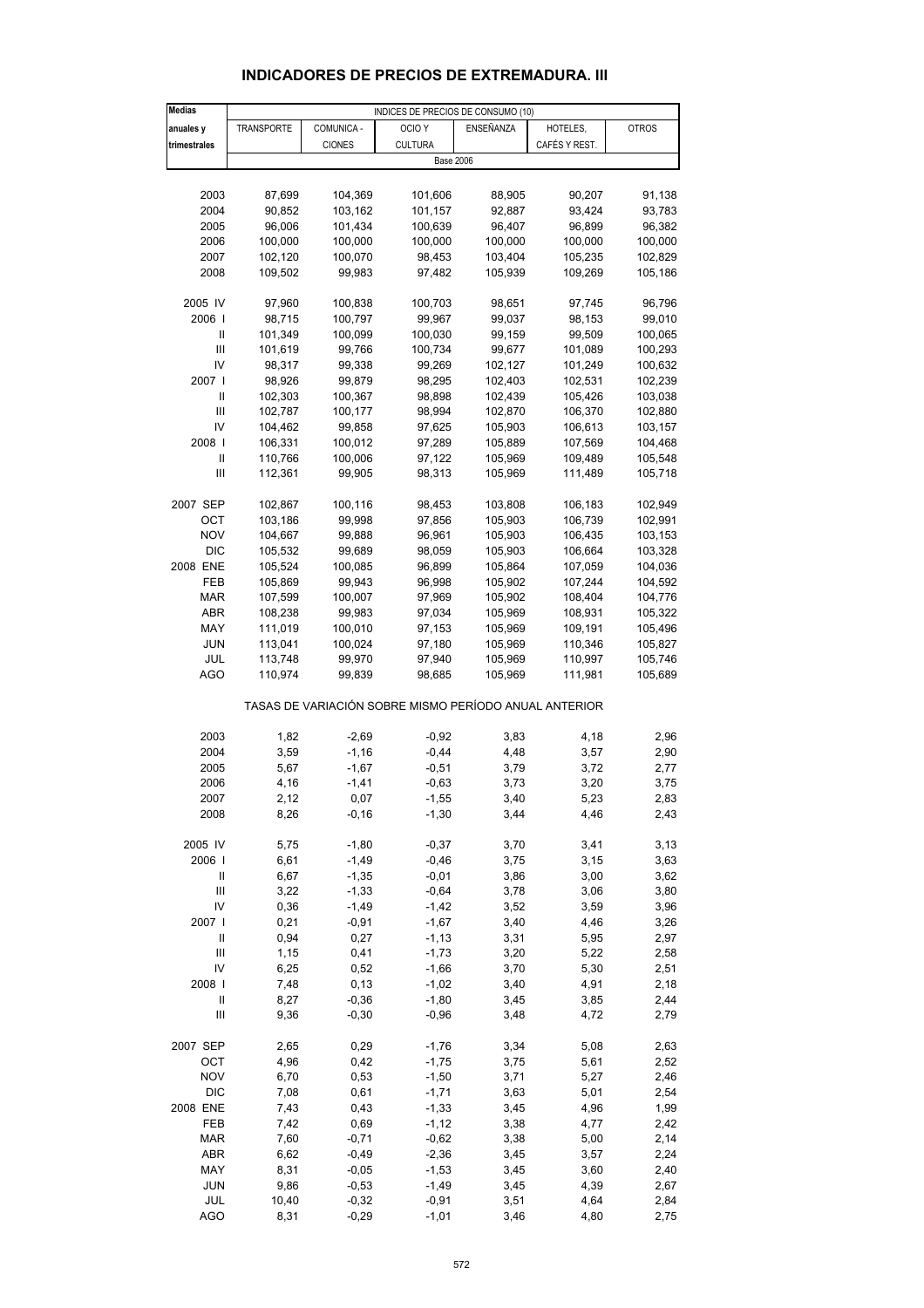## **INDICADORES DE SALARIOS DE EXTREMADURA**

| <b>Medias</b>                      |                      | <b>COSTE SALARIAL</b> |                                                       |                          | <b>SALARIOS</b> |                                              |        |         |       |
|------------------------------------|----------------------|-----------------------|-------------------------------------------------------|--------------------------|-----------------|----------------------------------------------|--------|---------|-------|
| anuales y                          | POR TRABAJADOR Y MES |                       | POR HORA EFECTIVA DE TRABAJO                          |                          |                 | INCREMENTO SALARIAL PACTADO EN CONVENIO (12) |        |         |       |
| trimestrales                       | <b>TOTAL</b>         | <b>ORDINARIO</b>      | <b>TOTAL</b>                                          | <b>ORDINARIO</b>         | <b>TOTAL</b>    | AGRIC.                                       | CONST. | INDUST. | SERV. |
|                                    |                      | €                     |                                                       |                          |                 |                                              | $\%$   |         |       |
|                                    |                      |                       |                                                       |                          |                 |                                              |        |         |       |
| 2003                               | 1.210,88             | 1.042,56              | 8,89                                                  | 7,66                     | 3,51            | 3,00                                         | 4,80   | 3,25    | 3,38  |
| 2004                               | 1.225,20             | 1.046,47              | 9,04                                                  | 7,72                     | 3,58            | 2,75                                         | 4,60   | 3,88    | 3,76  |
| 2005                               | 1.253,45             | 1.085,42              | 9,27                                                  | 8,03                     | 3,67            | 3,00                                         | 4,27   | 4,51    | 3,71  |
| 2006                               | 1.298,05             | 1.131,28              | 9,52                                                  | 8,30                     | 3,51            | 3,00                                         | 4,28   | 3,53    | 3,52  |
| 2007                               | 1.361,21             | 1.200,61              | 9,82                                                  | 8,66                     | 4,54            | 4,20                                         | 5,70   | 4,85    | 3,73  |
| 2008                               | 1.408,46             | 1.248,79              | 9,86                                                  | 8,74                     | 3,41            | 3,00                                         | 3,50   | 4,28    | 3,93  |
| 2005 IV                            | 1.356,65             | 1.094,62              | 10,12                                                 | 8,17                     | 3,31            | 3,00                                         | 4,00   | 3,51    | 3,36  |
| 2006                               | 1.245,74             | 1.096,20              | 8,71                                                  | 7,67                     | 3,15            | 3,00                                         | 0,00   | 2,64    | 3,68  |
| Ш                                  | 1.263,66             | 1.124,55              | 9,01                                                  | 8,02                     | 3,21            | 3,00                                         | 3,58   | 3,10    | 3,20  |
| $\mathbf{III}$                     | 1.272,97             | 1.150,03              | 9,90                                                  | 8,94                     | 3,23            | 3,00                                         | 3,58   | 3,11    | 3,25  |
| IV                                 | 1.409,81             | 1.154,32              | 10,46                                                 | 8,56                     | 3,23            | 3,00                                         | 3,58   | 3,12    | 3,25  |
| 2007 l                             | 1.305,84             | 1.174,61              | 8,94                                                  | 8,05                     | 2,83            | 1,06                                         | 0,00   | 2,83    | 2,83  |
| Ш                                  | 1.336,08             | 1.193,11              | 9,41                                                  | 8,40                     | 2,82            | 1,79                                         | 0,00   | 2,83    | 2,82  |
| $\ensuremath{\mathsf{III}}\xspace$ | 1.336,39             | 1.218,20              | 10,19                                                 | 9,28                     | 2,94            | 3,00                                         | 0,00   | 3,25    | 2,83  |
| IV                                 | 1.466,52             | 1.216,51              | 10,74                                                 | 8,91                     | 2,94            | 3,00                                         | 0,00   | 3,23    | 2,82  |
| 2008                               | 1.387,38             | 1.237,43              | 9,86                                                  | 8,80                     | 3,00            | 3,00                                         | 0,00   | 3,41    | 2,93  |
| $\ensuremath{\mathsf{II}}$         | 1.429,54             | 1.260,14              | 9,85                                                  | 8,68                     | 3,25            | 3,00                                         | 3,50   | 3,53    | 3,10  |
| Ш                                  |                      |                       | ÷,                                                    | ä,                       | 3,41            | 3,00                                         | 3,50   | 4,28    | 3,93  |
| 2007 SEP                           |                      |                       |                                                       |                          | 2,94            | 3,00                                         | 0,00   | 3,25    | 2,83  |
| OCT                                |                      |                       | $\overline{\phantom{a}}$                              | ÷                        | 2,93            | 3,00                                         | 0,00   | 3,26    | 2,79  |
| <b>NOV</b>                         |                      |                       |                                                       | ä,                       | 2,94            | 3,00                                         | 0,00   | 3,23    | 2,82  |
| <b>DIC</b>                         |                      |                       | ÷.                                                    | $\overline{\phantom{a}}$ | 2,94            | 3,00                                         | 0,00   | 3,23    | 2,82  |
| 2008 ENE                           |                      |                       | ÷                                                     | ÷,                       | 2,94            | 3,00                                         | 0,00   | 3,26    | 2,82  |
| FEB                                |                      |                       |                                                       |                          | 2,96            | 3,00                                         | 0,00   | 3,39    | 2,85  |
| <b>MAR</b>                         |                      |                       | ÷                                                     | $\overline{\phantom{a}}$ | 3,00            | 3,00                                         | 0,00   | 3,41    | 2,93  |
| ABR                                |                      |                       | ÷                                                     | ÷,                       | 3,15            | 3,00                                         | 3,50   | 3,36    | 2,94  |
| MAY                                |                      |                       |                                                       |                          | 3,15            | 3,00                                         | 3,50   | 3,36    | 2,94  |
| <b>JUN</b>                         |                      |                       |                                                       | $\overline{\phantom{a}}$ | 3,25            | 3,00                                         | 3,50   | 3,53    | 3,10  |
| JUL                                |                      |                       |                                                       | ÷,                       | 3,16            | 3,00                                         | 3,50   | 3,36    | 2,95  |
| <b>AGO</b>                         |                      |                       |                                                       |                          | 3,41            | 3,00                                         | 3,50   | 4,28    | 3,93  |
|                                    |                      |                       | TASAS DE VARIACIÓN SOBRE MISMO PERÍODO ANUAL ANTERIOR |                          |                 |                                              |        |         |       |
|                                    |                      |                       |                                                       |                          |                 |                                              |        |         |       |
| 2003<br>2004                       | 4,62<br>1,18         | 4,70<br>0,38          | 6,34<br>1,72                                          | 6,58<br>0,85             |                 |                                              |        |         |       |
| 2005                               | 2,31                 | 3,72                  | 2,54                                                  | 3,98                     |                 |                                              |        |         |       |
| 2006                               | 3,56                 | 4,22                  | 2,72                                                  | 3,33                     |                 |                                              |        |         | ÷,    |
|                                    |                      |                       |                                                       |                          |                 |                                              |        |         |       |
| 2007<br>2008                       | 4,87<br>6,62         | 6,13<br>5,48          | 3,15<br>7,41                                          | 4,37<br>6,26             |                 |                                              |        |         |       |
|                                    |                      |                       |                                                       |                          |                 |                                              |        |         |       |
| 2005 IV                            | 2,56                 | 5,24                  | 2,22                                                  | 4,88                     |                 |                                              |        |         |       |
| 2006                               | 2,60                 | 2,91                  | 0,11                                                  | 0,39                     |                 |                                              |        |         |       |
| Ш                                  | 2,75                 | 3,73                  | 4,40                                                  | 5,39                     |                 |                                              |        |         |       |
| $\ensuremath{\mathsf{III}}\xspace$ | 4,93                 | 4,77                  | 2,91                                                  | 2,76                     |                 |                                              |        |         |       |
| IV                                 | 3,92                 | 5,45                  | 3,36                                                  | 4,77                     |                 |                                              |        |         |       |
| 2007 l                             | 4,82                 | 7,15                  | 2,64                                                  | 4,95                     |                 |                                              |        |         |       |
| $\sf II$                           | 5,73                 | 6, 10                 | 4,44                                                  | 4,74                     |                 |                                              |        |         |       |
| $\mathbf{III}$                     | 4,98                 | 5,93                  | 2,93                                                  | 3,80                     |                 |                                              |        |         |       |
| IV                                 | 4,02                 | 5,39                  | 2,68                                                  | 4,09                     |                 |                                              |        |         |       |
| 2008                               | 6,24                 | 5,35                  | 10,29                                                 | 9,32                     |                 |                                              |        |         |       |
| $\ensuremath{\mathsf{II}}$         | 7,00                 | 5,62                  | 4,68                                                  | 3,33                     |                 |                                              |        |         |       |
| III                                |                      |                       |                                                       |                          |                 |                                              |        |         |       |
| 2007 SEP                           |                      |                       |                                                       |                          |                 |                                              |        |         |       |
| OCT                                |                      |                       |                                                       |                          |                 |                                              |        |         |       |
| <b>NOV</b>                         |                      |                       |                                                       |                          |                 |                                              |        |         |       |
| <b>DIC</b>                         |                      |                       |                                                       |                          |                 |                                              |        |         |       |
| 2008 ENE                           |                      |                       |                                                       |                          |                 |                                              |        |         |       |
| FEB                                |                      |                       |                                                       |                          |                 |                                              |        |         |       |
| <b>MAR</b>                         |                      |                       |                                                       |                          |                 |                                              |        |         |       |
| ABR                                |                      |                       |                                                       |                          |                 |                                              |        |         |       |
| MAY                                |                      |                       |                                                       |                          |                 |                                              |        |         |       |
| <b>JUN</b>                         |                      |                       |                                                       |                          |                 |                                              |        |         |       |
| JUL                                |                      |                       |                                                       |                          |                 |                                              |        |         |       |
| <b>AGO</b>                         |                      |                       |                                                       |                          |                 |                                              |        |         |       |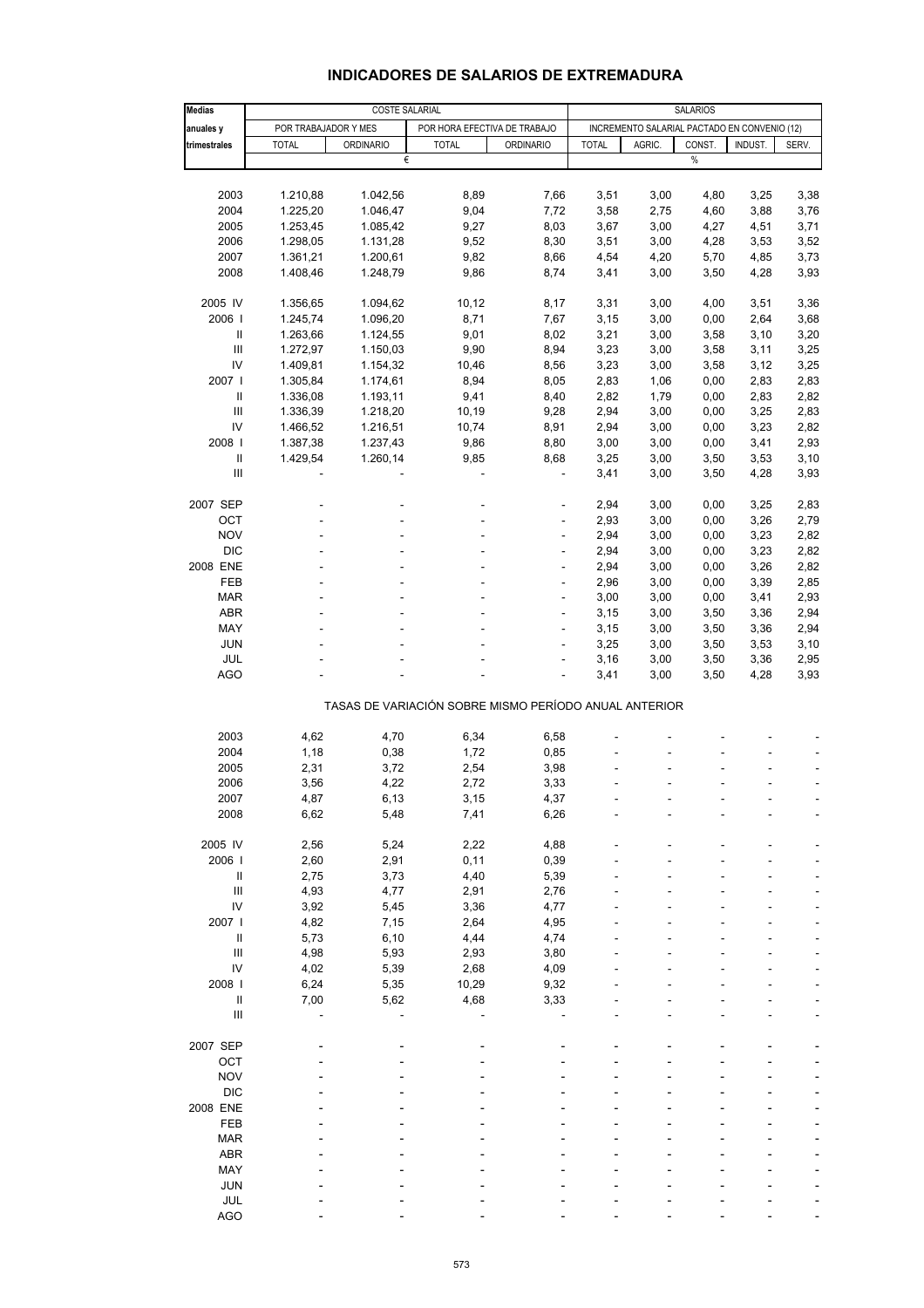| <b>Medias</b>                      |                 | CRÉDITOS Y DEPÓSITOS DEL SISTEMA BANCARIO |                                                       | HIPOTECAS INMOBILIARIAS |                           |                |  |
|------------------------------------|-----------------|-------------------------------------------|-------------------------------------------------------|-------------------------|---------------------------|----------------|--|
| anuales y                          | <b>CRÉDITOS</b> |                                           | <b>DEPÓSITOS</b>                                      |                         | FINCAS RÚSTICAS Y URBANAS |                |  |
| trimestrales                       | S.PRIVADO       | S.PÚBLICO                                 | S.PRIVADO                                             | S.PÚBLICO               | NÚMERO                    | <b>IMPORTE</b> |  |
|                                    |                 |                                           | Millones de €                                         |                         | Unidades                  | Miles de €     |  |
|                                    |                 |                                           |                                                       |                         |                           |                |  |
| 2003                               | 9.608,40        | 906,05                                    | 10.327,45                                             | 435,31                  | 1.681                     | 128.015        |  |
| 2004                               | 11.275,90       | 932,05                                    | 10.947,98                                             | 471,59                  | 1.778                     | 158.101        |  |
| 2005                               | 13.633,58       | 955,20                                    | 11.400,26                                             | 729,89                  | 2.094                     | 207.170        |  |
| 2006                               | 16.380,66       | 982,36                                    | 12.447,35                                             | 956,33                  | 2.295                     | 265.495        |  |
| 2007                               | 19.555,09       | 997,77                                    | 14.034,11                                             | 1.085,39                | 2.737                     | 327.509        |  |
| 2008                               | 21.403,50       | 1.008,65                                  | 15.130,46                                             | 892,71                  | 2.555                     | 285.702        |  |
|                                    |                 |                                           |                                                       |                         |                           |                |  |
| 2005 IV                            | 14.708,20       | 973,70                                    | 11.617,04                                             | 847,15                  | 1.991                     | 192.921        |  |
| 2006                               | 15.225,08       | 981,85                                    | 11.768,76                                             | 860,03                  | 2.594                     | 272.706        |  |
| Ш                                  | 16.044,09       | 991,32                                    | 12.372,85                                             | 828,95                  | 2.081                     | 254.217        |  |
| Ш                                  | 16.694,30       | 967,31                                    | 12.476,90                                             | 952,03                  | 1.994                     | 222.519        |  |
| IV                                 | 17.559,18       | 988,96                                    | 13.170,90                                             | 1.184,30                | 2.511                     | 312.539        |  |
| 2007 l                             | 18.600,90       | 995,50                                    | 13.423,39                                             | 805,74                  | 2.983                     | 419.046        |  |
| Ш                                  | 19.073,28       | 1.005,54                                  | 13.990,27                                             | 925,56                  | 2.849                     | 314.480        |  |
| Ш                                  | 19.816,05       | 997,38                                    | 14.016,99                                             | 1.323,13                | 2.685                     | 306.917        |  |
| IV                                 | 20.730,12       | 992,68                                    | 14.705,78                                             | 1.287,14                | 2.429                     | 269.594        |  |
| 2008                               | 21.069,97       | 996,00                                    | 14.873,51                                             | 896,04                  | 2.393                     | 276.942        |  |
| $\mathbf{I}$                       | 21.737,03       | 1.021,31                                  | 15.387,40                                             | 889,38                  | 2.603                     | 289.731        |  |
| Ш                                  |                 |                                           |                                                       |                         | 2.899                     | 299.891        |  |
|                                    |                 |                                           |                                                       |                         |                           |                |  |
| 2007 AGO                           |                 |                                           |                                                       |                         | 2.279                     | 301.535        |  |
| <b>SEP</b>                         | ÷,              | ÷,                                        | ÷,                                                    | ٠                       | 3.237                     | 341.299        |  |
| OCT                                | ä,              |                                           |                                                       |                         | 2.822                     | 349.037        |  |
| <b>NOV</b>                         |                 |                                           |                                                       |                         | 2.891                     | 285.573        |  |
| <b>DIC</b>                         | ٠               |                                           |                                                       | ÷,                      | 1.575                     | 174.173        |  |
| 2008 ENE                           |                 |                                           |                                                       |                         | 2.296                     | 278.489        |  |
| FEB                                |                 |                                           |                                                       |                         | 2.662                     | 295.004        |  |
| <b>MAR</b>                         | ÷,              | ä,                                        | ä,                                                    | ÷,                      | 2.221                     | 257.334        |  |
| <b>ABR</b>                         |                 |                                           |                                                       |                         | 2.622                     | 285.392        |  |
| MAY                                |                 |                                           |                                                       |                         | 2.755                     | 313.779        |  |
| <b>JUN</b>                         |                 |                                           |                                                       |                         | 2.431                     | 270.022        |  |
| JUL                                |                 |                                           |                                                       |                         | 2.899                     | 299.891        |  |
|                                    |                 |                                           | TASAS DE VARIACIÓN SOBRE MISMO PERÍODO ANUAL ANTERIOR |                         |                           |                |  |
| 2003                               |                 | 3,86                                      |                                                       |                         |                           |                |  |
| 2004                               | 13,75<br>17,35  | 2,87                                      | 8,30<br>6,01                                          | 22,09<br>8,33           | 7,99<br>5,83              | 22,96<br>23,50 |  |
| 2005                               | 20,91           | 2,48                                      | 4,13                                                  | 54,77                   | 17,75                     | 31,04          |  |
| 2006                               | 20,15           | 2,84                                      | 9,18                                                  | 31,02                   | 9,59                      | 28,15          |  |
| 2007                               | 19,38           | 1,57                                      | 12,75                                                 | 13,50                   | 19,24                     | 23,36          |  |
| 2008                               | 13,62           | 0,81                                      | 10,39                                                 | 3,13                    | $-10,73$                  | $-19,31$       |  |
|                                    |                 |                                           |                                                       |                         |                           |                |  |
| 2005 IV                            | 22,73           | 5,36                                      | 1,52                                                  | 57,22                   | 10,24                     | 15,46          |  |
| 2006                               | 22,38           | 5,34                                      | 1,91                                                  | 48,50                   | 18,73                     | 33,37          |  |
| $\begin{array}{c} \Pi \end{array}$ | 20,81           | 3,98                                      | 10,12                                                 | 36,26                   | $-6,65$                   | 10,35          |  |
| $\mathbf{III}$                     | 18,36           | 0,58                                      | 11,40                                                 | 7,59                    | 1,13                      | 10,76          |  |
| IV                                 | 19,38           | 1,57                                      | 13,38                                                 | 39,80                   | 26,13                     | 62,00          |  |
| 2007 l                             | 22,17           | 1,39                                      | 14,06                                                 | $-6,31$                 | 14,99                     | 53,66          |  |
| $\begin{array}{c} \Pi \end{array}$ | 18,88           | 1,43                                      | 13,07                                                 | 11,65                   | 36,89                     | 23,71          |  |
| $\mathbf{III}$                     | 18,70           | 3,11                                      | 12,34                                                 | 38,98                   | 34,68                     | 37,93          |  |
| IV                                 | 18,06           | 0,38                                      | 11,65                                                 | 8,68                    | $-3,27$                   | $-13,74$       |  |
| 2008                               | 13,27           | 0,05                                      | 10,80                                                 | 11,21                   | $-19,79$                  | $-33,91$       |  |
| $\begin{array}{c} \Pi \end{array}$ | 13,97           | 1,57                                      | 9,99                                                  | $-3,91$                 | $-8,64$                   | $-7,87$        |  |
| $\mathbf{III}$                     |                 |                                           |                                                       |                         | 14,18                     | 7,91           |  |
| 2007 AGO                           |                 |                                           |                                                       |                         | 14,81                     | 23,29          |  |
| <b>SEP</b>                         |                 |                                           |                                                       |                         | 43,04                     | 36,45          |  |
| OCT                                |                 |                                           |                                                       |                         | $-3,92$                   | 1,52           |  |
| <b>NOV</b>                         |                 |                                           |                                                       |                         | 3,29                      | $-9,50$        |  |
| <b>DIC</b>                         |                 |                                           |                                                       |                         | $-12,40$                  | $-37,41$       |  |
| 2008 ENE                           |                 |                                           |                                                       |                         | $-30,95$                  | $-36,25$       |  |
| FEB                                |                 |                                           |                                                       |                         | 0,64                      | $-6, 10$       |  |
| <b>MAR</b>                         |                 |                                           |                                                       |                         | $-25,47$                  | $-49,15$       |  |
| ABR                                |                 |                                           |                                                       |                         | 13,70                     | $-3,66$        |  |
| MAY                                |                 |                                           |                                                       |                         | 15,22                     | 18,23          |  |
| <b>JUN</b>                         |                 |                                           |                                                       |                         | $-36,84$                  | $-29,28$       |  |
| JUL                                |                 |                                           |                                                       |                         | 14,18                     | 7,91           |  |

## **INDICADORES MONETARIOS Y FINANCIEROS DE EXTREMADURA**